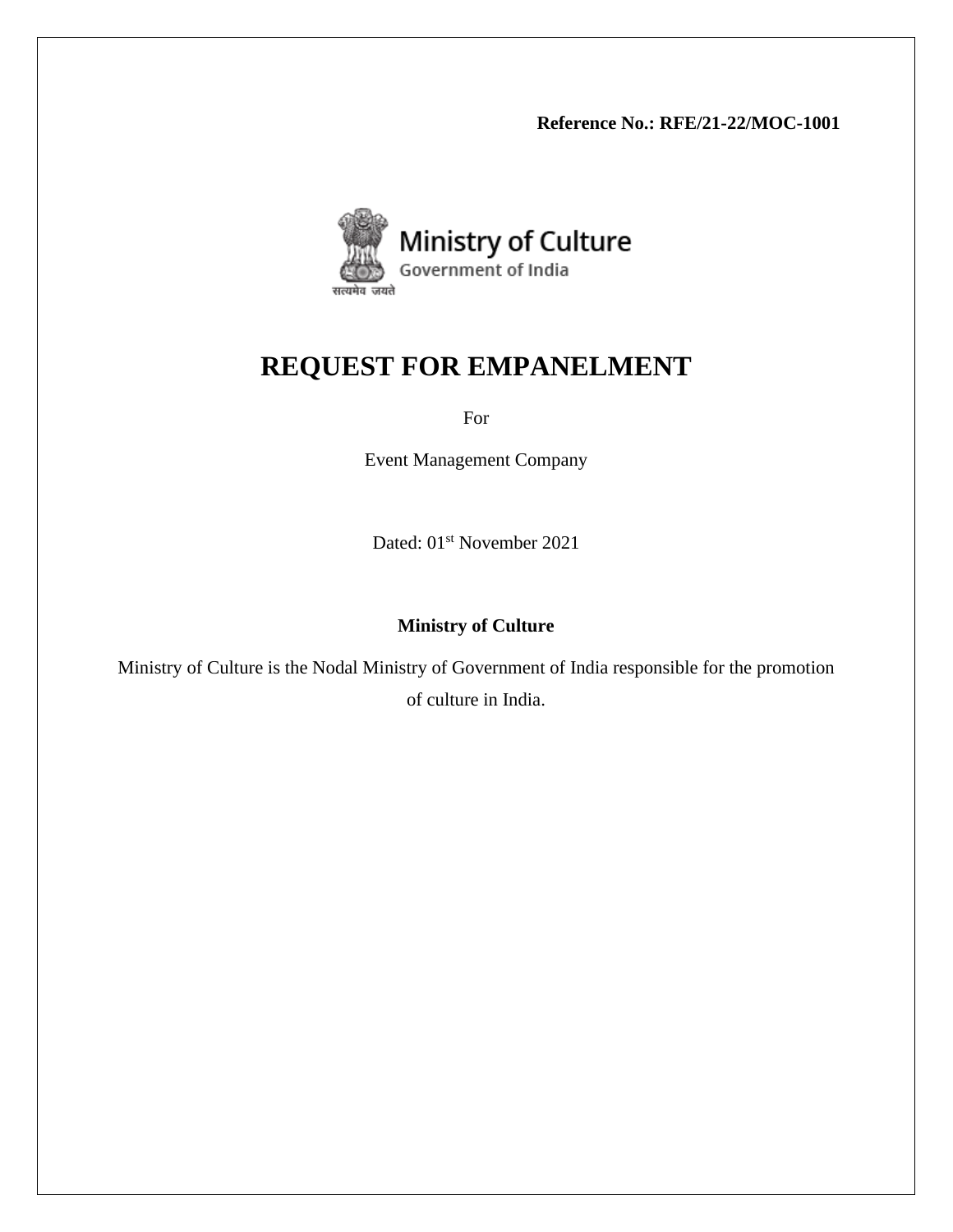# **Table of Contents**

| Introduction 14 |                                                 |
|-----------------|-------------------------------------------------|
|                 |                                                 |
|                 |                                                 |
|                 |                                                 |
|                 |                                                 |
|                 |                                                 |
|                 |                                                 |
|                 |                                                 |
|                 |                                                 |
|                 |                                                 |
|                 |                                                 |
|                 |                                                 |
|                 |                                                 |
|                 |                                                 |
|                 |                                                 |
|                 |                                                 |
|                 |                                                 |
|                 |                                                 |
|                 |                                                 |
|                 |                                                 |
|                 |                                                 |
|                 |                                                 |
|                 |                                                 |
|                 |                                                 |
|                 |                                                 |
|                 | $D_{\text{max}} \Omega_{\text{eff}} f A \Omega$ |

Page 2 of 49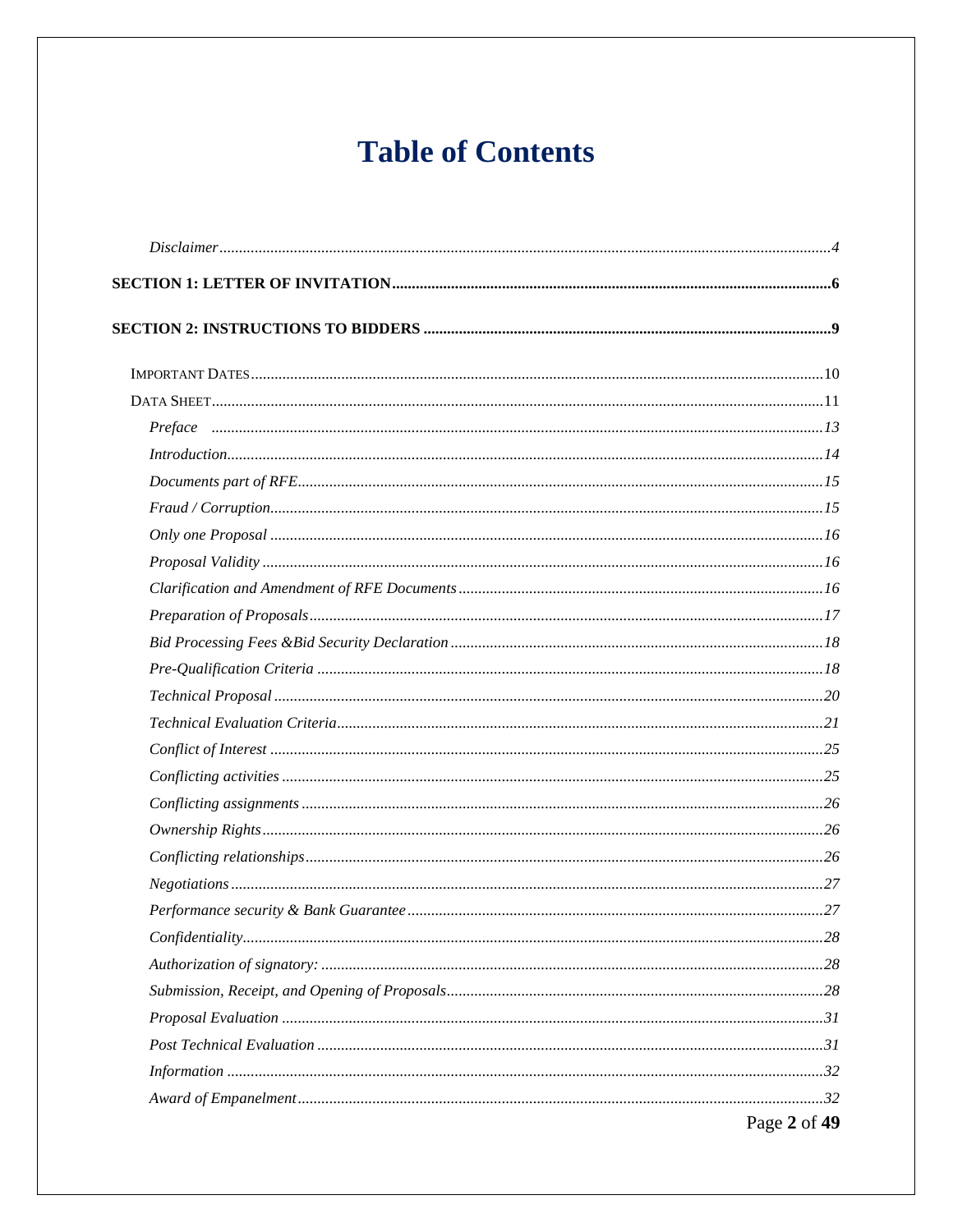| Form Tech 5: Information regarding Conflicting Activities and Wrong Declaration thereof43 |  |
|-------------------------------------------------------------------------------------------|--|
|                                                                                           |  |
|                                                                                           |  |
|                                                                                           |  |
|                                                                                           |  |
|                                                                                           |  |
|                                                                                           |  |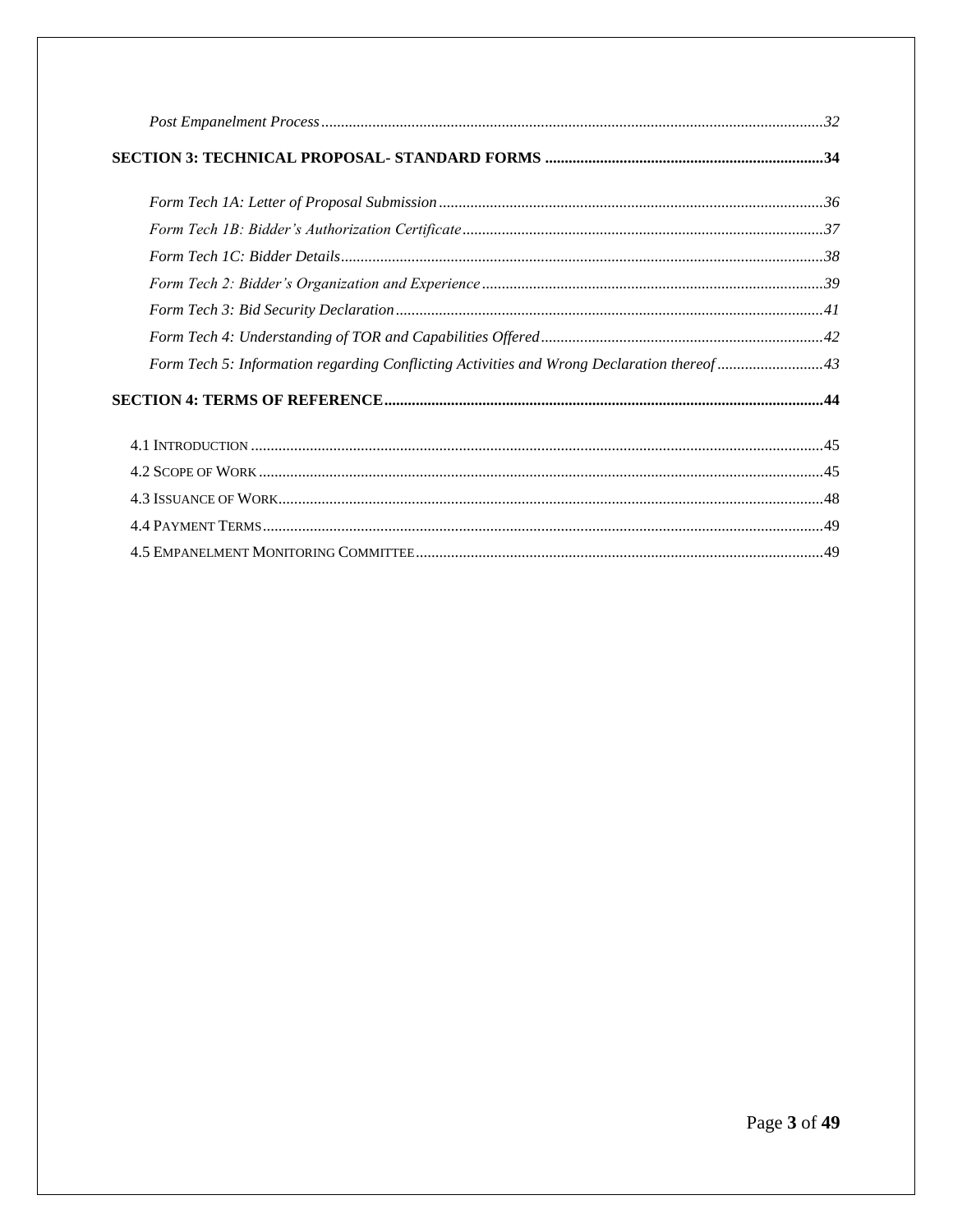#### <span id="page-3-0"></span>**Disclaimer**

- 1. This Request for Empanelment ("RFE") is issued by Ministry of Culture (MoC), Government of India.
- 2. The information contained in this RFE or subsequently provided to bidders, whether verbally or in documentary or any other form by or on behalf of Ministry of Culture or any of its employees or advisors, is provided on the terms and conditions set out in this RFE.
- 3. This RFE is not a contract and is not an offer by Ministry of Culture to the prospective bidders or any other person. The purpose of this RFE is to provide interested parties with information that may be useful to them in the formulation of their proposals pursuant to this RFE. This RFE includes statements, which reflect various assumptions and assessments arrived at by Ministry of Culture, in relation to the project. Such assumptions, assessments and statements do not purport to contain all the information that each bidder may require. This RFE may not be appropriate for all persons, and it is not possible for Ministry of Culture, its employees or advisers to consider the objectives, technical expertise and particular needs of each party, who reads or uses this RFE. The assumptions, assessments, statements and information contained in this RFE may not be complete, accurate, adequate or correct. Each bidder should, therefore, conduct its own investigations and analysis and should check the accuracy, adequacy, correctness, reliability and completeness of the assumptions, assessments and information contained in this RFE and obtain independent advice from appropriate sources.
- 4. Information provided in this RFE to the bidders is on a wide range of matters and is not an exhaustive account of statutory requirements and should not be regarded as a complete or authoritative statement of law. Ministry of Culture accepts no responsibility for the accuracy or otherwise for any interpretation or opinion on the laws expressed herein. Ministry of Culture, its employees and advisers make no representation or warranties and shall have no liability to any person including any bidder under any law, statute, rules or regulations or tort, principles of restitution or unjust enrichment or otherwise for any loss, claims, damages, cost or expense which may arise from or be incurred or suffered on account of anything contained in this RFE or otherwise, including the accuracy, adequacy, correctness, reliability or completeness of the RFE and any assessment, assumption, statement or information contained herein or deemed to form part of this RFE or arising in any way in this selection process. Ministry of Culture accepts no liability of any nature, whether resulting from negligence or otherwise, however caused, arising from reliance of any bidder upon the statements contained in this RFE.
- 5. Ministry of Culture is entitled, in its absolute discretion, but without being under any obligation, to update, amend or supplement the information, assessment or assumption contained in this RFE. The issue of this RFE does not imply that Ministry of Culture is bound to select a bidder or to appoint the selected bidder, as the case may be, for this project and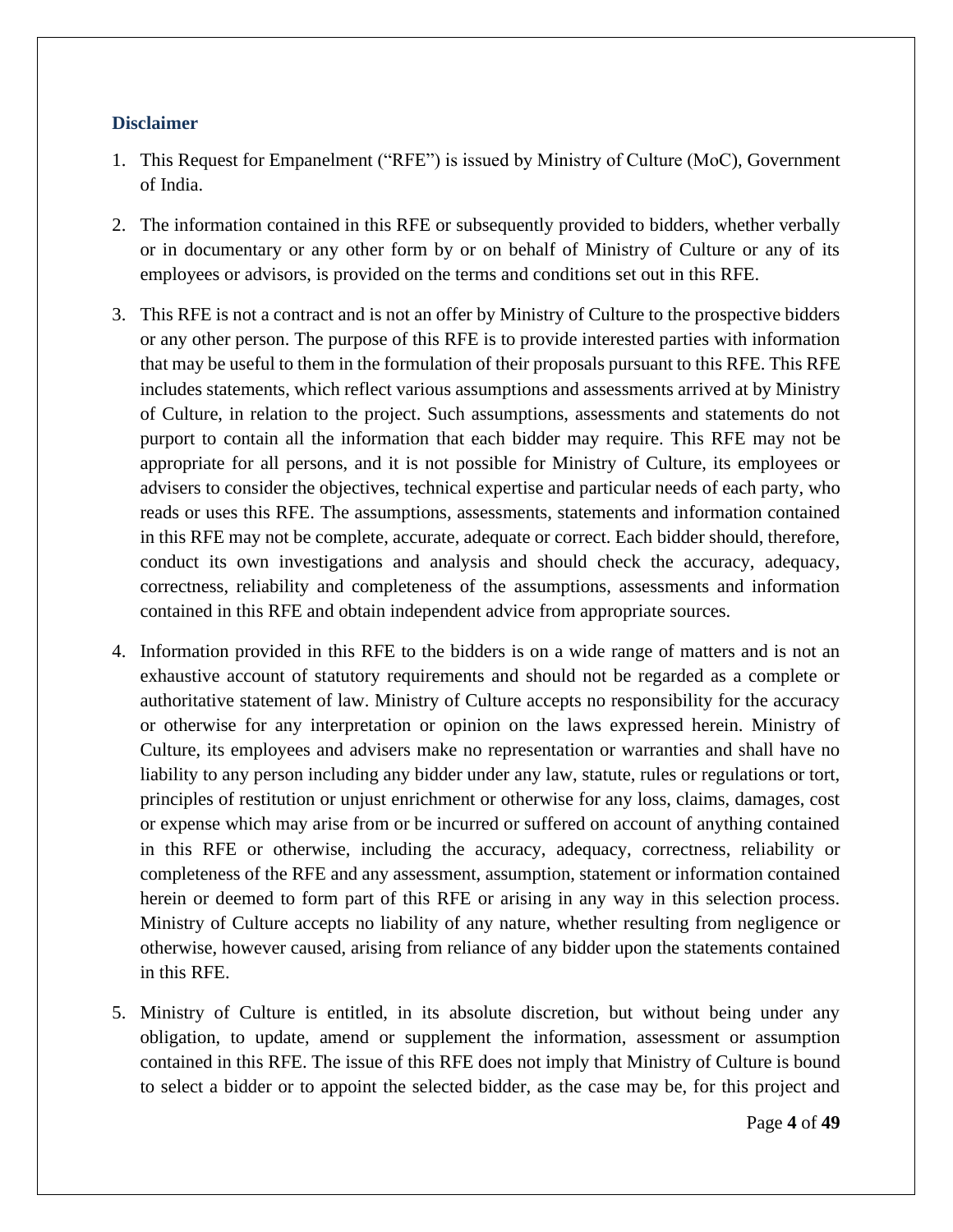Ministry of Culture reserves the right to reject all or any of the proposals of any bidder, without assigning any reason whatsoever.

- 6. Ministry of Culture or its authorized officers / representatives / advisors reserve the right, without prior notice, to change the procedure for the selection of the selected bidder or terminate discussions and the delivery of information at any time before the signing of any agreement for the project, without assigning reasons thereof.
- 7. The RFE does not address concerns relating to diverse investment objectives, financial situation, and particular needs of any party. The RFE is not intended to provide the basis for any investment decision and each bidder must make its / their own independent assessment in respect of various aspects of the techno-economic feasibilities of the project. No person has been authorized by Ministry of Culture to give any information or to make any representation not contained in the RFE.
- 8. Ministry of Culture may terminate the bid process at any time and without assigning any reason and makes no commitments, express or implied, that this process will result in a business transaction with anyone.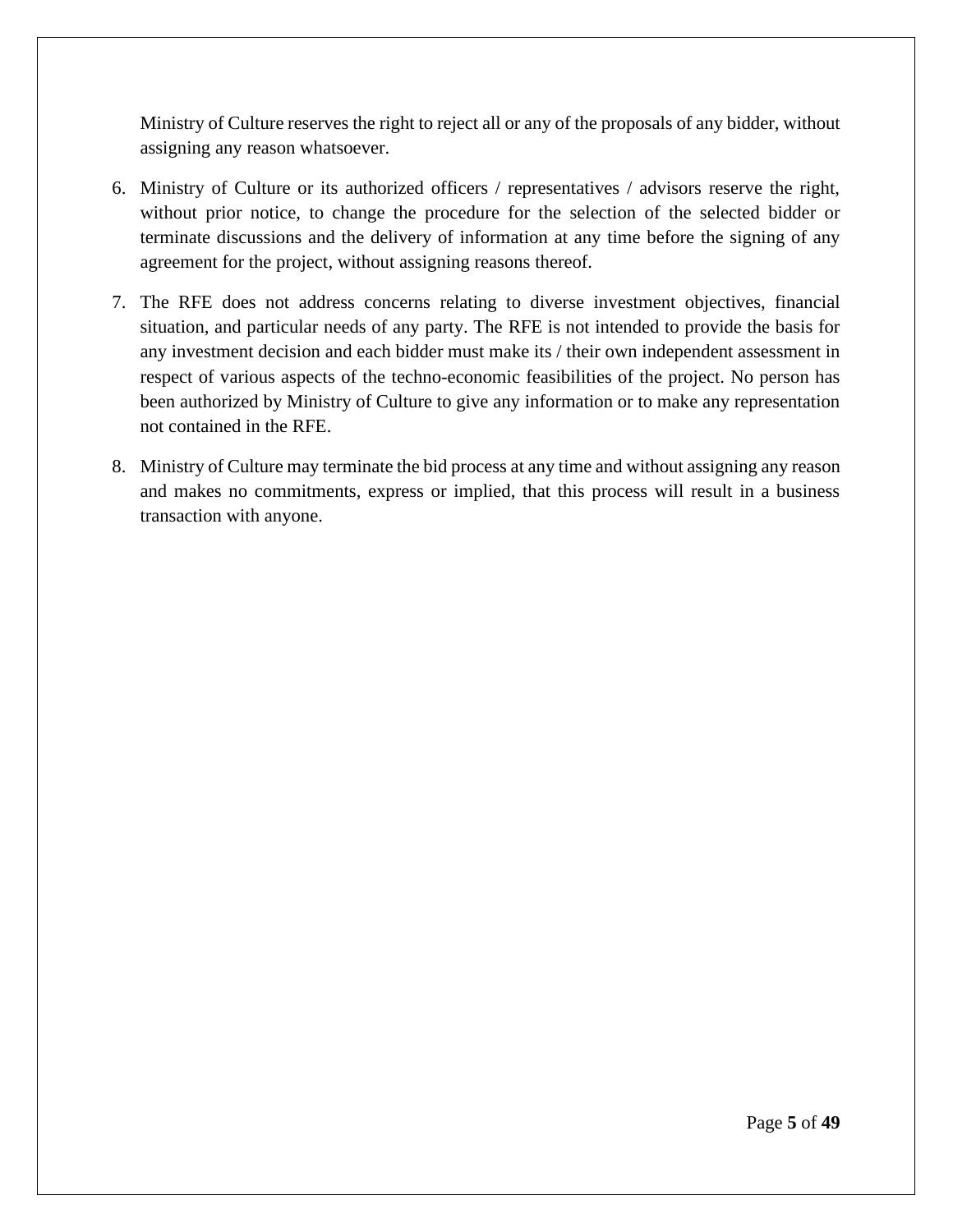# <span id="page-5-0"></span>**SECTION 1: LETTER OF INVITATION**

Page **6** of **49**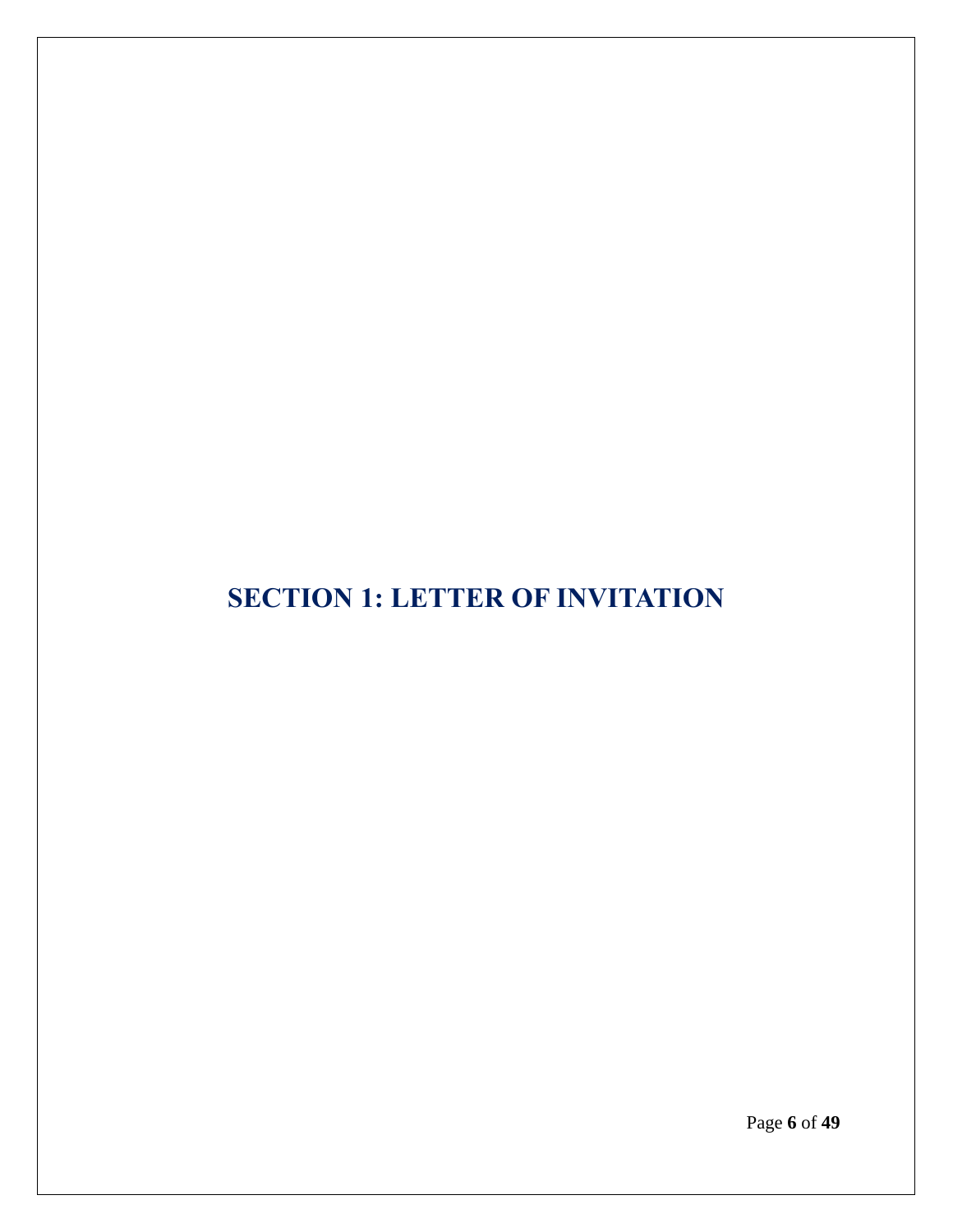Dear Sir/Madam,

- 1. **MoC** invites proposals to empanel Event Management Agencies for organizing, managing and providing necessary allied services within India and abroad for the organization. The purpose of Ministry of Culture behind this request for Empanelment (RFE) is to seek a detailed technical proposal from the event management agency for organizing pre and post event solutions, hospitality services, travel amongst others for Ministry of Culture.
- 2. A bidder will be selected basis Technical Evaluation criteria and as per procedures described in this RFE.
- 3. The content of this RFE enlists the requirements of **Ministry of Culture**. The RFE includes the following sections:

Section 1 - Letter of Invitation

Section 2 - Instructions to Bidders (including Data Sheet and pre-qualification criteria)

Section 3 - Technical Proposal - Standard Forms

Section 4 - Terms of Reference

- 4. Bidders are advised to study this RFE document carefully before submitting their proposals. Submission of a proposal in response to this RFE shall be deemed to have been done after careful study and examination of this document with the full understanding of its terms, conditions, and implications.
- 5. All interested agencies should inform (within 2 days of the date of release of RFE) the concerned officer mentioned in paragraph 6 at **Ministry of Culture**:

5.1 That it will submit a proposal

- 5.2 That it will attend the pre-bid conference as per the defined schedule
- 6. You are requested to intimate your interest to participate in the project/submission of the bid to Ministry of Culture in accordance with the timelines set out in the RFE (Important Dates), to the following:

Priyanka Chandra Ministry of Culture, Room NO. 502, C-Wing, Shastri Bhawan, Dr. Rajendra Prasad Road, New Delhi – 110 001 M: +91 9860675199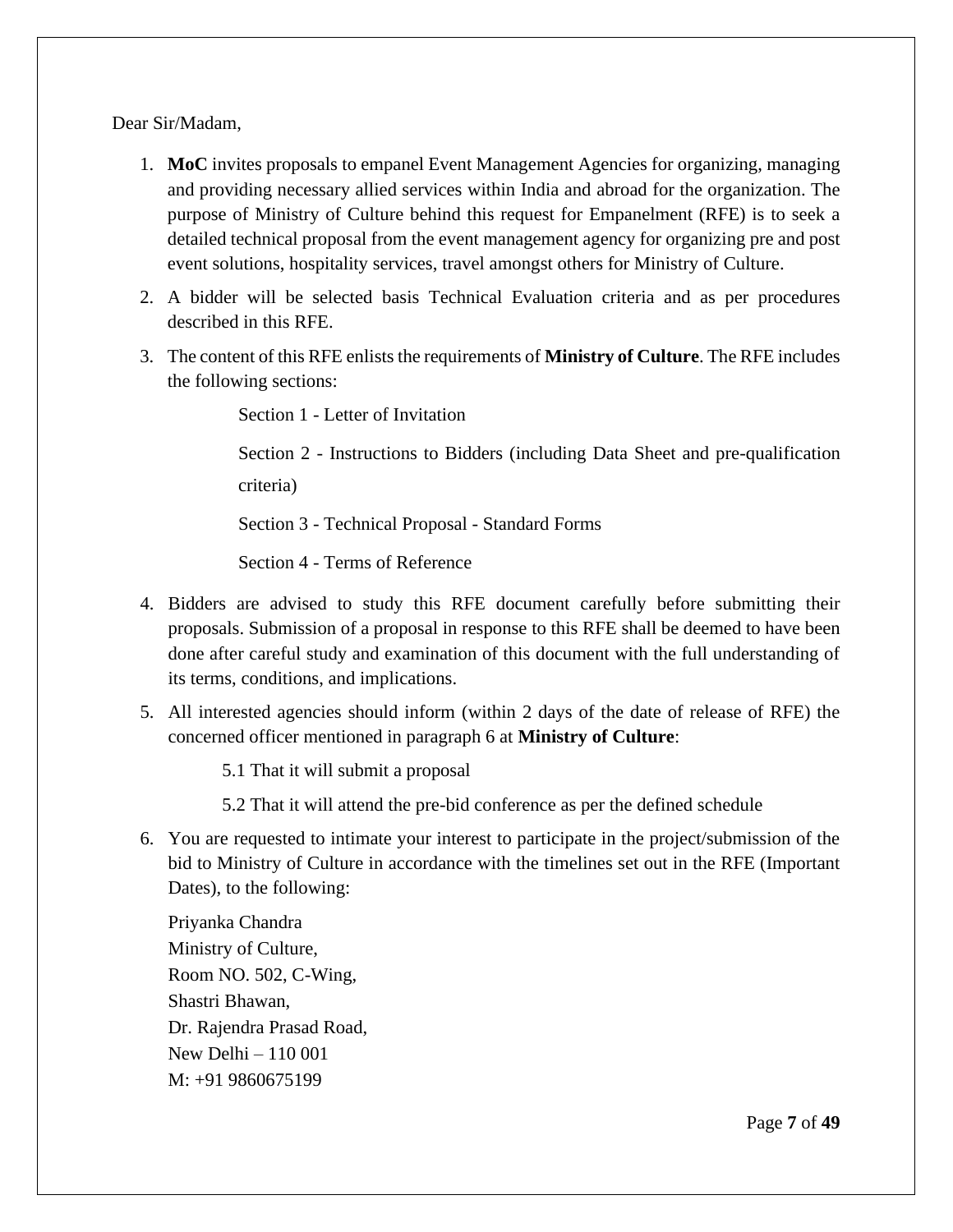E: [procurement@investindia.org.in](mailto:procurement@investindia.org.in) [cc: [priyankachandra.dad@hub.nic.in\]](mailto:priyankachandra.dad@hub.nic.in)

- 7. This Request for Empanelment document is not a Request for Proposal (RFP) in any form and would not be binding on Ministry of Culture in any manner whatsoever. Ministry of Culture reserves the right to update, amend and supplement the information in this document including the qualification process before the last date and time of receipt of bids
- 8. Please note that on account of the outbreak of the COVID-19 pandemic, the entire bid submission and evaluation process (including but not limited to the pre-bid conference) as set out in the RFE may be held electronically and by virtual means/video conferencing, in accordance with the terms of this RFE and the instructions issued by Ministry of Culture from time to time.

Yours faithfully,

Govind Mohan,

Secretary,

Ministry of Culture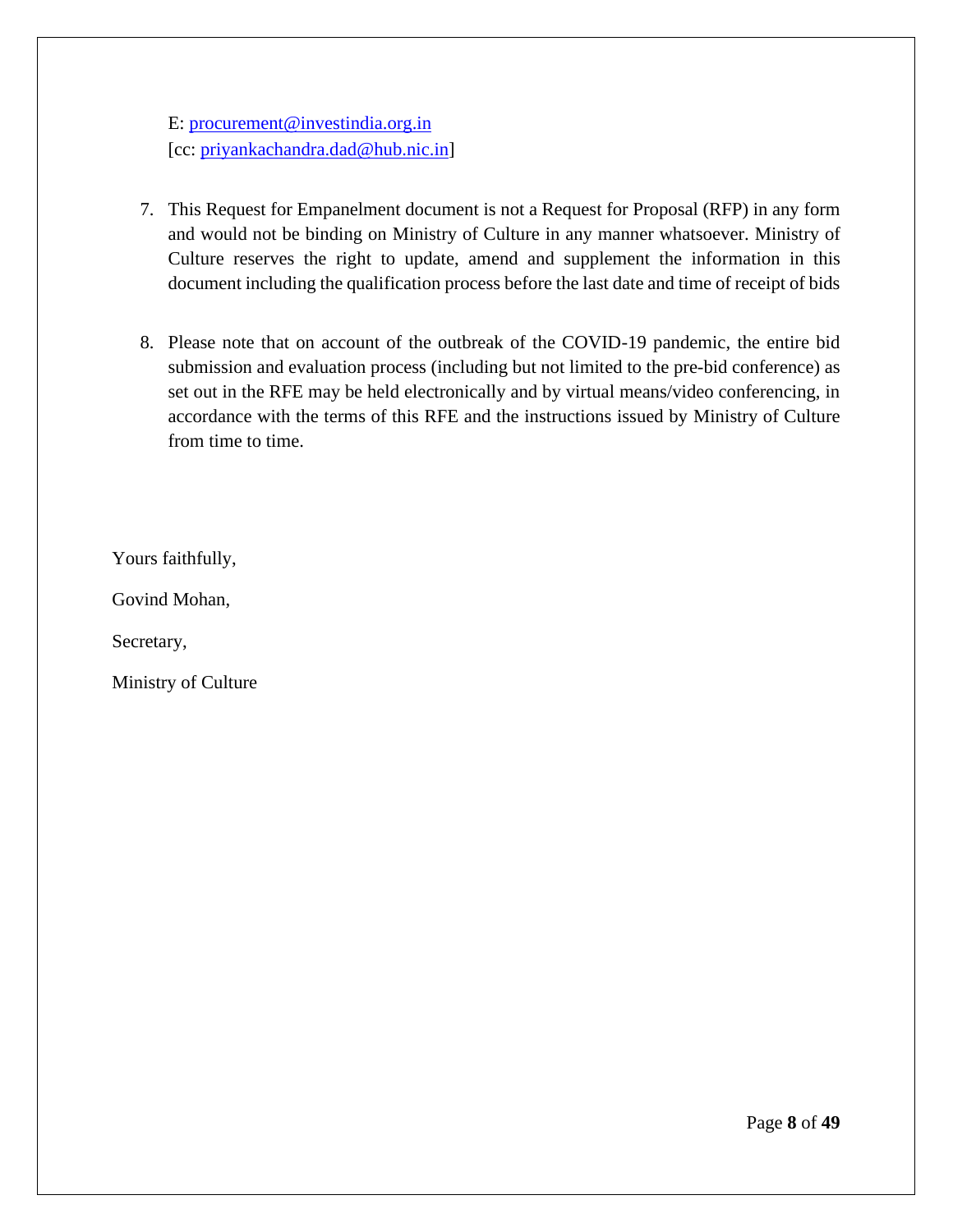# <span id="page-8-0"></span>**SECTION 2: INSTRUCTIONS TO BIDDERS**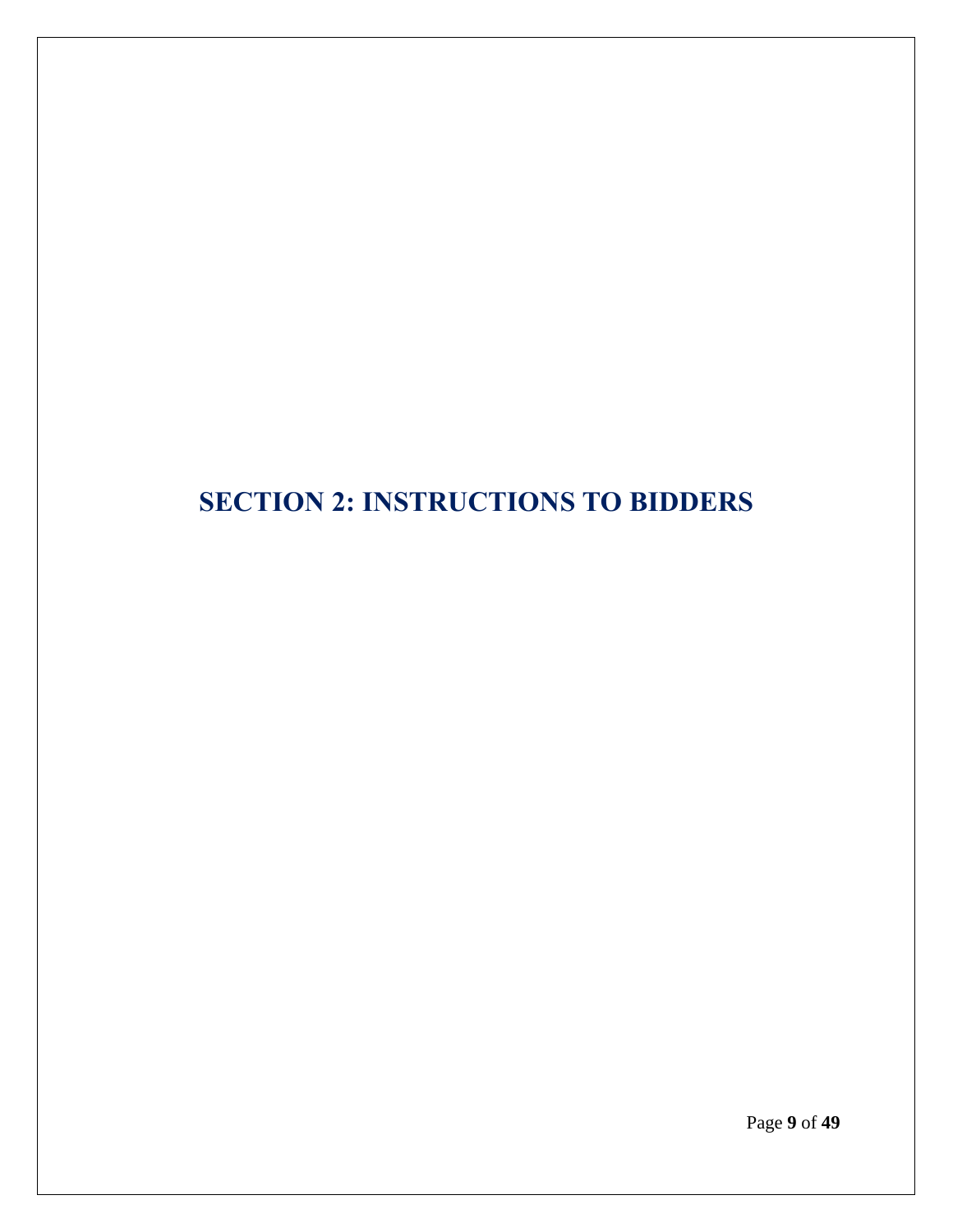# <span id="page-9-0"></span>**Important Dates**

| <b>RFE Issue Date</b>                               | 01 November 2021                |
|-----------------------------------------------------|---------------------------------|
| Intimation of interest to participate in the<br>bid | 03 November 2021                |
| Pre-Bid Meeting                                     | 05 November 2021                |
| Last Date for Query Submission                      | 05 November 2021 11:59 PM       |
| <b>Last Date for Bid Submission</b>                 | 10 November 2021 02:00 PM       |
| Pre-Qualification & Technical Bid<br>Opening        | 10 November 2021 05:00 PM       |
| Technical Solution Presentation &<br>Evaluation     | 12 November $-15$ November 2021 |
| <b>Announcement of Results</b>                      | 16 November 2021                |

*\*Please note that the above-mentioned dates are tentative in nature and may change. Please visit the Tenders page on Ministry of Culture and Invest India website for the latest updated information regarding the schedule and the corrigendum <https://www.indiaculture.nic.in/> <https://www.investindia.gov.in/request-for-proposal>*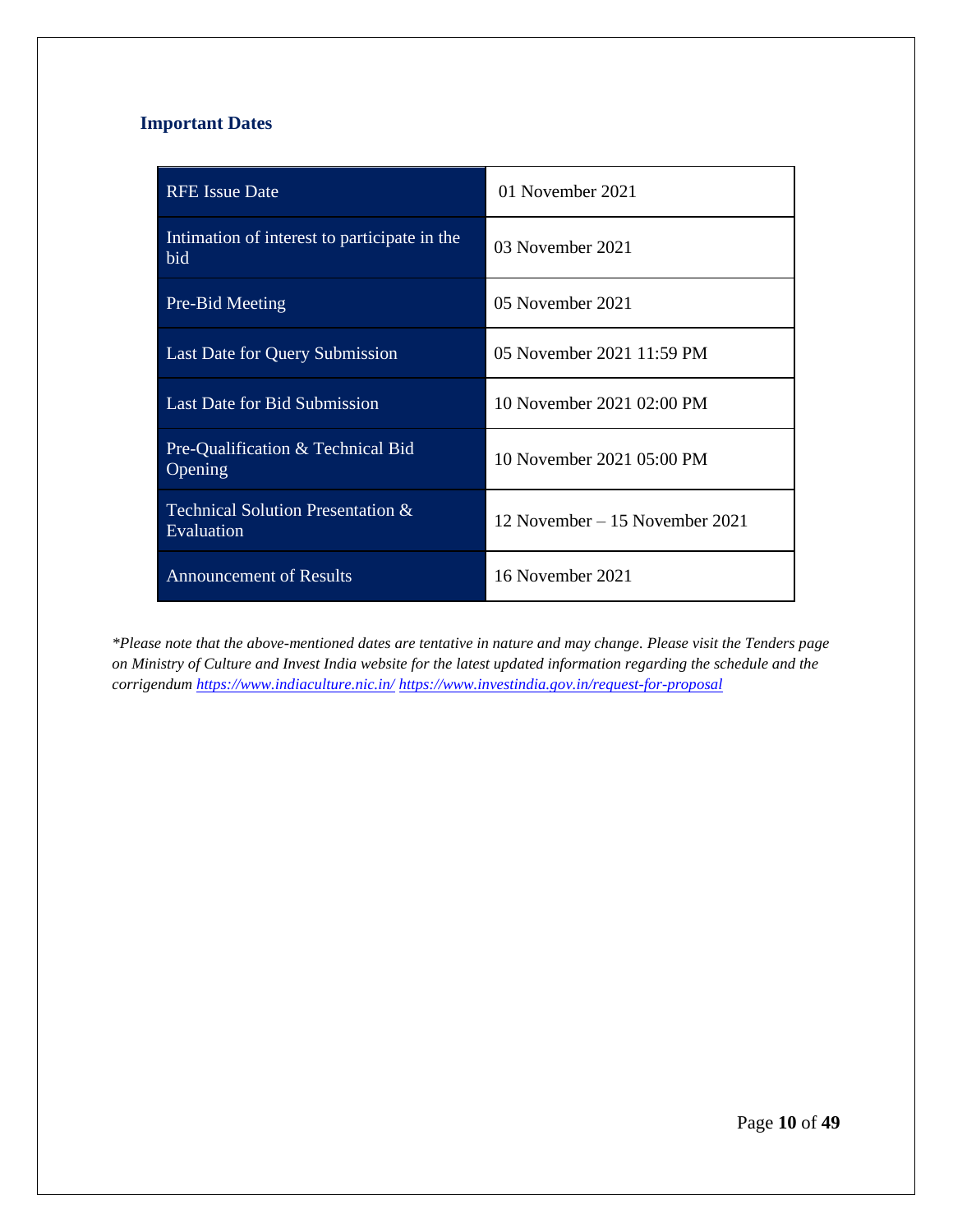<span id="page-10-0"></span>

| Name of the client:                            | Ministry of Culture (MoC),                                                    |
|------------------------------------------------|-------------------------------------------------------------------------------|
|                                                | Ministry of Culture is the ministry                                           |
|                                                | responsible for promotion of art and                                          |
|                                                | culture in India.                                                             |
| Method of selection:                           | <b>Technical Evaluation Based System</b>                                      |
|                                                | (TEBS)                                                                        |
| Documents part of RFE:                         | The RFE consists of the following:<br>Disclaimer                              |
|                                                | Section 1 - The Letter of Invitation                                          |
|                                                | Section 2 - Instructions to Bidders                                           |
|                                                | Section 3 - Technical Proposal<br><b>Standard Forms</b>                       |
|                                                | Section 4 - Terms of Reference                                                |
| Availability of RFE and related documents      | https://www.indiaculture.nic.in/                                              |
|                                                | https://www.investindia.gov.in/request-<br>for-proposal                       |
|                                                | 2.1.1                                                                         |
| Pre-Qualification Criteria                     | As per clause 2.1.29 of the RFE.                                              |
|                                                | Documentary proof with respect to the                                         |
|                                                | pre-qualification criteria is essential<br>without which the proposal will be |
|                                                | rejected. Technical evaluation will be                                        |
|                                                | done only for the bidders satisfying the<br>pre-qualification criteria        |
|                                                |                                                                               |
| Bid Processing Fees & Bid Security Declaration | The Bidder must submit a non-                                                 |
|                                                | refundable Bid Processing Fees of<br><b>INR 10,000 + 18% GST = 11,800 in</b>  |
|                                                | Indian Rupees in the form of                                                  |
|                                                | NEFT/RTGS NEFT details given<br>below.                                        |
|                                                | A/c Name: INVEST INDIA MAIN                                                   |
|                                                | A/C No: 36138654214                                                           |

Page **11** of **49**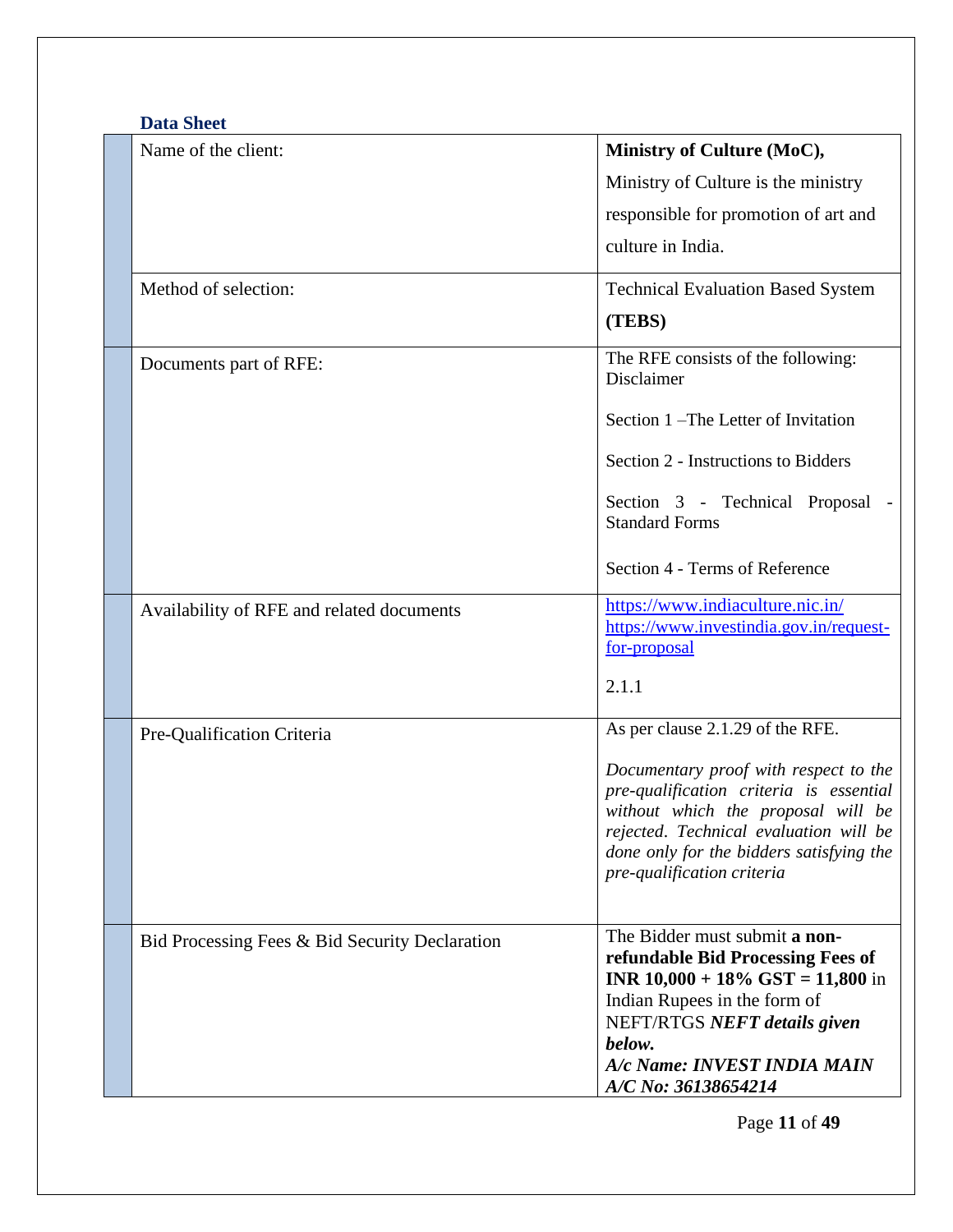|                                                            | IFSC Code: SBIN0004208 (0-<br><b>ZERO)</b> Name of the Bank &<br><b>Address: State Bank of India, PBB</b><br>Janakpuri Pankha road, New Delhi,<br>110058<br>The bidder must also submit a bid<br>security declaration (on company's<br>letterhead signed by authorized<br>representative) in lieu of EMD to<br>comply and adhere with all terms and<br>conditions of the RFE along with the<br>Technical Proposal.<br>(Bidders having a valid MSME<br>UAM/NSIC certificate will be exempt<br>from Bid Processing Fees.) |
|------------------------------------------------------------|-------------------------------------------------------------------------------------------------------------------------------------------------------------------------------------------------------------------------------------------------------------------------------------------------------------------------------------------------------------------------------------------------------------------------------------------------------------------------------------------------------------------------|
| Technical Proposals requested:                             | As per Clause 2.1.31 of the RFE                                                                                                                                                                                                                                                                                                                                                                                                                                                                                         |
| Name, objectives, and description of the assignment:       | As detailed in Terms of Reference<br>(Section 5)                                                                                                                                                                                                                                                                                                                                                                                                                                                                        |
| Pre-bid conference:                                        | Date: 05 <sup>th</sup> November 2021                                                                                                                                                                                                                                                                                                                                                                                                                                                                                    |
|                                                            | Time: TBA                                                                                                                                                                                                                                                                                                                                                                                                                                                                                                               |
|                                                            | Mode: Virtual Meeting                                                                                                                                                                                                                                                                                                                                                                                                                                                                                                   |
| Clauses on fraud and corruption in the RFE:                | Clause 2.1.8                                                                                                                                                                                                                                                                                                                                                                                                                                                                                                            |
| Address for requesting clarification and submission of any | Priyanka Chandra                                                                                                                                                                                                                                                                                                                                                                                                                                                                                                        |
| other information in accordance with the terms of the RFE  | Ministry of Culture,                                                                                                                                                                                                                                                                                                                                                                                                                                                                                                    |
|                                                            | Room NO. 502, C-Wing,                                                                                                                                                                                                                                                                                                                                                                                                                                                                                                   |
|                                                            | Shastri Bhawan,                                                                                                                                                                                                                                                                                                                                                                                                                                                                                                         |
|                                                            | Dr. Rajendra Prasad Road,                                                                                                                                                                                                                                                                                                                                                                                                                                                                                               |
|                                                            | New Delhi $-110001$<br>M: +91 9860675199                                                                                                                                                                                                                                                                                                                                                                                                                                                                                |
|                                                            | E: procurement@investindia.org.in                                                                                                                                                                                                                                                                                                                                                                                                                                                                                       |
|                                                            | [cc: priyankachandra.dad@hub.nic.in]                                                                                                                                                                                                                                                                                                                                                                                                                                                                                    |
| Address to submit the proposal by the service provider is: | The bid will be submitted virtually.<br>Kindly refer to the section 2.1.60<br>(Submission, Receipt, and Opening of<br>Proposals) for bid submission process<br>details                                                                                                                                                                                                                                                                                                                                                  |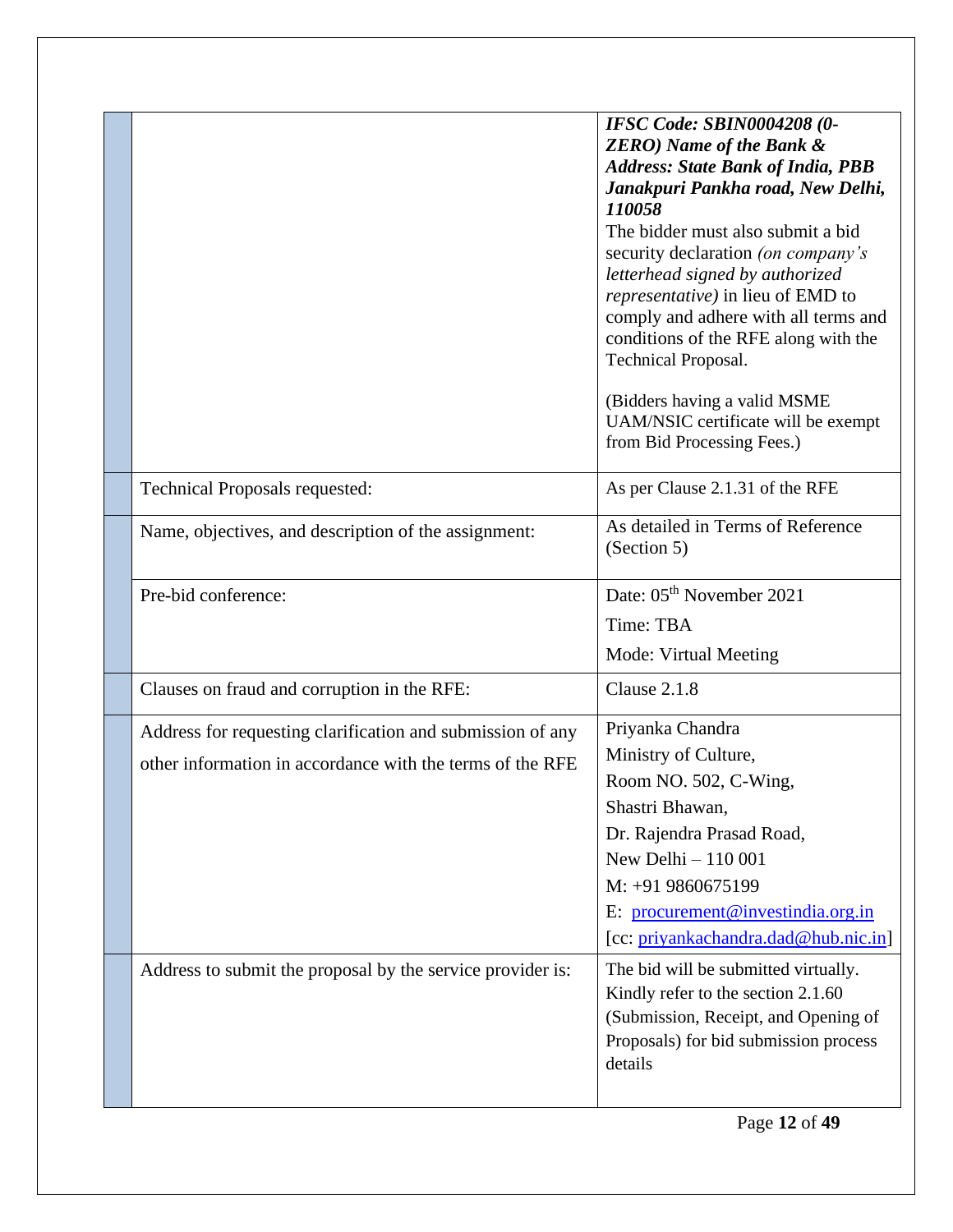<span id="page-12-0"></span>

| Language(s) of the submitted proposals:        | <b>English</b>                                                                                                                                                                |
|------------------------------------------------|-------------------------------------------------------------------------------------------------------------------------------------------------------------------------------|
|                                                | The empanelment letter to be signed<br>with the successful Agencies shall be                                                                                                  |
|                                                | written in the English language only.                                                                                                                                         |
| Bidder to state cost in the national currency: | Cost to be stated in Indian Rupees                                                                                                                                            |
| Proposals must remain valid until:             | Date: 10 <sup>th</sup> March 2022                                                                                                                                             |
|                                                | Time: 11.59 PM                                                                                                                                                                |
| Proposals submission date:                     | Please refer to the section: Important                                                                                                                                        |
|                                                | Dates                                                                                                                                                                         |
| Pre-Qualification & Technical Proposal Opening | Please refer to the section: Important                                                                                                                                        |
|                                                | Dates                                                                                                                                                                         |
| <b>Technical Proposal Evaluation</b>           | Please refer to the section: Important                                                                                                                                        |
|                                                | Dates                                                                                                                                                                         |
| Pre – Qualification Requirements               | Please refer to the section: Pre-                                                                                                                                             |
|                                                | Qualification Criteria 2.1.29                                                                                                                                                 |
|                                                |                                                                                                                                                                               |
| <b>Technical Evaluation</b>                    | Please refer to the section: Pre-                                                                                                                                             |
|                                                | Qualification Criteria 2.1.44.                                                                                                                                                |
| Period of Engagement                           | 3 years initially                                                                                                                                                             |
|                                                | The engagement period may further be<br>extended by a period of additional 2 years<br>based on the overall performance of the<br>empaneled vendor and the discretion of $MoC$ |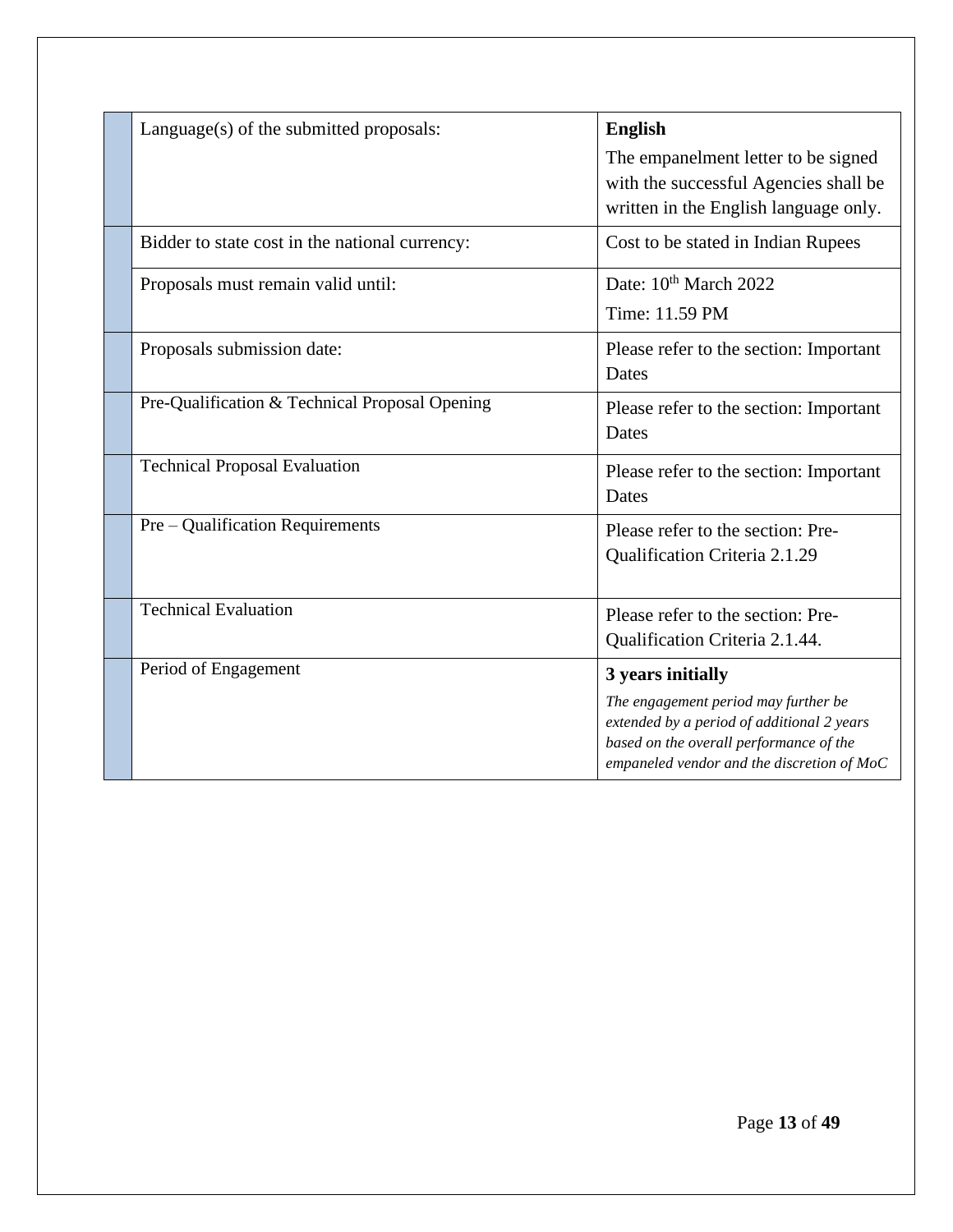#### **Preface**

Ministry of Culture, Government of India is the ministry charged with preservation and promotion of art and culture of India. The ministry is responsible for promoting art and cultural heritage in India.

The purpose of **MoC** behind this request for Empanelment (RFE) is to seek a detailed technical proposal for providing end to end support for event management for various ministries.

#### <span id="page-13-0"></span>**Introduction**

- 2.1.1 **MoC** named in the Data Sheet will select a bidder in accordance with the method of selection specified in the Data Sheet.
- 2.1.2 The bidders are invited to submit the technical part, as specified in the Data Sheet, for services required for the assignment named in the Data Sheet. Late bids i.e., bids received after the specified date in the datasheet will not be considered. The Proposals submitted will be the basis for signing the contract with the selected bidder.
- 2.1.3 The Bidders are required to familiarize themselves with the local conditions and take them into account while preparing their proposals. To obtain first-hand information on the assignment and local conditions, bidders are advised to attend a pre-bid conference as specified in the Data Sheet. Attending the pre-bid conference is optional. Bidders should contact **MoC's** representative named in the Data Sheet to obtain additional information on the pre-bid conference.
- 2.1.4 Bidders shall bear all costs in connection with the preparation and submission of their proposals, attending the pre-bid conference, etc.
- 2.1.5 **MoC** may accept or reject any proposal at its discretion and may ask for any additional information or vary its requirements, add to, or amend the terms, procedure and protocol set out in RFE for bonafide reasons, which will be notified to all the Bidders invited to tender. Further, **MoC** hereby reserves its right to annul the selection process at any time before the contract award without incurring any liability towards the Tenderers.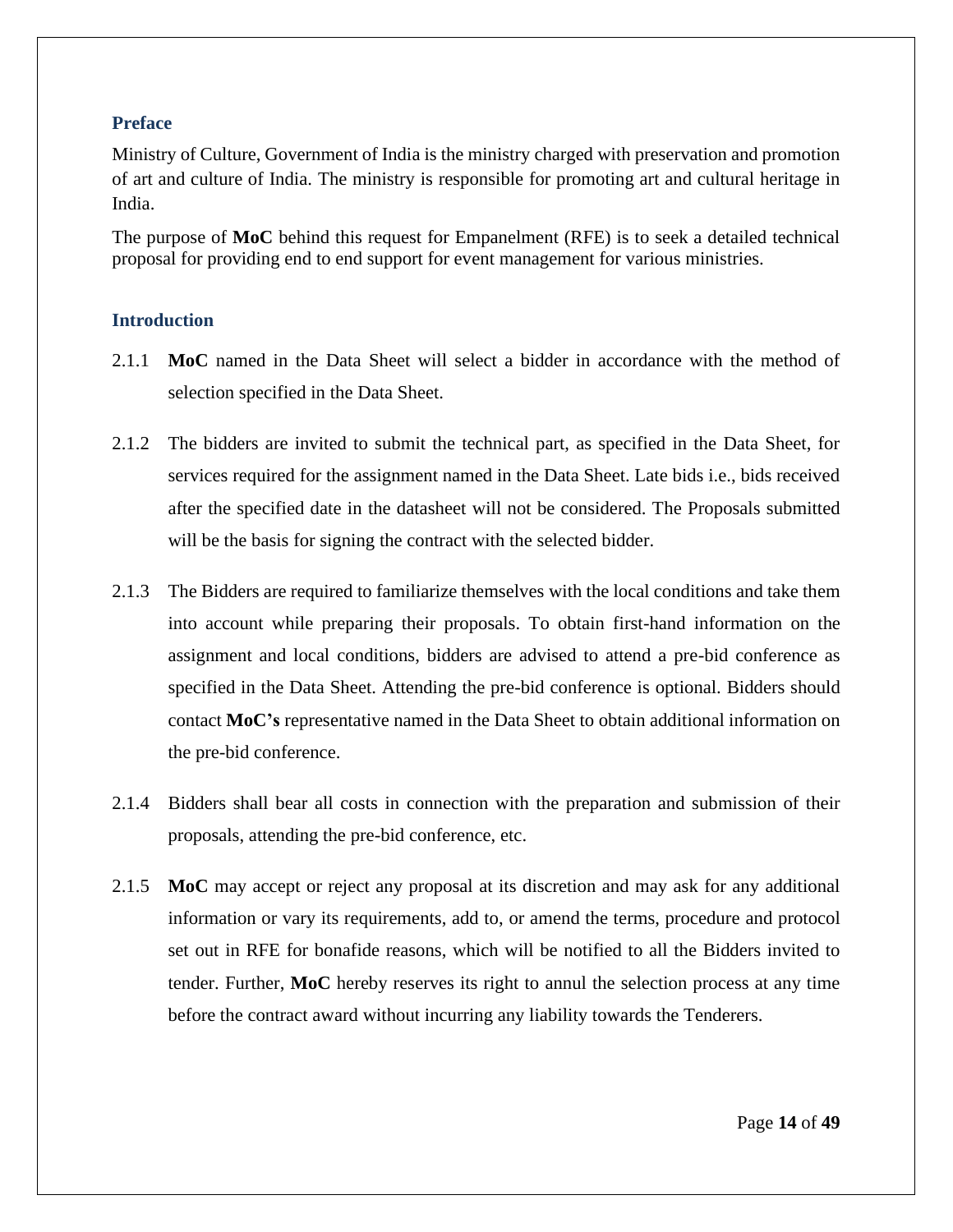#### <span id="page-14-0"></span>**Documents part of RFE**

2.1.6 The Request for Empanelment (RFE) document for the project consists of the following sections:

Section 1 - Letter of Invitation

Section 2 - Instructions to Bidders (including Data Sheet)

Section 3 - Technical Proposal - Standard Forms

Section 4 - Terms of Reference

2.1.7 The prospective bidders are expected to examine all instructions, forms, terms, requirements, and other information in the RFE documents. Failure to furnish all information required as mentioned in the RFE documents or submission of a proposal not substantially responsive to the RFE documents in every respect will be at the prospective bidder's risk and may result in rejection of the proposal.

#### <span id="page-14-1"></span>**Fraud / Corruption**

- 2.1.8 **MoC** requires that the bidders participating in the selection process adhere to the highest ethical standards, both during the selection process and throughout the execution of the Empanelment process. In pursuance of this policy, **MoC** defines, for the purpose of this paragraph, the terms set forth as applicable to both the parties:
- 2.1.9 "corrupt practice" means the offering, giving, receiving, or soliciting, directly or indirectly, of anything of value (whether in cash or kind) to influence the action of a public official in the selection process or Contract execution.
- 2.1.10 "fraudulent practice" means a misrepresentation or omission of facts in order to influence a selection process or the execution of a empanelment/contract.
- 2.1.11 "collusive practices" means a scheme or arrangement between two or more bidders with or without the knowledge of MoC, designed to establish prices at artificial, noncompetitive levels.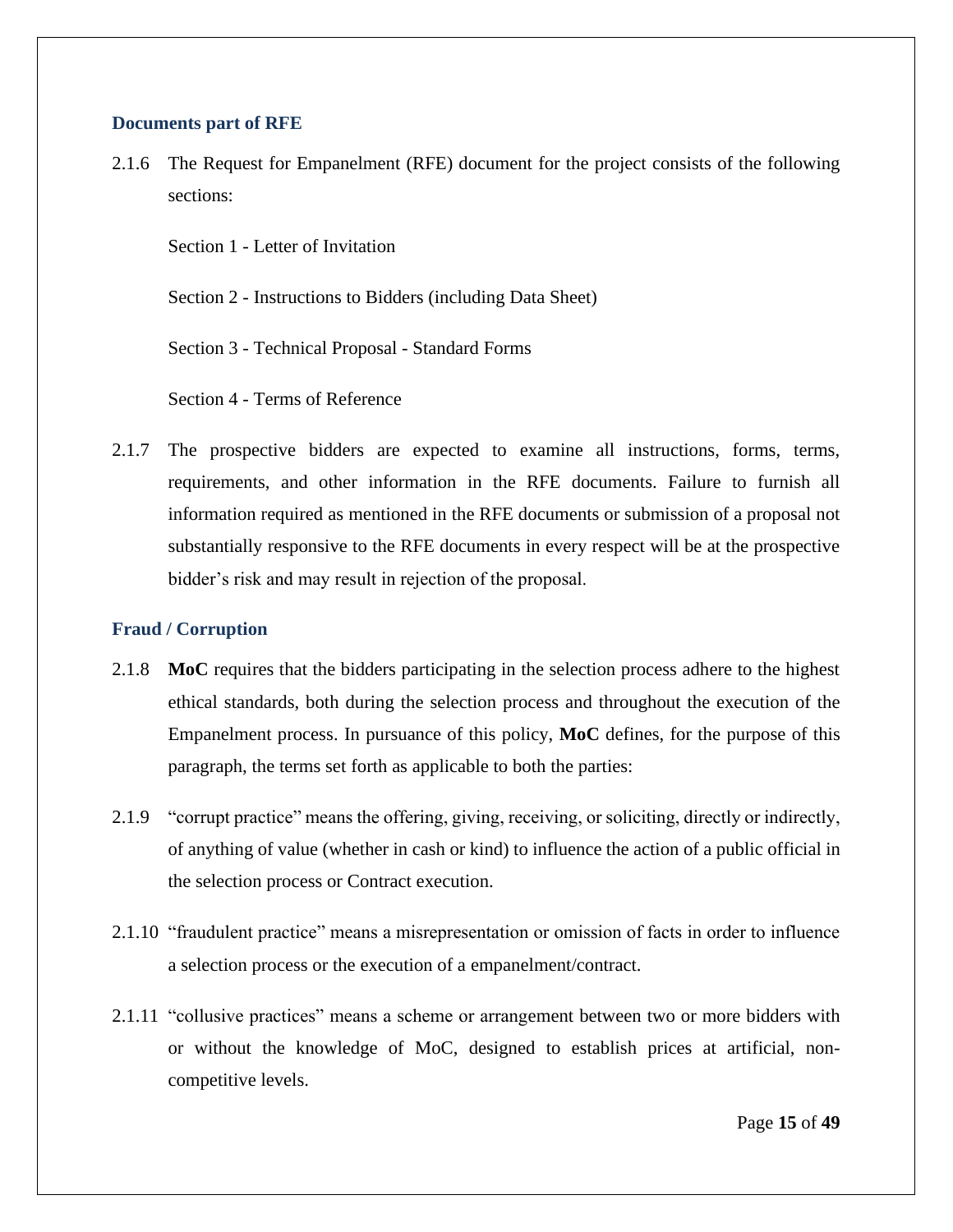- 2.1.12 "Coercive practices" means harming or threatening to harm, directly or indirectly, persons or their property to influence their participation in a procurement process or affect the execution of a empanelment/contract.
- 2.1.13 **MoC** will reject a proposal for award if it comes to know that the bidder recommended for award has, directly or through an agent, engaged in corrupt, fraudulent, collusive, or coercive practices in competing for the Contract in question; and
- 2.1.14 Bidders shall be aware of the provisions on fraud and corruption prescribed in the specific clauses in the General Conditions of Contract.
- 2.1.15 Bidders shall furnish information on commissions and gratuities, if any, paid or to be paid to agents relating to this proposal with details of name and address of agents, amount, and purpose, during contract execution as per details post empanelment.

#### <span id="page-15-0"></span>**Only one Proposal**

2.1.16 Bidders will submit only one proposal. If a Bidder submits or participates in more than one proposal, all such proposals shall be disqualified.

#### <span id="page-15-1"></span>**Proposal Validity**

2.1.17 The Data Sheet indicates how long Bidders' proposals must remain valid after the submission date. During this period, Bidders shall ensure the availability of professional staff nominated in the Proposal. Should the need arise, **MoC** may request Bidders to extend the validity period of their proposal. Bidders who agree to such extension shall confirm that they maintain the availability of the professional staff nominated in the Proposal, or their confirmation of the extension of validity of the Proposal, Bidders could submit new staff in replacement, which would be considered in the final evaluation for Contract award. Bidders, who do not agree, have the right to refuse to extend the validity of their proposals.

#### <span id="page-15-2"></span>**Clarification and Amendment of RFE Documents**

Page **16** of **49** 2.1.18 Bidders may request for clarifications on any part of the RFE documents up to the number of days indicated in the Data Sheet before the proposal submission date. Any request for clarification must be sent in writing, or by standard electronic means to **MoC's** address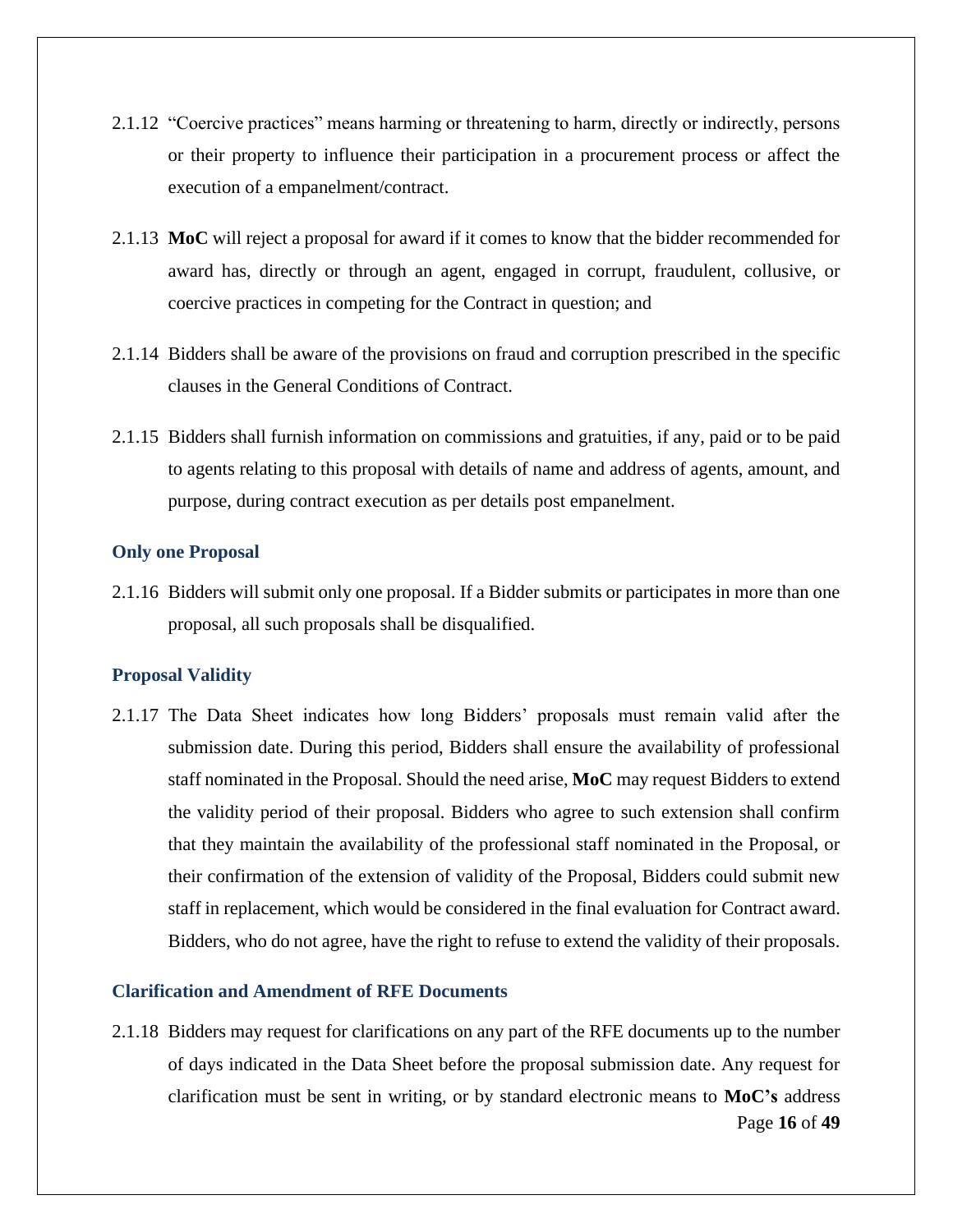indicated in the Data Sheet. **MoC** will respond in writing, or by standard electronic means and will send written copies of the response (including an explanation of the query but without identifying the source of inquiry) to all Bidders. Should **MoC** deem it necessary to amend the RFE as a result of a clarification, it shall do so by the following procedure.

- 2.1.19 At any time before the submission of Proposals, **MoC** may amend the RFE by issuing an addendum in writing or by standard electronic means. The addendum shall be uploaded on the <https://www.indiaculture.nic.in/> <https://www.investindia.gov.in/request-for-proposal> and will be binding on them. To give Bidders reasonable time in which to take an amendment into account in their Proposals, **MoC** may, if the amendment is substantial, extend the deadline for the submission of Proposals.
- 2.1.20 *Pre-bid conference*: Pre-bid conference will be held as specified in the Data Sheet for clarifying issues and doubts, if any, concerning the subject matter of study. Inputs from the prospective bidders will also be sought if considered necessary.

#### <span id="page-16-0"></span>**Preparation of Proposals**

- 2.1.21 The Proposal as well as all related correspondence exchanged by the bidders and **MoC**, shall be written in the language (s) specified in the Data Sheet.
- 2.1.22 In preparing their Proposal, bidders are expected to examine in detail all the documents comprising the RFE. Material deficiencies in providing the information requested may result in rejection of a Proposal.
- 2.1.23 Language: Documents to be issued by the bidders, as part of this assignment must be in English.
- 2.1.24 The Bid may be signed either by the Principal Officer of the Agency or his duly Authorized Representative, in which case the bid shall be accompanied by a certificate of authority. **A bid which does not fulfill this criterion will be treated as non-est and will be liable to be rejected.**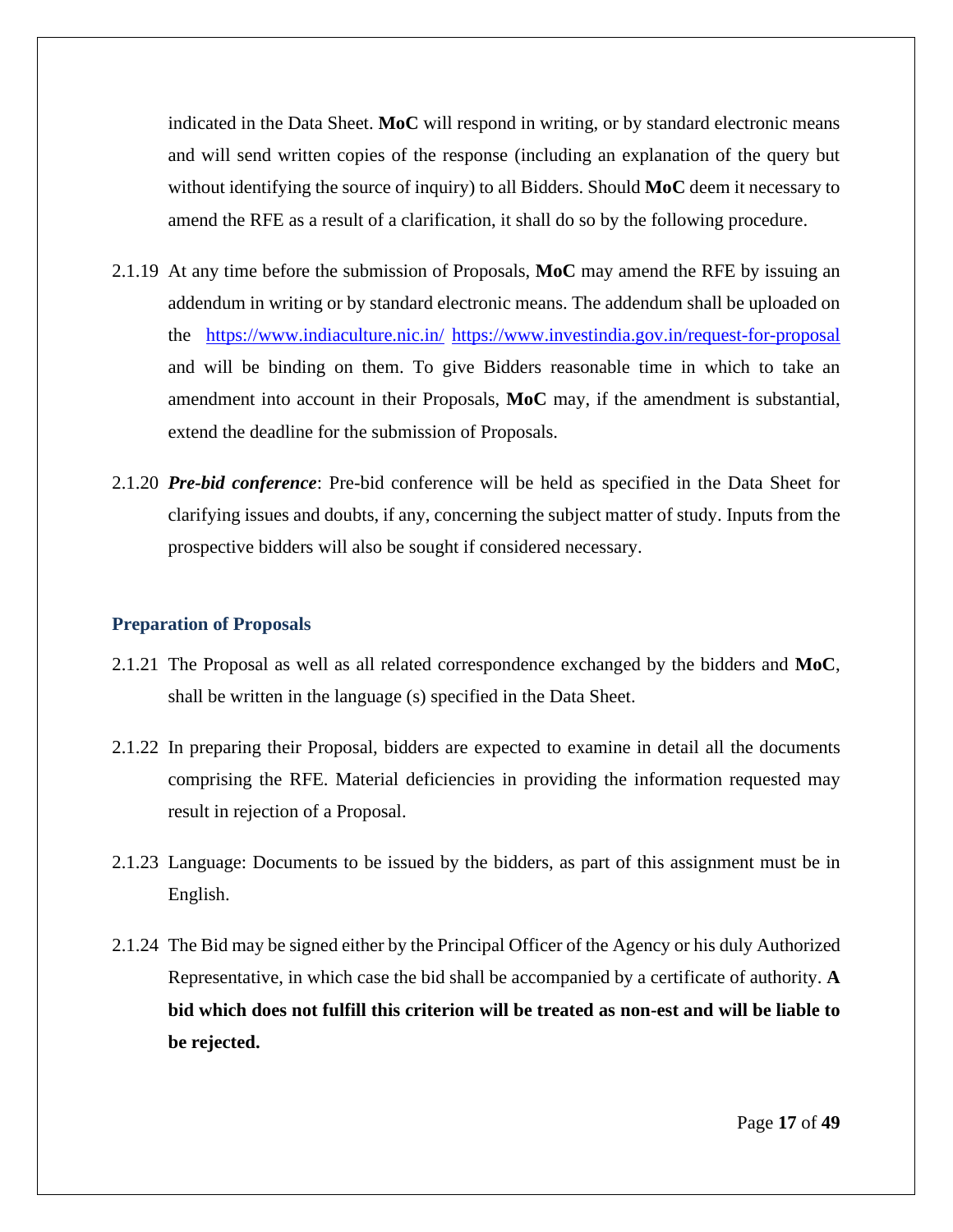#### <span id="page-17-0"></span>**Bid Processing Fees &Bid Security Declaration**

- 2.1.25 The Bidders must submit a bid security declaration *(on company's letterhead signed by authorized representative)* in lieu of EMD to comply and adhere with all terms and conditions of the RFE along with a Technical proposal.
- 2.1.26 In case the bidder fails to adhere to the rules and procedure of the RFE, MoC reserves the right to debar the bidder from any future bidding process at **Ministry of Culture** for a period of 2 years.
- 2.1.27 All Bidders must submit a non refundable fees of INR.  $10,000 + 18\%$  GST = 11,800.00/as bid processing fees in Indian Rupees in the form of NEFT/RTGS *NEFT details given below.*

*A/c Name: INVEST INDIA MAIN*

*A/C No: 36138654214* 

*IFSC Code: SBIN0004208 (0-ZERO) Name of the Bank & Address: State Bank of India, PBB Janakpuri Pankha road, New Delhi, 110058*

**Note:** (Bidders having a valid MSME UAM/NSIC certificate will be exempt from Bid Processing Fees.)

2.1.28 Proposals not accompanied with a bid security declaration and bid processing fees shall not be considered for evaluation.

# <span id="page-17-1"></span>**Pre-Qualification Criteria**

2.1.29 A pre-qualification criterion will be applied to short-list the bidders for technical evaluation. The criteria along with the supporting documents required are listed below;

| <b>S. No.</b> | <b>Pre-Qualification Criteria</b>                   | <b>Supporting Documents</b> |
|---------------|-----------------------------------------------------|-----------------------------|
|               | The Agency should be a company registered in        | (Copy of Certificate of     |
| ı.            | India under the Companies Act, 2013 or a            | Incorporation/Registration/ |
|               | partnership firm registered under the Indian        | MoA as applicable)          |
|               | Partnership Act 1932 or LLP registered under LLP    |                             |
|               | Act 2008 with their registered office in India. The |                             |
|               | Agency must have been in operation for a            |                             |
|               | minimum of 5 years as on 1st October 2021.          |                             |

### **Tier -1**

Page **18** of **49**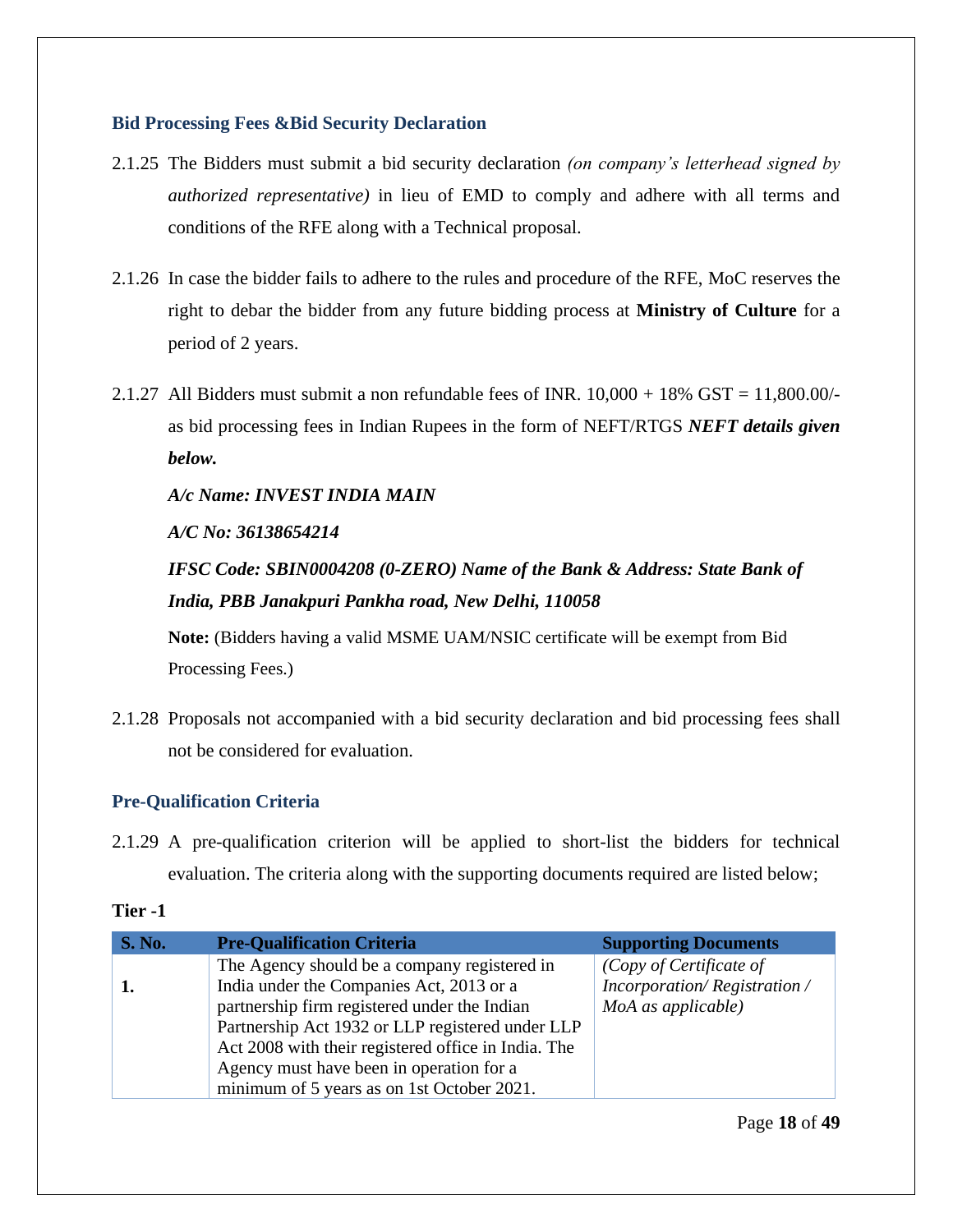|    | A minimum average turnover of 50 crores in the<br>past 3 financial years.*                                                        | (Independent Auditors'<br>Certificate Or Audited copy of<br>Financial statements for the<br>financial year 2017-18, 2018-<br>19 & 2019-20.) |
|----|-----------------------------------------------------------------------------------------------------------------------------------|---------------------------------------------------------------------------------------------------------------------------------------------|
| 3. | Minimum of atleast 100 employees on payroll of<br>the organization.*                                                              | (List of Employees certified by<br>The HR on Company<br>Letterhead/EPF or ESIC<br>records of employees)                                     |
| 4. | The Agency must have succesfully completed<br>at least 5 events in the last 3 years each having a<br>minimum value of ₹5 crores.* | (Completion Certificate/Work<br>Order/Purchase Order or CA<br><i>certified certificate</i> )                                                |
| 5. | Bid Processing Fees and Bid Security<br>Declaration.**                                                                            | (Copy of Bid Security)<br>Declaration and Bid Security<br><b>Declaration Tech Form)</b>                                                     |
| 6. | <b>Integrity Pact</b>                                                                                                             | (Copy of Duly Filled Integrity)<br>Pact as Attached in Annexure<br>$-1)$                                                                    |

# $Tier - 2$

| <b>S. No.</b> | <b>Pre-Qualification Criteria</b>                                                                                                                                                                                                                                                                                                             | <b>Supporting Documents</b>                                                                                                                 |
|---------------|-----------------------------------------------------------------------------------------------------------------------------------------------------------------------------------------------------------------------------------------------------------------------------------------------------------------------------------------------|---------------------------------------------------------------------------------------------------------------------------------------------|
| 1.            | The Agency should be a company registered in<br>India under the Companies Act, 2013 or a<br>partnership firm registered under the Indian<br>Partnership Act 1932 or LLP registered under LLP<br>Act 2008 with their registered office in India. The<br>Agency must have been in operation for a<br>minimum of 5 years as on 1st October 2021. | (Copy of Certificate of<br>Incorporation/Registration/<br>MoA as applicable)                                                                |
| 2.            | A minimum average turnover of 20 crores in the<br>past 3 financial years.*                                                                                                                                                                                                                                                                    | (Independent Auditors'<br>Certificate Or Audited copy of<br>Financial statements for the<br>financial year 2017-18, 2018-<br>19 & 2019-20.) |
| 3.            | Minimum of atleast 50 employees on payroll of the<br>organization.*                                                                                                                                                                                                                                                                           | (List of Employees certified by<br>The HR on Company<br>Letterhead/EPF or ESIC<br>records of employees)                                     |
| 4.            | The Agency must have succesfully completed<br>at least 5 events in the last 3 years each having a<br>minimum value of $\overline{52}$ crores.*                                                                                                                                                                                                | (Completion Certificate/Work<br>Order/Purchase Order or CA<br>certified certificate)                                                        |
| 5.            | <b>Bid Processing Fees and Bid Security</b><br>Declaration.**                                                                                                                                                                                                                                                                                 | (Copy of Bid Security<br>Declaration and Bid Security<br><b>Declaration Tech Form)</b>                                                      |

Page **19** of **49**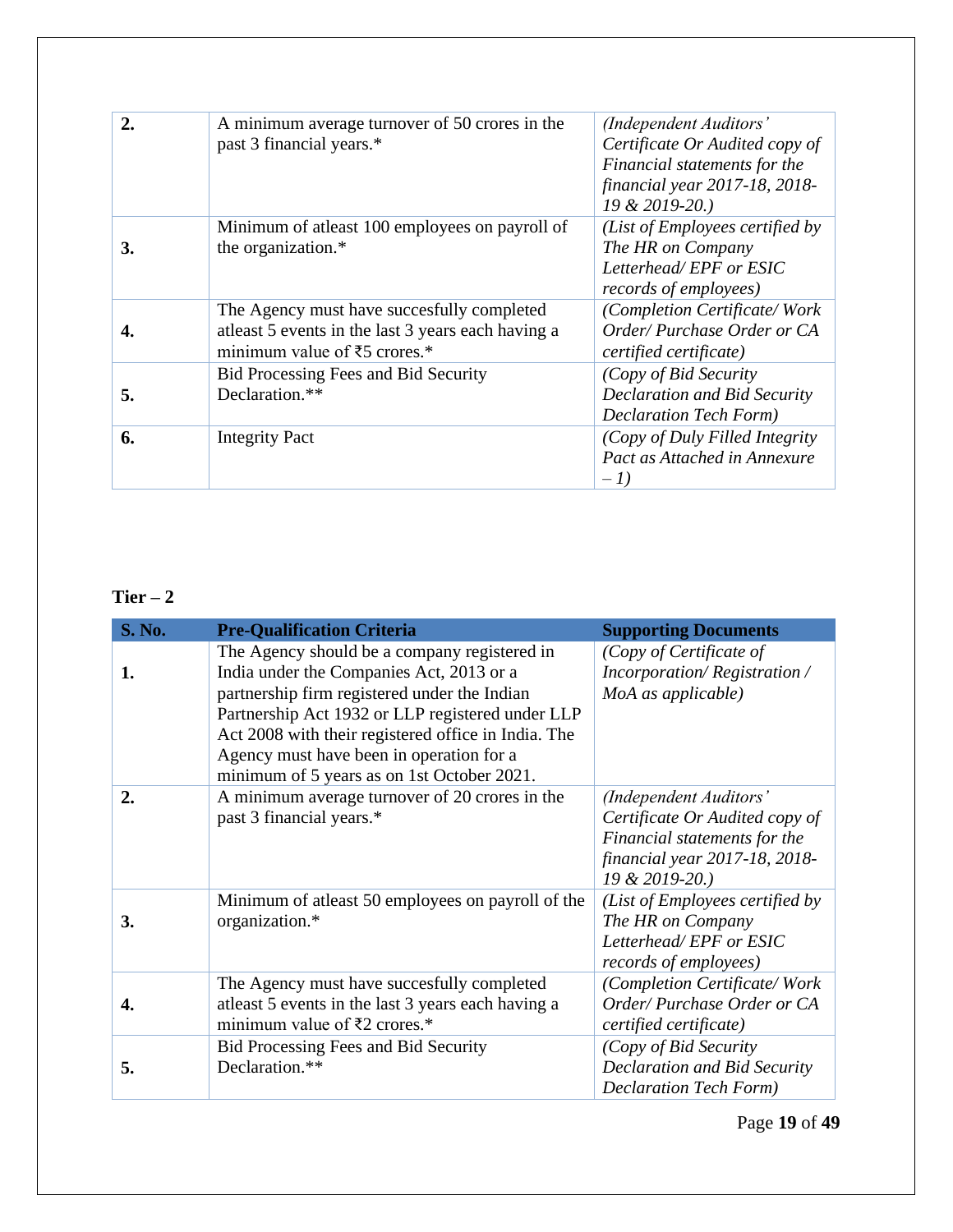| 6.            | <b>Integrity Pact</b>                                                                                                                                                                                                                                                                                                                         | (Copy of Duly Filled Integrity<br>Pact as Attached in Annexure<br>$-1$                                                                      |
|---------------|-----------------------------------------------------------------------------------------------------------------------------------------------------------------------------------------------------------------------------------------------------------------------------------------------------------------------------------------------|---------------------------------------------------------------------------------------------------------------------------------------------|
| Tier $-3$     |                                                                                                                                                                                                                                                                                                                                               |                                                                                                                                             |
| <b>S. No.</b> | <b>Pre-Qualification Criteria</b>                                                                                                                                                                                                                                                                                                             | <b>Supporting Documents</b>                                                                                                                 |
| 1.            | The Agency should be a company registered in<br>India under the Companies Act, 2013 or a<br>partnership firm registered under the Indian<br>Partnership Act 1932 or LLP registered under LLP<br>Act 2008 with their registered office in India. The<br>Agency must have been in operation for a<br>minimum of 5 years as on 1st October 2021. | (Copy of Certificate of<br>Incorporation/Registration/<br>MoA as applicable)                                                                |
| 2.            | A minimum average turnover of 10 crores in the<br>past 3 financial years.*                                                                                                                                                                                                                                                                    | (Independent Auditors'<br>Certificate Or Audited copy of<br>Financial statements for the<br>financial year 2017-18, 2018-<br>19 & 2019-20.) |
| 3.            | Minimum of atleast 20 employees on payroll of the<br>organization.*                                                                                                                                                                                                                                                                           | (List of Employees certified by<br>The HR on Company<br>Letterhead/EPF or ESIC<br>records of employees)                                     |
| 4.            | The Agency must have succesfully completed<br>at least 5 events in the last 3 years each having a<br>minimum value of ₹1 crores.*                                                                                                                                                                                                             | (Completion Certificate/Work<br>Order/Purchase Order or CA<br>certified certificate)                                                        |
| 5.            | Bid Processing Fees and Bid Security<br>Declaration.**                                                                                                                                                                                                                                                                                        | (Copy of Bid Security<br><b>Declaration and Bid Security</b><br><b>Declaration Tech Form)</b>                                               |
| 6.            | <b>Integrity Pact</b>                                                                                                                                                                                                                                                                                                                         | (Copy of Duly Filled Integrity<br>Pact as Attached in Annexure<br>$-1)$                                                                     |

**\*** [DPIIT Recognized Startups are exempt from these criterion]

**\*\*** [Valid MSME UAM/NSIC certificate holders will be exempt from Bid Processing Fees.]

2.1.30 Documentary proof for pre-qualification criteria is essential without which the proposal will be rejected. Technical evaluation will be done **only** for the bidders who have submitted all the necessary documents as per pre-qualification criteria.

# <span id="page-19-0"></span>**Technical Proposal**

Page **20** of **49** 2.1.31 Bidders are required to submit an original Full Technical Proposal in an email to [procurement@investindia.org.in](mailto:procurement@investindia.org.in) and cc: [priyankachandra.dad@hub.nic.in](mailto:priyankachandra.dad@hub.nic.in) with the subject "Technical Bid - \*AGENCY NAME\* - Empanelment of Agency for Event Management".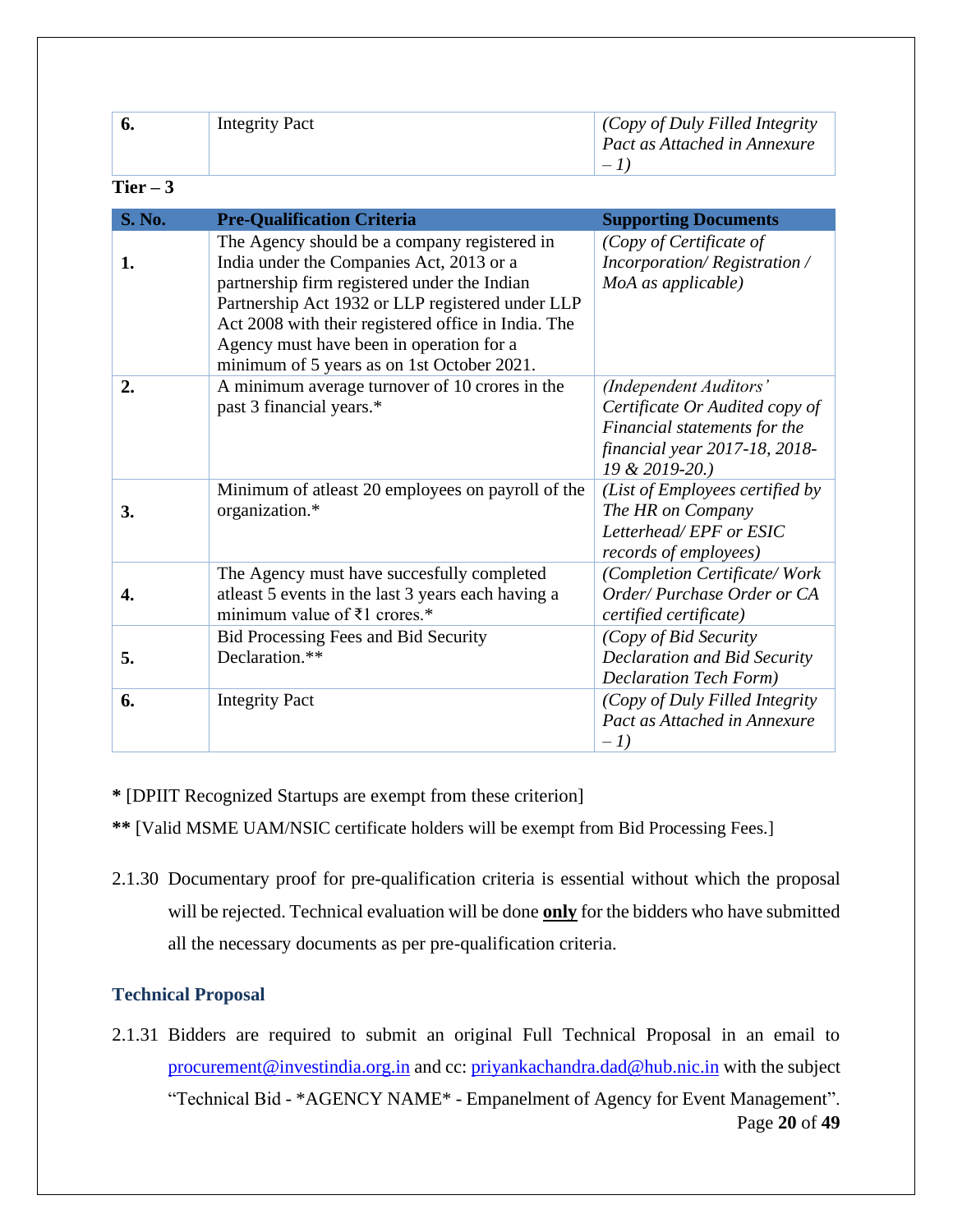- 2.1.32 The Data Sheet indicates the format of the Technical Proposal to be submitted. Submission of the wrong type of Technical Proposal will result in the Proposal being deemed nonresponsive. The Technical Proposal shall provide the information indicated in the following paras using the attached Standard Forms (Section 3).
- 2.1.33 Format of letter to be submitted by the Bidder along with the Proposal (Form TECH-1 of Section 3)
- 2.1.34 A brief description of the Bidders' organization and an outline of recent experience of the Bidder, assignments of a similar nature are required in (Form TECH-2 of Section 3).
- 2.1.35 The bidders must submit a bid security declaration *(on company's letterhead signed by authorized representative)* in lieu of EMD to comply and adhere with all terms and conditions of the RFE as required in (Form TECH-3 of Section 3).
- 2.1.36 Based on the understanding of the organizational structure and operational specifications mentioned in the TOR. The bidder is required to submit responses accordingly. Guidance on the content of this section of the Technical Proposals is provided under (Form TECH-4 of Section 3).
- 2.1.37 Information on conflicting activities, if any, should be given as per Form TECH-5.
- 2.1.38 The Technical Proposal shall **NOT** include any financial information. A Technical Proposal containing financial information shall be declared non-responsive and will be rejected.

#### <span id="page-20-0"></span>**Technical Evaluation Criteria**

- 2.1.39 Proposals which are not supported by adequate proof of the Signatory's Authority or are not accompanied by Bid Security Declaration and Bid Processing Fees will not be evaluated.
- 2.1.40 The bidder will proceed for technical evaluation post fulfilling the requirements as provided under pre-qualifications criteria 2.1.29.
- 2.1.41 The Evaluation Committee shall evaluate the technical proposals only for those bidders who satisfy the pre-qualification criteria as referred under pre-qualifications criteria 2.1.29.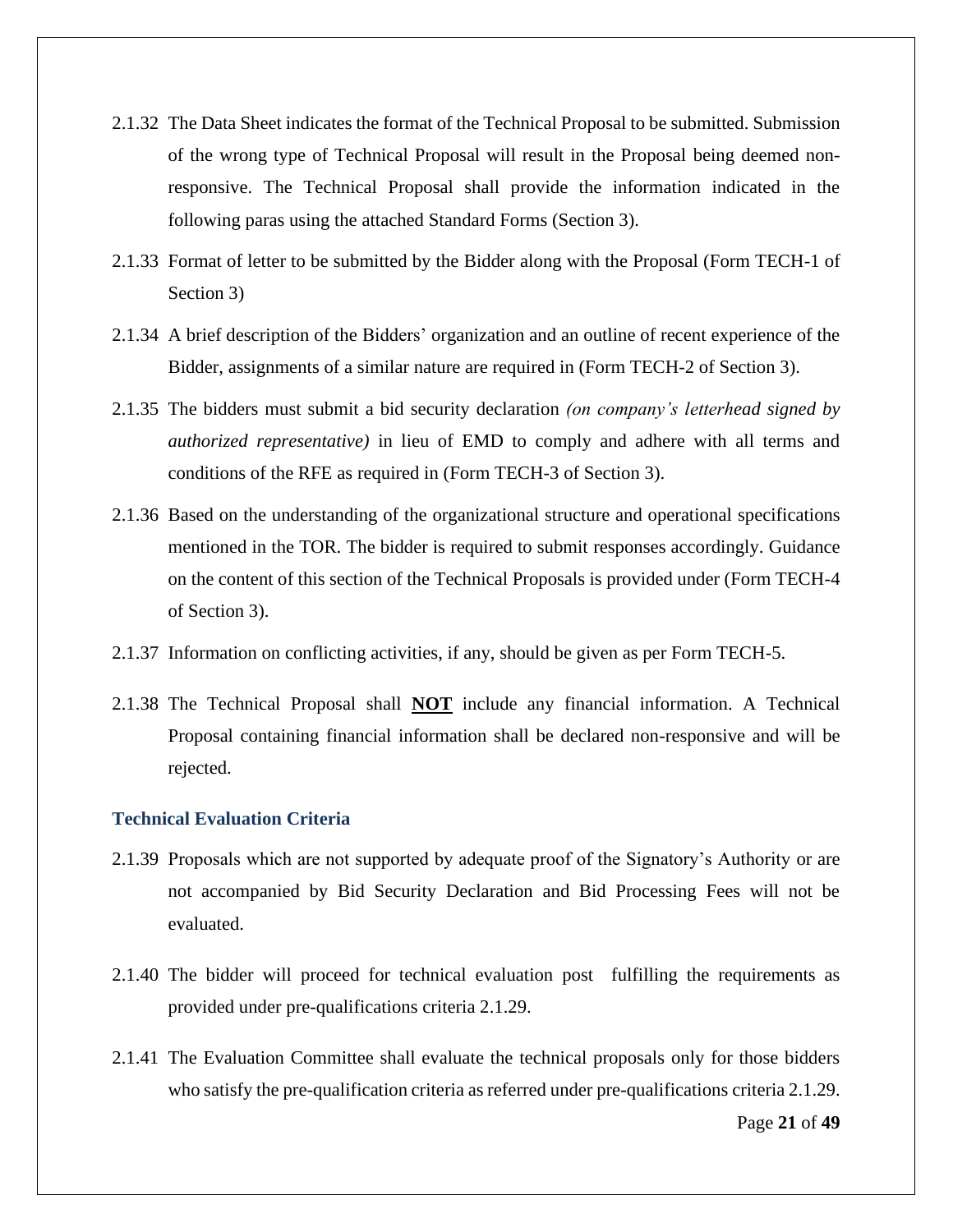Evaluations will be based on documentary evidence submitted by the bidder with respect to pre-qualification / evaluation / selection criteria. Each responsive proposal will be given a technical score (Ts). A Proposal shall be rejected at this stage if it does not respond to important aspects of the RFE, and particularly the Terms of Reference or if it fails to achieve the minimum technical score indicated in the Data Sheet. The Technical proposals which are unsigned, and incomplete or of a validity period of the proposal is less than 120 days shall not be evaluated.

- 2.1.42 The evaluation shall be done for each Tier separately basis the evaluation criteria laid down below.
- 2.1.43 One bidder can apply under only one of the three Tier category's mentioned hereunder.

| <b>Technical Evaluation Criteria</b>                                                                                                  |                                                            |          | <b>Points</b> |
|---------------------------------------------------------------------------------------------------------------------------------------|------------------------------------------------------------|----------|---------------|
| years as on 01 <sup>st</sup> October 2021.                                                                                            | The Agency must have been in operation for a minimum of 05 |          |               |
| $05-10$ years                                                                                                                         | $\blacksquare$                                             | 10 Marks |               |
| $11-15$ years                                                                                                                         |                                                            | 15 Marks |               |
| 16 and above                                                                                                                          |                                                            | 20 Marks |               |
| The Agency must have succesfully completed at least 5 events in<br>last 3 years each having a minimum value of $\overline{5}$ crores. |                                                            |          | 20            |
| 05-9.9 Cr                                                                                                                             |                                                            | 10 Marks |               |
| 10-14.9 Cr                                                                                                                            |                                                            | 15 Marks |               |
| 15 and above Cr                                                                                                                       |                                                            | 20 Marks |               |
| The Agency must have a minimum of 100 employees on its<br>payroll as on 01 <sup>st</sup> October 2021.                                |                                                            |          | 20            |
| 100-149 employees                                                                                                                     |                                                            | 10 Marks |               |
| 150-199 employees                                                                                                                     |                                                            | 15 Marks |               |
| 200 and above                                                                                                                         |                                                            | 20 Marks |               |
| The Agency must have a Pan India presence in at least 5 cities.                                                                       |                                                            | 10       |               |
| 05-09 cities                                                                                                                          |                                                            | 5 Marks  |               |
| 10 and above cities                                                                                                                   |                                                            | 10 Marks |               |

#### **Tier – 1**

Page **22** of **49**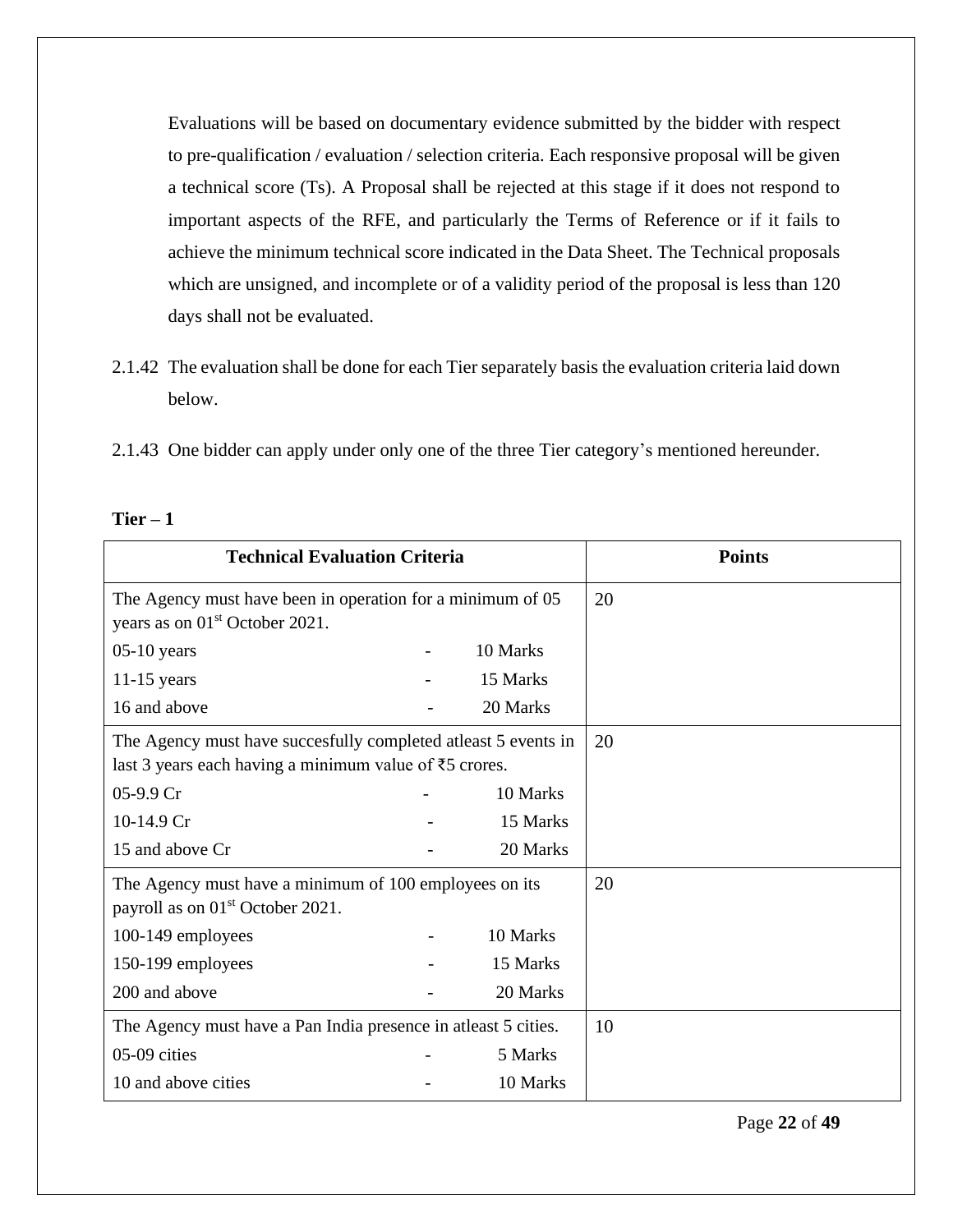| 2 Presentations (1 Past event of minimum 5 crores and 1      | 30  |
|--------------------------------------------------------------|-----|
|                                                              |     |
| future event on the theme of Azadi ka Amrit Mahotsay of a    |     |
| value of 5 crores) capturing the design of an event start to |     |
| finish including pre, post event services, hospitality       |     |
| requirements, Guest Relations amongst other.                 |     |
| The presentation must be made keeping in mind both physical  |     |
| and virtual event                                            |     |
| 15 Marks for each presentation.                              |     |
| Understanding of Concept $\&$ conceptual clarity             |     |
| Understanding of TOR                                         |     |
| Software and hardware usage                                  |     |
| Detailed planning with contingency plans                     |     |
| Ideation and novelty factor                                  |     |
| <b>Total</b>                                                 | 100 |

# **Tier – 2**

| <b>Technical Evaluation Criteria</b>                                                                                                   |  |          | <b>Points</b> |
|----------------------------------------------------------------------------------------------------------------------------------------|--|----------|---------------|
| The Agency must have been in operation for a minimum of 05<br>years as on 01 <sup>st</sup> October 2021.                               |  |          | 20            |
| $05-10$ years                                                                                                                          |  | 10 Marks |               |
| $11-15$ years                                                                                                                          |  | 15 Marks |               |
| 16 and above                                                                                                                           |  | 20 Marks |               |
| The Agency must have succesfully completed at least 5 events<br>in last 3 years each having a minimum value of $\overline{5}2$ crores. |  |          | 20            |
| $02-4.9 \text{ Cr}$                                                                                                                    |  | 10 Marks |               |
| 05-9.9 Cr                                                                                                                              |  | 15 Marks |               |
| 10 and above Cr                                                                                                                        |  | 20 Marks |               |
| The Agency must have a minimum of 50 employees on its<br>payroll as on 01 <sup>st</sup> October 2021.                                  |  |          | 20            |
| 50-99 employees                                                                                                                        |  | 10 Marks |               |
| 100-149 employees                                                                                                                      |  | 15 Marks |               |
| 150 and above                                                                                                                          |  | 20 Marks |               |
| The Agency must have a Pan India presence in atleast 5 cities.                                                                         |  | 10       |               |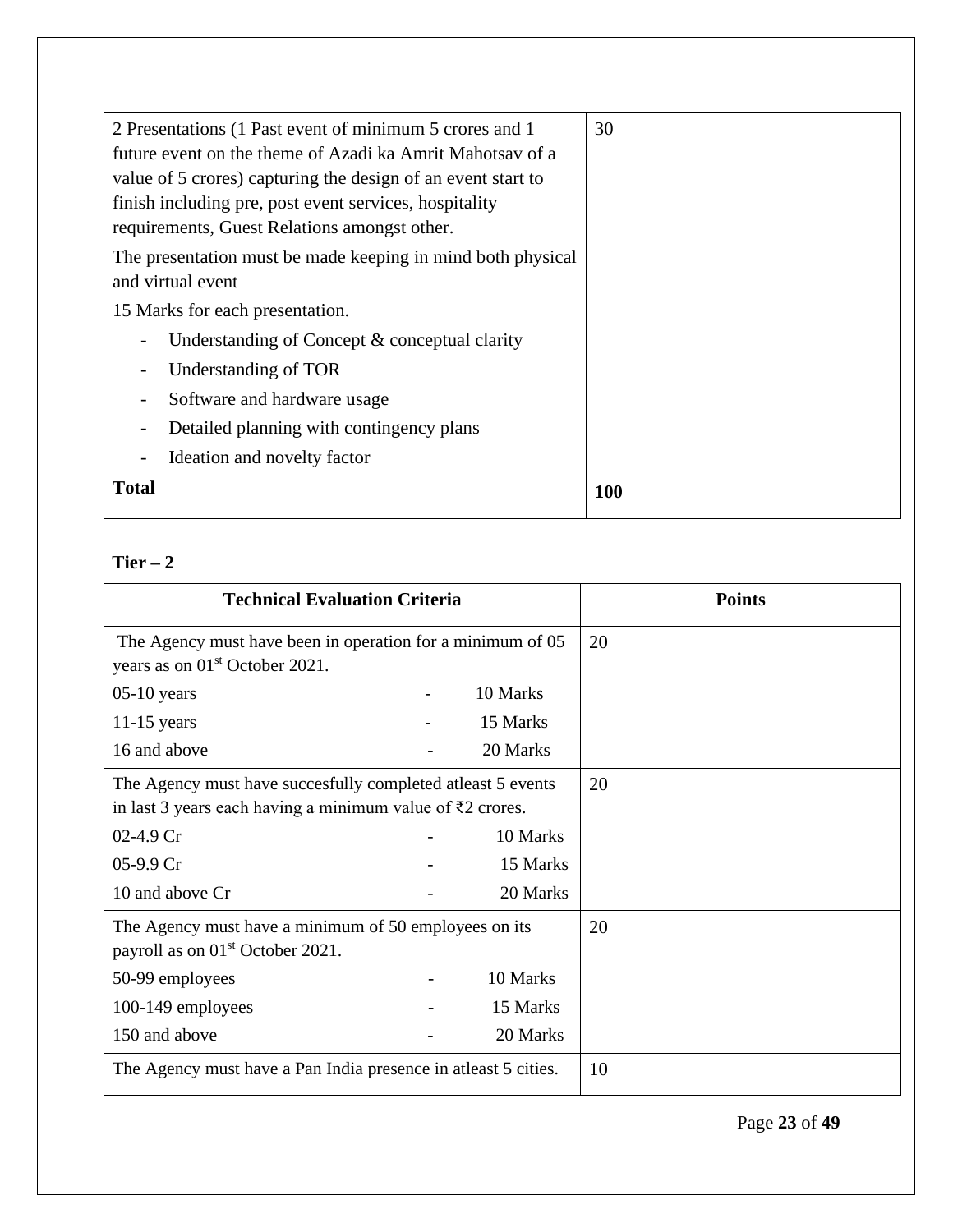| 05-09 cities<br>5 Marks                                      |     |  |
|--------------------------------------------------------------|-----|--|
|                                                              |     |  |
| 10 and above cities<br>10 Marks                              |     |  |
| 2 Presentations (1 Past event of minimum 2 crores and 1      | 30  |  |
| future event on the theme of Azadi ka Amrit Mahotsay of a    |     |  |
| value of 2 crores) capturing the design of an event start to |     |  |
| finish including pre, post event services, hospitality       |     |  |
| requirements, Guest Relations amongst other.                 |     |  |
| The presentation must be made keeping in mind both           |     |  |
| physical and virtual event.                                  |     |  |
| 15 Marks for each presentation.                              |     |  |
| Understanding of Concept $\&$ conceptual clarity             |     |  |
| Understanding of TOR                                         |     |  |
| Software and hardware usage                                  |     |  |
| Detailed planning with contingency plans                     |     |  |
| Ideation and novelty factor                                  |     |  |
| <b>Total</b>                                                 | 100 |  |

# $Tier-3$

| <b>Technical Evaluation Criteria</b>                                                                                                     |  |          | <b>Points</b> |
|------------------------------------------------------------------------------------------------------------------------------------------|--|----------|---------------|
| The Agency must have been in operation for a minimum of 05<br>years as on 01 <sup>st</sup> October 2021.                                 |  |          | 20            |
| $05-10$ years                                                                                                                            |  | 10 Marks |               |
| $11-15$ years                                                                                                                            |  | 15 Marks |               |
| 16 and above                                                                                                                             |  | 20 Marks |               |
| The Agency must have succesfully completed at least 5 events<br>in last 3 years each having a minimum value of $\overline{\xi}1$ crores. |  |          | 20            |
| $01-04.9$ Cr                                                                                                                             |  | 10 Marks |               |
| 05-09.9 Cr                                                                                                                               |  | 15 Marks |               |
| 15 and above Cr                                                                                                                          |  | 20 Marks |               |
| The Agency must have a minimum of 20 employees on its<br>payroll as on 01 <sup>st</sup> October 2021.                                    |  |          | 20            |
| 20-49 employees                                                                                                                          |  | 10 Marks |               |
| 50-99 employees                                                                                                                          |  | 15 Marks |               |
| 100 and above                                                                                                                            |  | 20 Marks |               |

Page **24** of **49**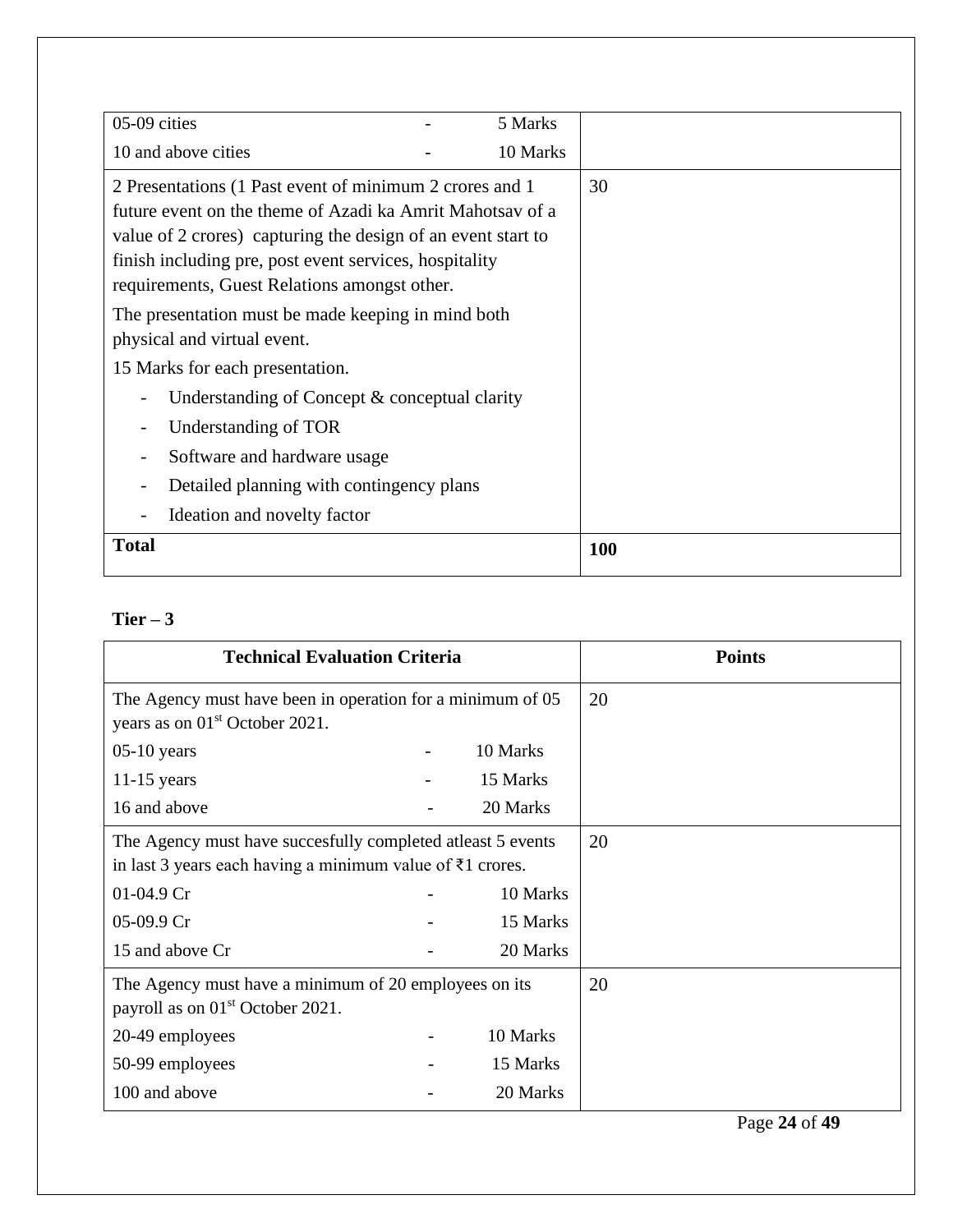| The Agency must have a Pan India presence in atleast 5 cities. | 10  |  |
|----------------------------------------------------------------|-----|--|
| 05-09 cities<br>5 Marks                                        |     |  |
| 10 and above cities<br>10 Marks                                |     |  |
| 2 Presentations (1 Past event of minimum 1 crores and 1        | 30  |  |
| future event on the theme of Azadi ka Amrit Mahotsay of a      |     |  |
| value of 1 crores) capturing the design of an event start to   |     |  |
| finish including pre, post event services, hospitality         |     |  |
| requirements, Guest Relations amongst other.                   |     |  |
| The presentation must be made keeping in mind both             |     |  |
| physical and virtual event.                                    |     |  |
| 15 Marks for each presentation.                                |     |  |
| Understanding of Concept $\&$ conceptual clarity               |     |  |
| Understanding of TOR                                           |     |  |
| Detailed planning with contingency plans                       |     |  |
| Software and hardware usage                                    |     |  |
| Ideation and novelty factor                                    |     |  |
| <b>Total</b>                                                   | 100 |  |

### <span id="page-24-0"></span>**Conflict of Interest**

- 2.1.44 **MoC/User Ministry/Invest India**'s policy requires that bidders should provide professional, objective, and impartial advice and at all times hold **MoC/User Ministry/Invest India**'s interest's paramount and strictly avoid conflicts with other assignments or their own corporate interests.
- 2.1.45 Without limitation on the generality of the foregoing, Companies, and any of their affiliates, shall be considered to have a conflict of interest and shall not be recruited, under any of the circumstances.

# <span id="page-24-1"></span>**Conflicting activities**

2.1.46 A firm that has been engaged to provide goods, works, or services for a project, and each of its affiliates, shall be disqualified from providing consulting services related to those goods, works or services. Conversely, a firm hired to provide consulting services for the preparation or implementation of a project, and each of its affiliates, shall be disqualified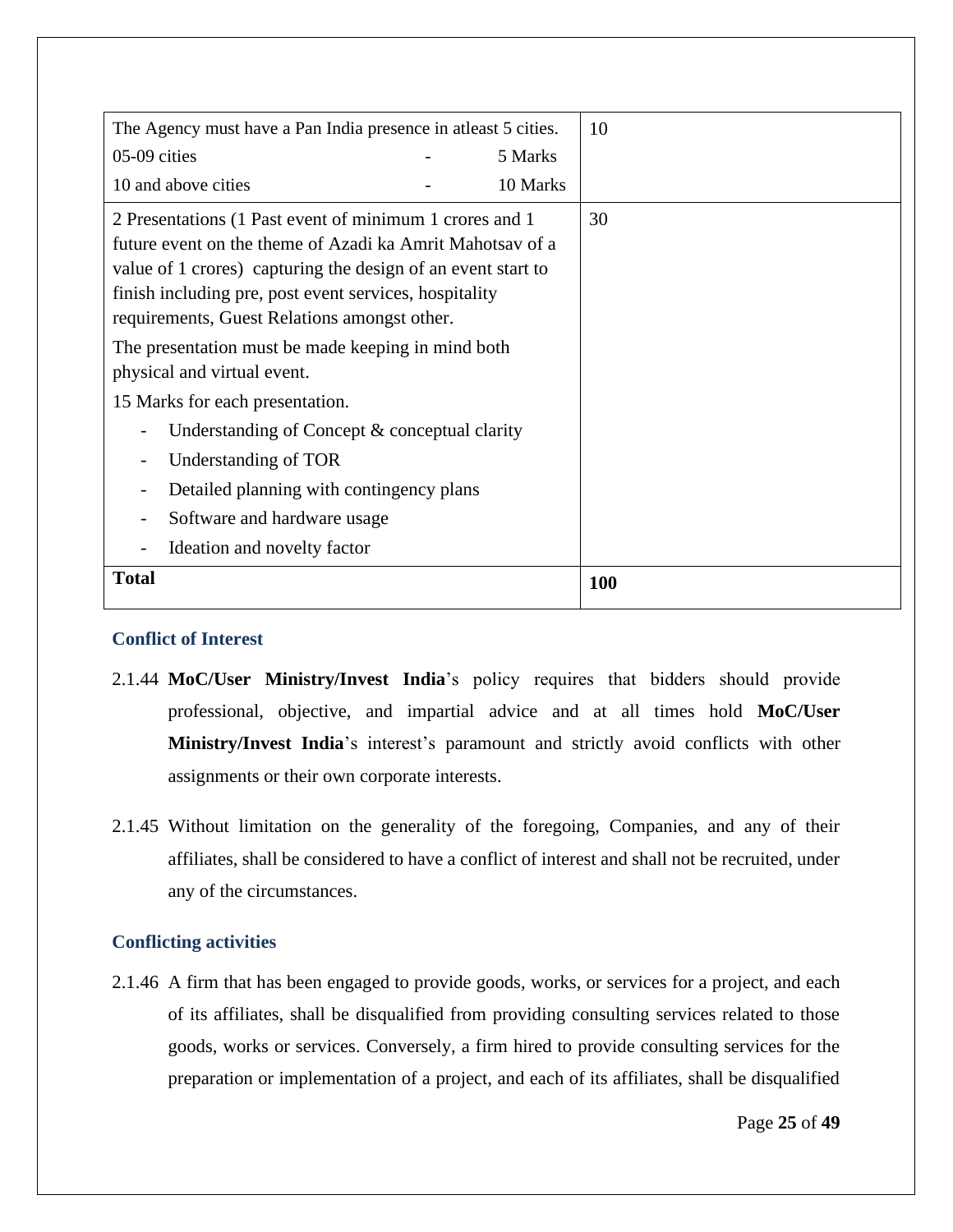from subsequently providing goods, works or services for such preparation or implementation.

#### <span id="page-25-0"></span>**Conflicting assignments**

2.1.47 Neither consultants (including their personnel and sub-consultants) nor any of their affiliates shall be hired for any assignment that, by its nature, may be in conflict with another assignment of the consultants. As an example, consultants hired to prepare engineering design for an infrastructure project shall not be engaged to prepare an independent environmental assessment for the same project, and consultants assisting a client in the privatization on public assets shall neither purchase nor advise purchasers of, such assets. Similarly, consultants hired to prepare Terms of Reference (TOR) for an assignment shall not be hired for the assignment in question.

#### <span id="page-25-1"></span>**Ownership Rights**

2.1.48 Ownership of anything (travel itinerary, passenger details, data, reports) (a) that is conceived, discovered, developed or otherwise made by a selected bidder, solely or in collaboration with others, in the course of performing the assignment pursuant to the award of empanelment under this RFE; or (b) that reflects or contains **MoC/User Ministry/Invest India**'s confidential information; or (c) that forms all or part of a deliverable to be provided by the selected bidder, whether developed as part of the assignment or separately ("**Work Product**"), will be the sole property of **MoC/User Ministry/Invest India** and **MoC/User Ministry/Invest India** shall have all the rights, title and interests in respect of the same, in accordance with the terms of the empanelment**.** In no event can a selected bidder claim its control or any rights, title or interest over any Work Product.

#### <span id="page-25-2"></span>**Conflicting relationships**

2.1.49 The bidder (including its personnel) that has a business or family relationship with a member of **MoC**'s staff who is directly or indirectly involved in any part of (i) the preparation of the Terms of Reference of the assignment, (ii) the selection process for such assignment, or (iii) supervision of the empanelment, may not be awarded an empanelment, unless the conflict stemming from this relationship has been resolved in a manner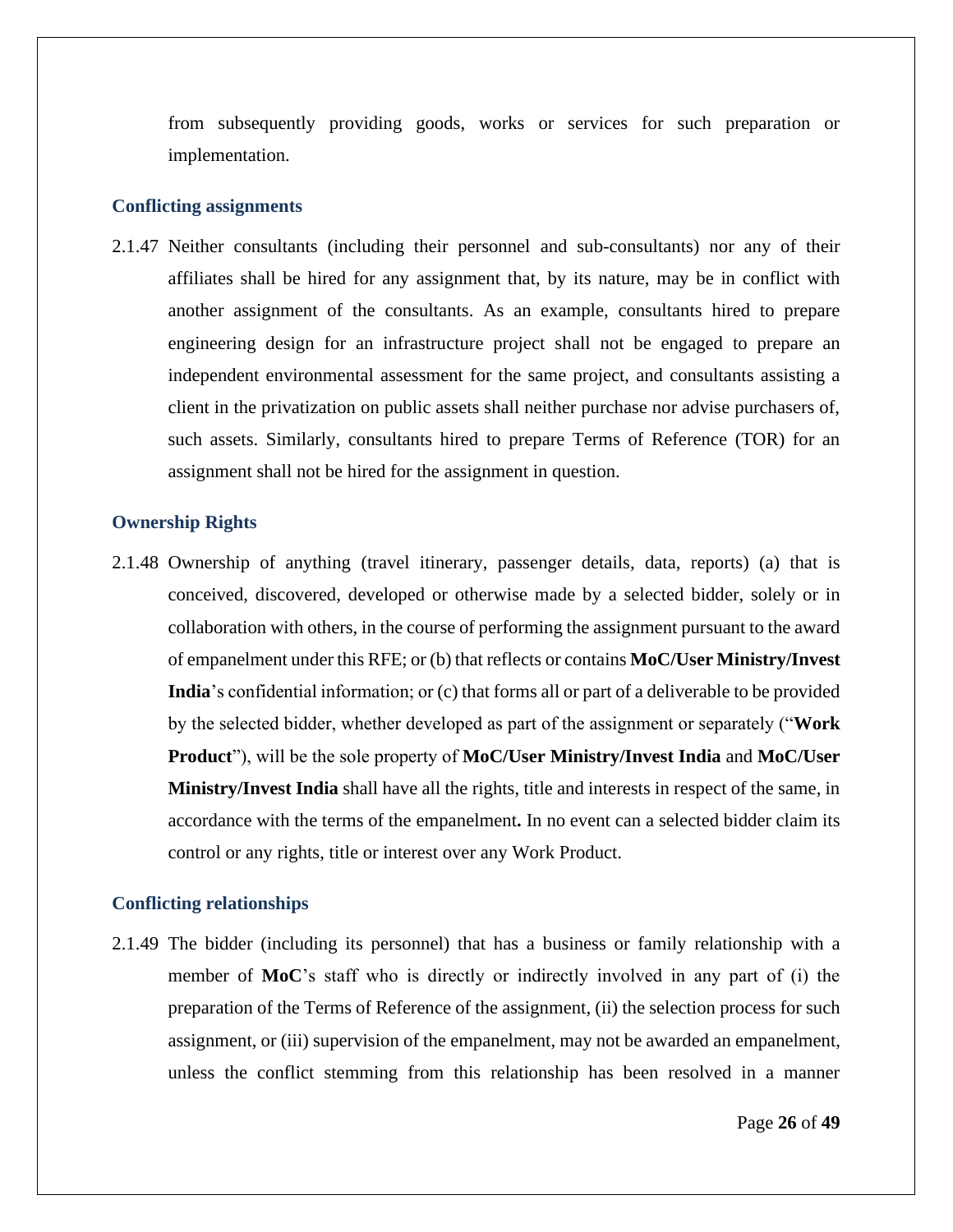acceptable to **MoC** throughout the selection process and execution of the empanelment.

2.1.50 Bidders have an obligation to disclose any situation of actual or potential conflict that impacts their capacity to serve the best interest of **MoC**, or that may reasonably be perceived as having this effect. Failure to disclose the said situations may lead to the disqualification of the bidder or the termination of its empanelment.

#### <span id="page-26-0"></span>**Negotiations**

2.1.51 **MoC** reserves the right to negotiate the Proposal submitted by a bidder in accordance with the General Financial Rules and the process set out thereunder.

#### <span id="page-26-1"></span>**Performance security & Bank Guarantee**

- 2.1.52 For the due performance of the assignment in accordance with the terms and conditions specified, the selected Agency shall on the day or before signing the empanelment which shall not be later than 30 (thirty) days from the issue of the Letter of Empanelment ("**LOE**"), furnish to **MoC** a performance security in the form of an irrevocable Corporate Guarantee on a ₹ 200 Non Judicial stamp paper for an amount equal to ₹1,00,000/- for Tier 1, ₹50,000/- for Tier 2, and ₹20,000/- for Tier 3 which shall be valid for a period of 60 days post completion of Empanelment duration.
- 2.1.53 The empaneled agency must separately provide a **Performance Bank Guarantee (PBG)** against the cost mentioned of the issued Work Order to the selected empaneled agency who has been issued work under the empanelment. This PBG shall be valid for a period of 60 days post completion of work order. This performance guarantee will be released 60 days post successful completion of the Work Order.
- 2.1.54 The Bank Guarantee/s shall be in favor of **MoC/User Ministry/Invest India**, issued by any nationalized or scheduled Indian Bank, approved by the Reserve Bank of India. The Bank Guarantee/s shall be on the Proforma, which shall be furnished by **MoC/User Ministry/Invest India**.
- 2.1.55 It is expressly understood and agreed that the performance security is intended to secure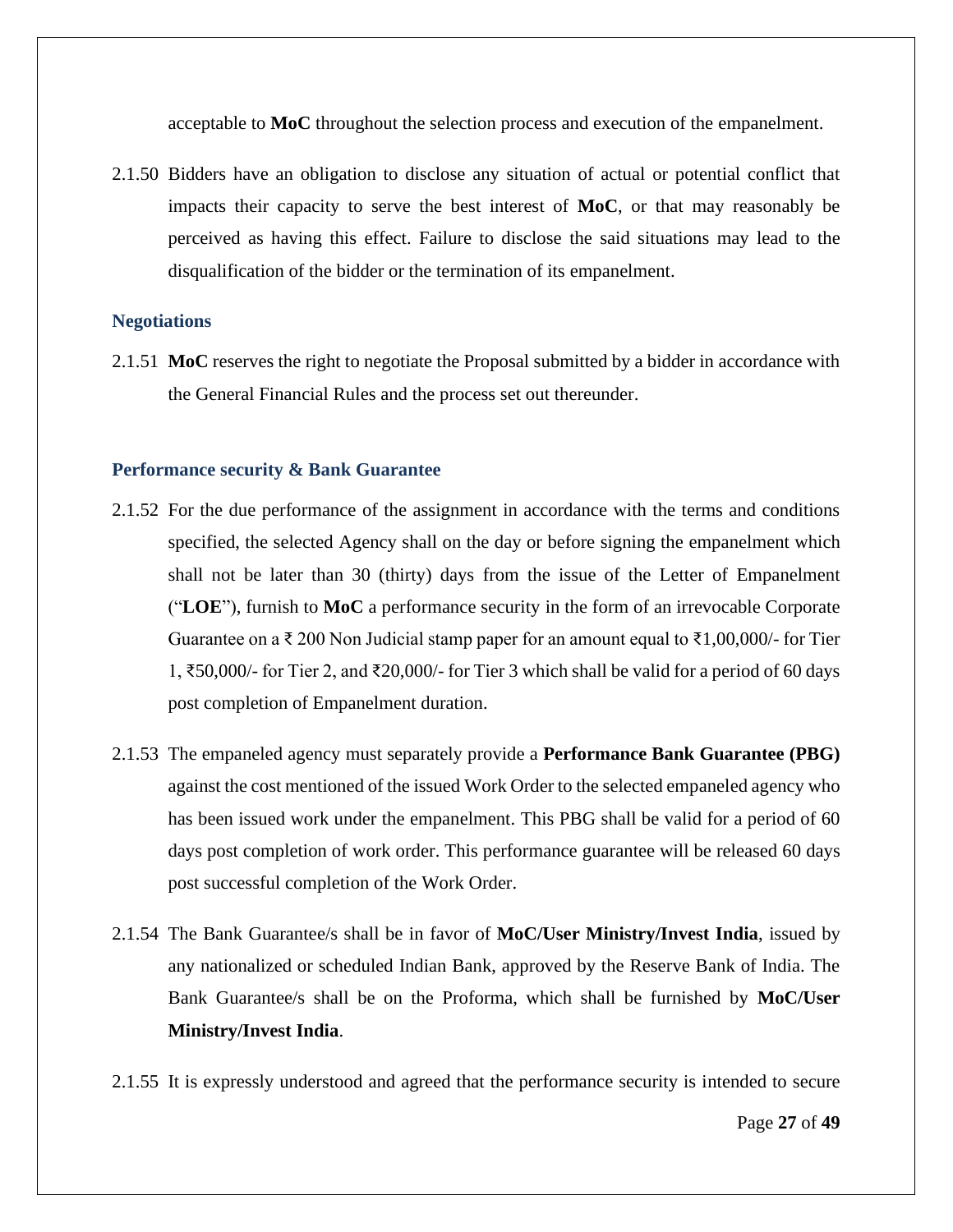performance of entire contract. It is also expressly understood and agreed that the performance security is not intended to cover all the damages detailed / stipulated in various clauses in the Contract document.

2.1.56 Should the assignment period, for whatever reason be extended, the bidder, shall at his own cost, get the validity period of Bank Guarantee in respect of performance security furnished by him extended and shall furnish the extended / revised Bank Guarantee to **MoC/User Ministry/Invest India** before the expiry date of the Bank Guarantee originally furnished.

#### <span id="page-27-0"></span>**Confidentiality**

2.1.57 Information relating to evaluation of Proposals and recommendations concerning awards shall not be disclosed to the bidders who submitted the Proposals or to other persons not officially concerned with the process. The undue use by any bidder of confidential information related to the process may result in rejection of its Proposal and adversely affect its future prospects.

#### <span id="page-27-1"></span>**Authorization of signatory:**

2.1.58 The Bid may be signed either by the Principal Officer of the Agency or his duly Authorized Representative, in which case he/she shall submit a certificate of authority. All certificates and documents (including any clarifications sought and any subsequent correspondences) received hereby, shall, as far as possible, be furnished and signed by the Representative or the Principal Officer. The Principal Officer/ authorized representative of the Agency shall sign the proposal and also initial all pages of the original Technical Proposals. The authorization shall be in the form of a written power of attorney accompanying the Proposal or in any other form demonstrating that the representative has been dully authorized to sign. The power or authorization, or any other document consisting of adequate proof of the ability of the signatory to bind the Bidder shall be annexed to the Bid.

#### <span id="page-27-2"></span>**Submission, Receipt, and Opening of Proposals**

2.1.59 The original proposals need to be submitted via email to [procurement@investindia.org.in](mailto:procurement@investindia.org.in) and cc: [priyankachandra.dad@hub.nic.in.](mailto:priyankachandra.dad@hub.nic.in)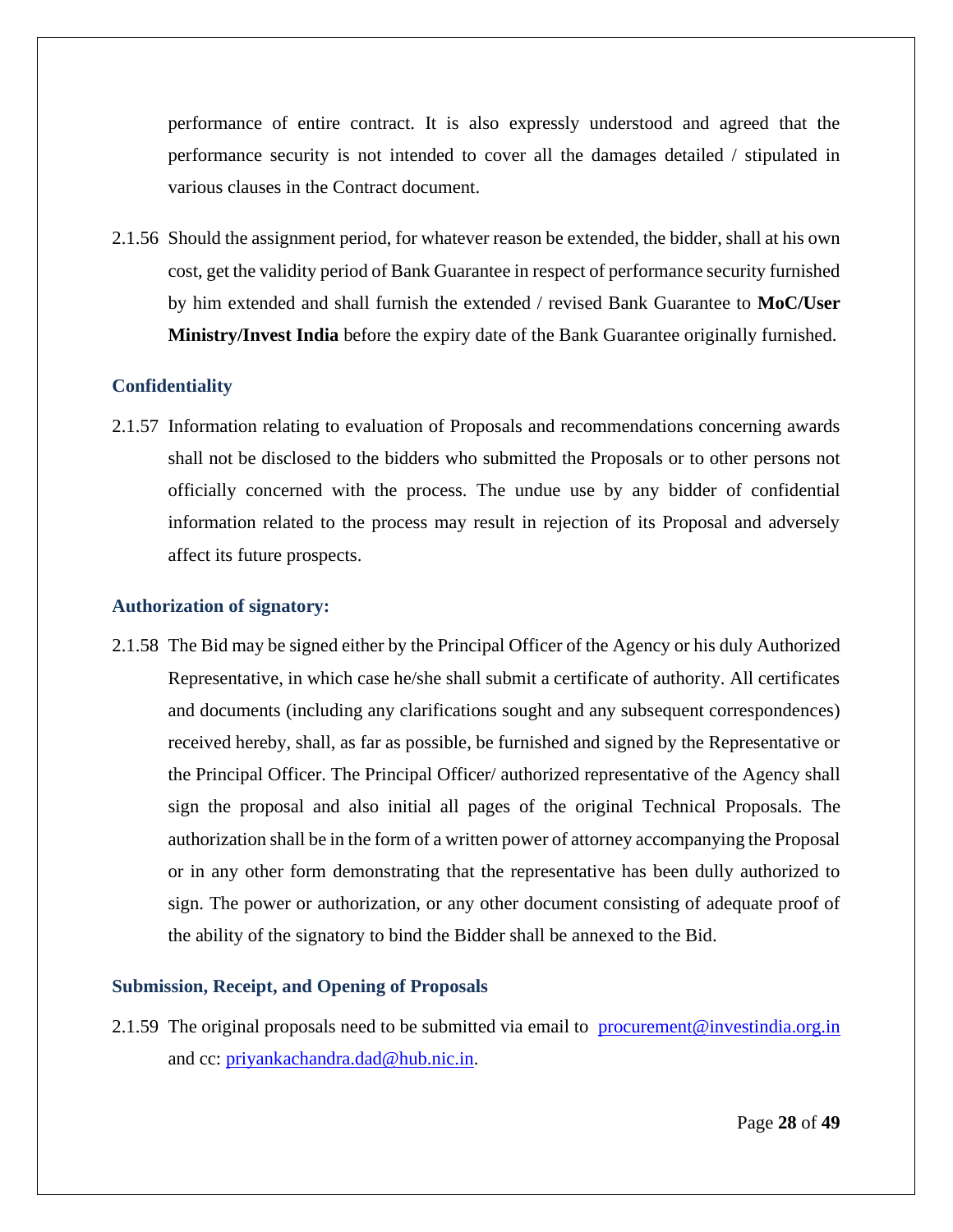2.1.60 It is proposed to have the following E-file System for this bid:

### *a. E-file 1:*

i*.* Bid security declaration

ii. Bid Processing fees of INR 11,800.00/-

(Bidders having a valid NSIC certificate will be exempt from Bid Processing Fees.)

iii. Technical Proposal along with Pre-Qualification Proposal and documents in support thereof

2.1.61 Details of the contents of the envelopes are given in the following table: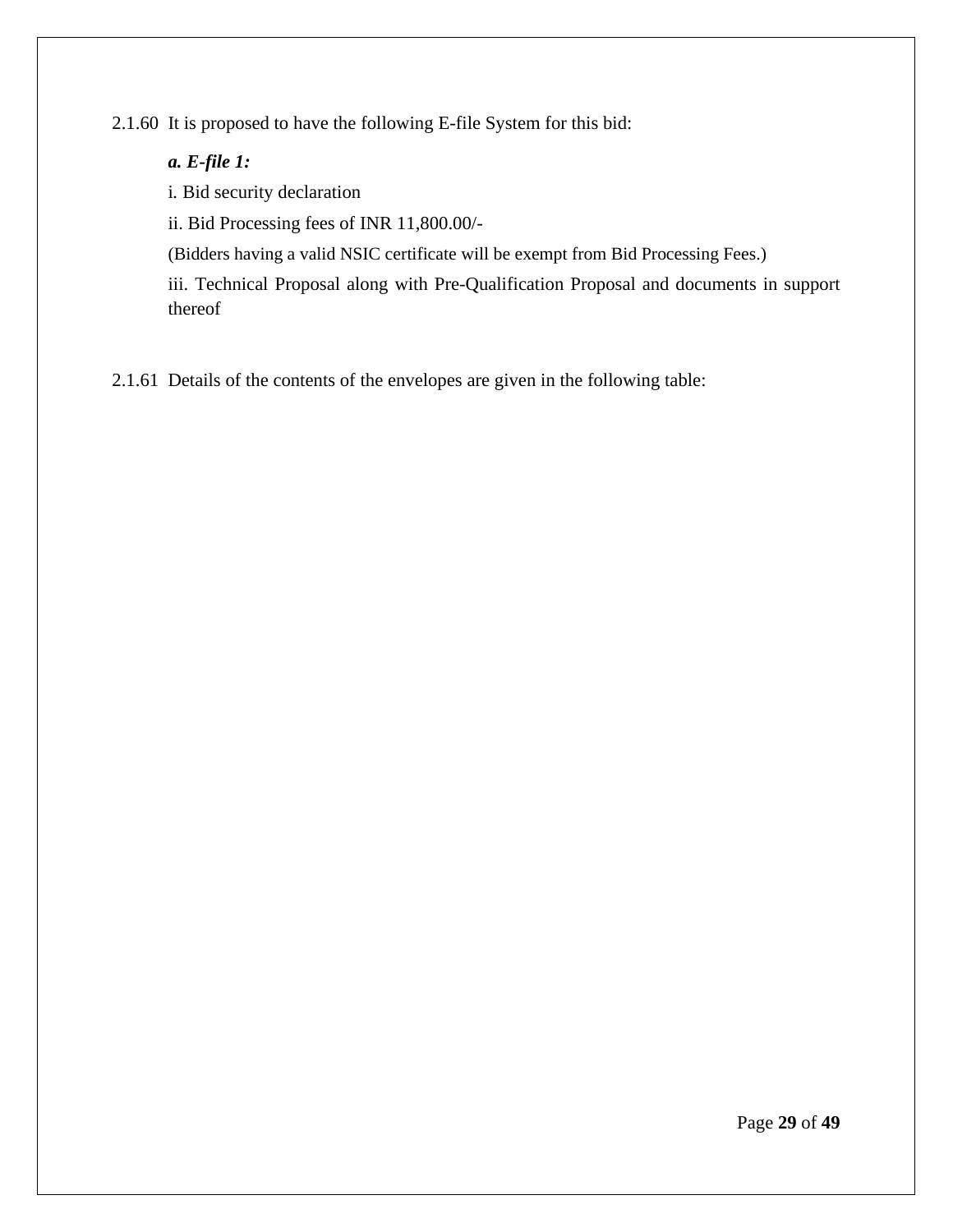|               | The Bidder must submit a bid security declaration and non refundable bid processing fees of    |
|---------------|------------------------------------------------------------------------------------------------|
|               | INR 11,800.00/- in Indian Rupees in the form of NEFT/RTGS NEFT details given below.            |
|               | A/c Name: INVEST INDIA MAIN                                                                    |
|               | A/C No: 36138654214                                                                            |
|               | <b>IFSC Code: SBIN0004208 (0-ZERO) Name of the Bank &amp; Address: State Bank of India,</b>    |
|               | PBB Janakpuri Pankha road, New Delhi, 110058                                                   |
| E-file 1: Bid | $A$ soft copy of the same must be attached with the proposal.                                  |
| Security      | (Bidders having a valid MSME UAM/NSIC certificate will be exempt from Bid Processing           |
| Declaration,  | Fees.)                                                                                         |
| <b>Bid</b>    | Priyanka Chandra                                                                               |
| Processing    | Ministry of Culture,                                                                           |
| Fees, Pre-    | Room NO. 502, C-Wing,                                                                          |
|               | Shastri Bhawan,                                                                                |
| Qualification | Dr. Rajendra Prasad Road,                                                                      |
| Proposal &    | New Delhi - 110 001                                                                            |
| Technical     | M: +91 9860675199                                                                              |
| Proposal      | The Pre-Qualification Proposal shall be prepared in accordance with the requirements           |
|               | specified in section 2.1.29 of this RFE. The Pre-Qualification Proposal should be submitted in |
|               | softcopy The words "Pre-Qualification Proposal Empanelment of Agency for Event                 |
|               | Management" shall be written on the softcopy.                                                  |
|               | • The Technical Proposal shall be prepared in accordance with the requirements specified       |
|               | of the Tech forms in Section 3 prescribed in this RFE.                                         |
|               |                                                                                                |
|               | • The first e-file needs to contain the Agency name and Pre-qualification documents.           |
|               |                                                                                                |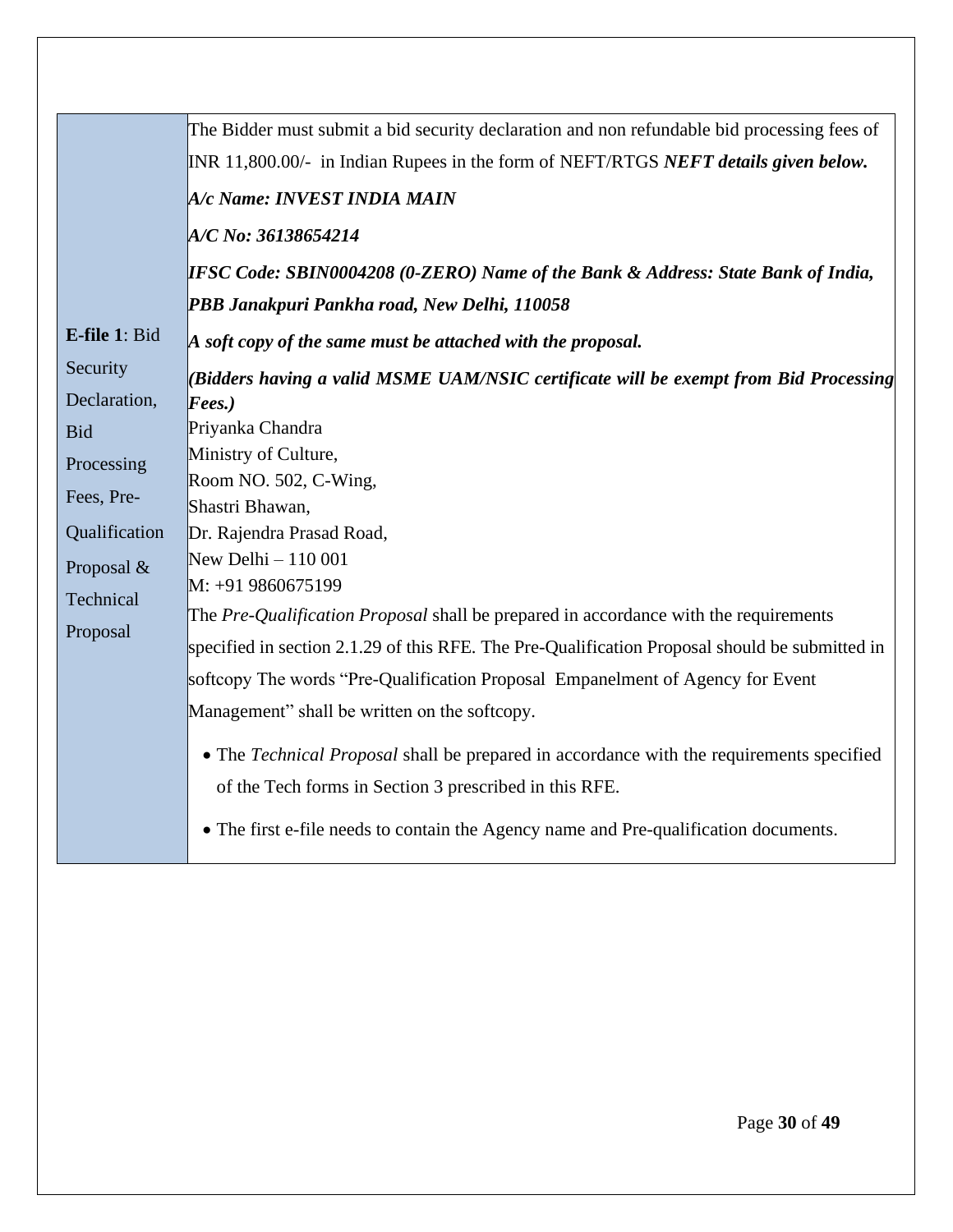|              | Second E-file should contain the Technical Proposal<br>$\bullet$                                                                                                                                                                                                                                  |  |  |
|--------------|---------------------------------------------------------------------------------------------------------------------------------------------------------------------------------------------------------------------------------------------------------------------------------------------------|--|--|
|              | E-file 1 & 2 should be attached in the email which shall be mailed. The subject of the e-mail                                                                                                                                                                                                     |  |  |
|              | must clearly indicate the name of the project ("Proposal for Empanelment of Agency for                                                                                                                                                                                                            |  |  |
|              | Event Management")                                                                                                                                                                                                                                                                                |  |  |
| <b>Email</b> | This<br>procurrent@investindia.org.in<br>email<br>shall<br>be<br>sent<br>to<br>and<br>$cc$ :<br>priyankachandra.dad@hub.nic.in on or before the due date and time mentioned in the Data<br>Sheet or as updated by Ministry of Culture on its website through issuance of Corrigendum<br>Addendum. |  |  |
|              | Proposal received after the given deadline will not be accepted.                                                                                                                                                                                                                                  |  |  |

- 2.1.62 **Ministry of Culture** shall not be responsible for misplacement, loss or premature opening of the mail if not named clearly. This circumstance may be a case for proposal rejection and will constitute grounds for declaring the Proposal non-responsive.
- 2.1.63 The Proposals must be sent to the email id indicated in the Data Sheet and received not later than the last submission time and the date indicated in the Data Sheet. Any proposal received after the deadline for submission shall be disqualified.

#### <span id="page-30-0"></span>**Proposal Evaluation**

2.1.64 From the time the Proposals are opened and up to the time the letter of empanelment is awarded, the bidders shall not contact **MoC** on any matter related to its Pre-qualifciation and/or Technical Proposal. Any effort by bidder to influence **MoC** in the examination, evaluation, ranking of Proposals, canvassing in any form or recommendation for award of empanelment, may result in the rejection of the bidder's proposal.

#### <span id="page-30-1"></span>**Post Technical Evaluation**

- 2.1.65 Based on the criteria in clause 2.1.44 of the RFE the minimum cutoff for empanelment will be 70 marks.
- Page **31** of **49** 2.1.66 The evaluation committee will empanel the top 5 technically qualified firms under each category. The committee further reserves the right to increase or decrease the number of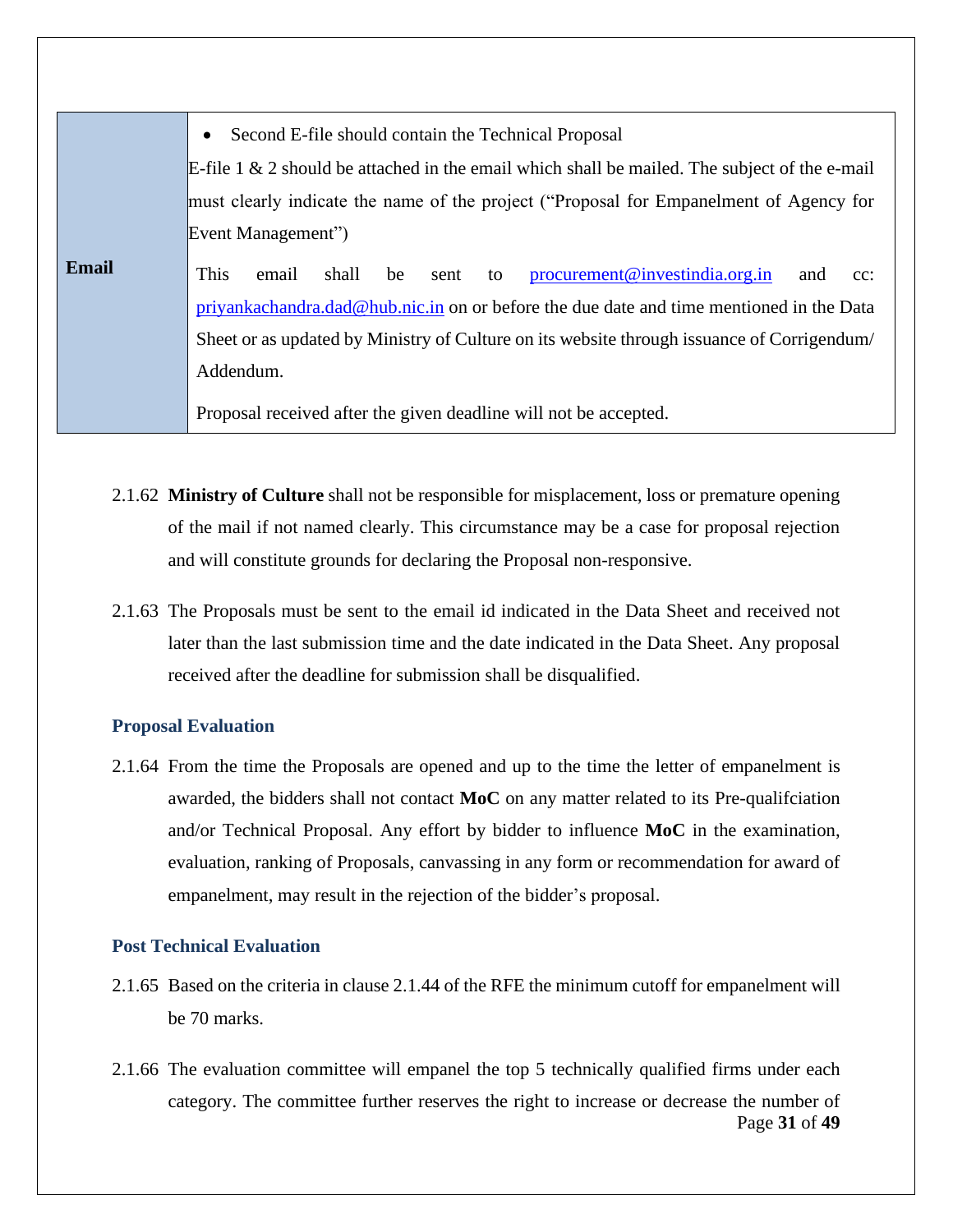empaneled firms under each category or carry out a fresh set of empanelment under the same RFE terms and conditions at a later stage.

2.1.67 In the event of a tie in the technical scores, the agency having the higher score in technical presentation would be given preference.

#### <span id="page-31-0"></span>**Information**

2.1.68 Information relating to evaluation of Proposals and recommendations concerning awards shall not be disclosed to the bidders who submitted the Proposals or to other persons not officially concerned with the process. The undue use by any bidders of confidential information related to the process may result in the rejection of its Proposal and may adversely affect its future prospects.

#### <span id="page-31-1"></span>**Award of Empanelment**

- 2.1.69 Top 5 bidders in each Tier securing the highest technical score will be considered for award of empanelment.
- 2.1.70 **MoC** shall empanel the selected bidder by issue of Letter of Empanelment (LOE) and notify the same on **Ministry of Culture** website.
- 2.1.71 The selected bidder is expected to submit the Bank Guarantee in accordance to clause 2.1.52 of the RFE. commence the assignment on the date and at the location specified in the LOE/ Contract/ Work Order
- 2.1.72 If the selected bidder does not sign the empanelment letter within the stipulated period or does not submit the Performance Guarantee within time, the LOE may be cancelled and the bidder securing the next higher combined marks will be considered for award of empanelment.

#### <span id="page-31-2"></span>**Post Empanelment Process**

2.1.73 The empanelment shall initially be for a period of three (3) years**. S**ubject to a yearly review of the performance and quality of work by competent authority of **Minitsry of Culture/Department**. **MoC** can seek inputs/feedback from other ministries/departments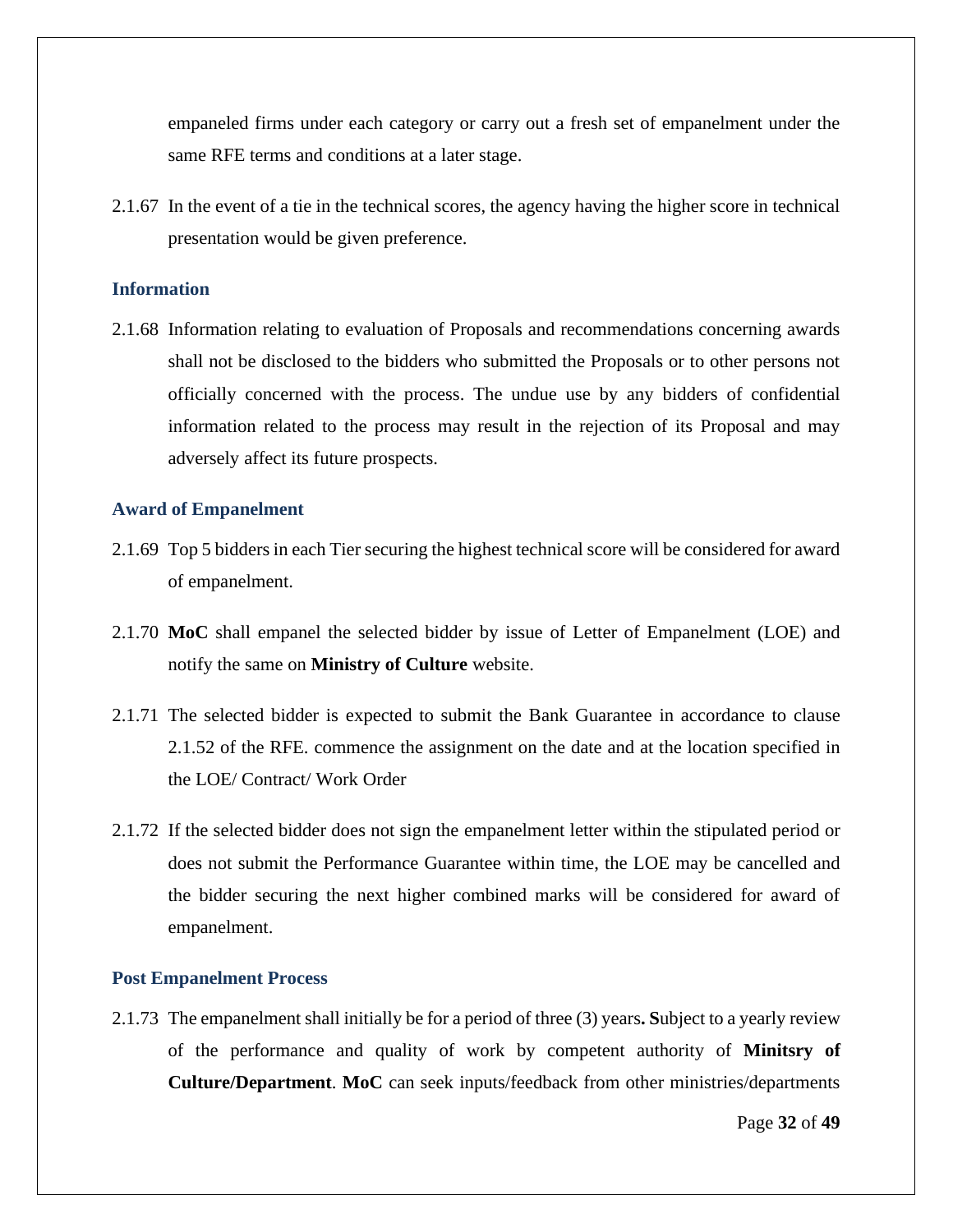before taking a call on renewal of empanelment process. **The empanelment may be extended for a period of 2 additional years.**

- 2.1.74 The terms and conditions of the empaneled firms shall be final and remain valid during the period of empanelment.
- 2.1.75 In case of any further engagements which include components beyond the defined scope in this RFE, **MoC** would specifically define the scope of engagement and call for a limited tender to the Empanelled agencies. Should such a limited tender be needed, the process for the call of such limited tender and for submission of the proposal will be decided and notified at a later stge.
- 2.1.76 The payment terms and penalties for delays in completion of the work assigned shall be finalized while awarding the work order/ contract through limited tendering process**.**
- 2.1.77 Termination of Empanelment: **MoC** may at any time terminate the empanelment by giving a written notice to the firm/company without any compensation if the firm/company becomes bankrupt or otherwise insolvent or in case of dissolution of the firm or winding up of the company, provided that such termination will not prejudice or effect any right of action or remedy, which has accrued thereafter to **MoC**. **MoC** may also terminate empanelment basis the inputs/feedback received from other ministries/departments. The empanelment shall also be terminated in case of breach of any of the terms and conditions of the empanelment.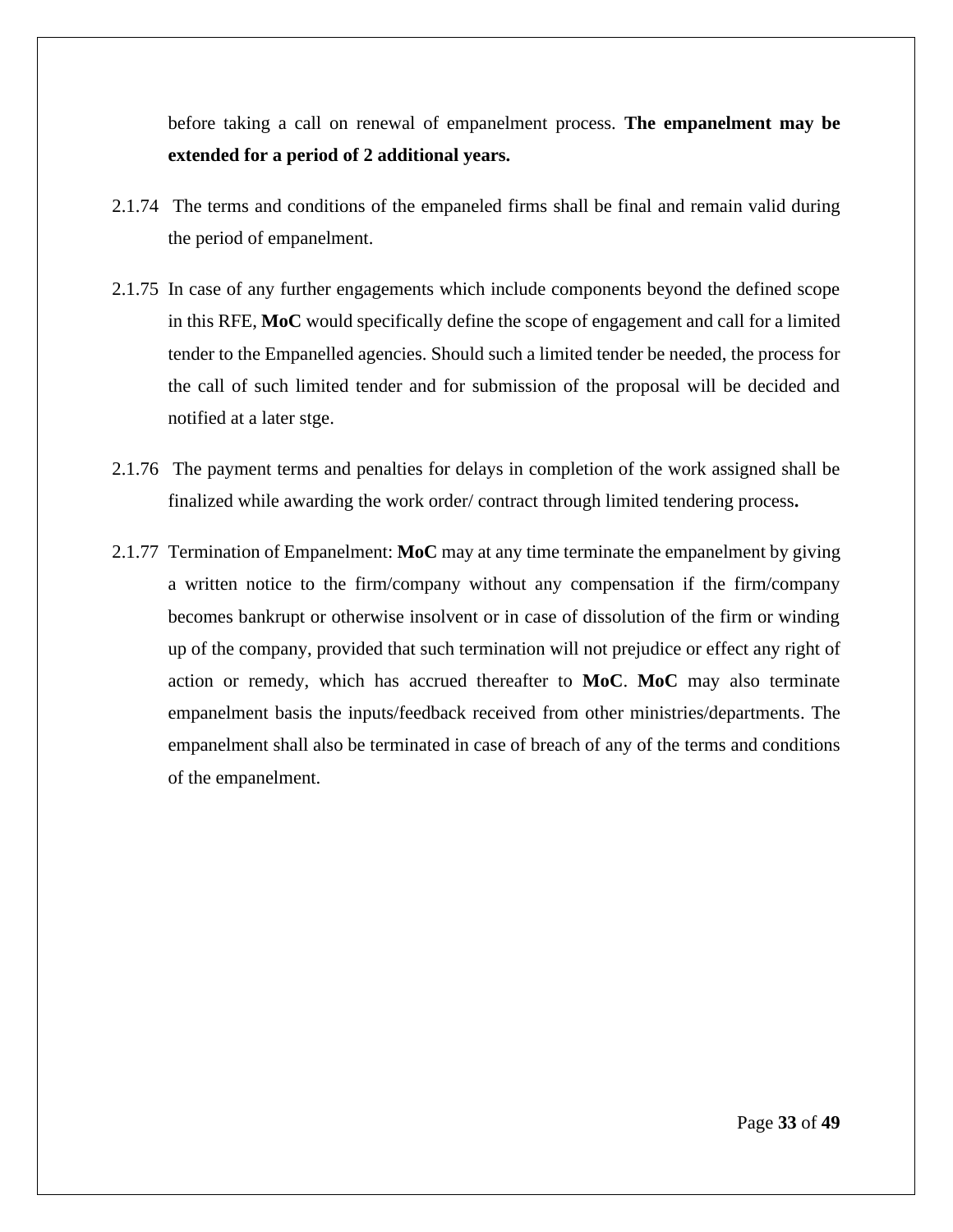# <span id="page-33-0"></span>**SECTION 3: TECHNICAL PROPOSAL- STANDARD FORMS**

Page **34** of **49**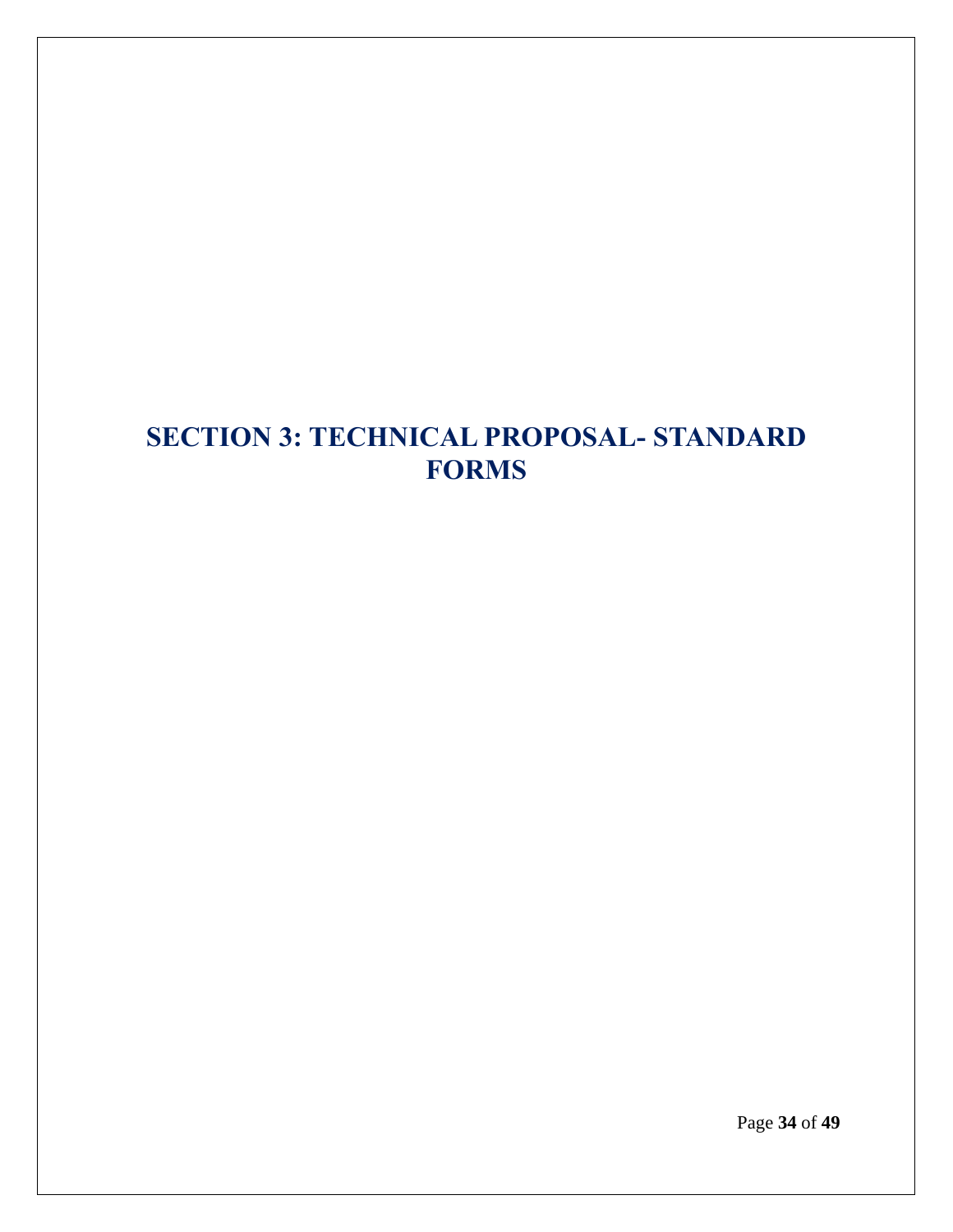| <b>TECH</b><br><b>FORMS</b> | <b>FORM NAME</b>                                                                                                                                                    | $X/\sqrt{ }$ | <b>Mention</b> list<br>of<br>all<br>supporting documents<br>attached (if any) |
|-----------------------------|---------------------------------------------------------------------------------------------------------------------------------------------------------------------|--------------|-------------------------------------------------------------------------------|
| TECH-1                      | Letter of proposal submission (see Form Tech<br>1A)<br>Bidder's Authorization Certificate (see Form<br>Tech $1B - in case$ ------)<br>Bidder Details (Form Tech 1C) |              |                                                                               |
| TECH-2                      | Bidder's organization and experience<br>(A). Bidder's organization<br>(B). Bidder's experience                                                                      |              |                                                                               |
| TECH-3                      | <b>Bid Security Declaration</b>                                                                                                                                     |              |                                                                               |
| TECH-4                      | Understanding of TOR and Competence of the<br><b>Bidder</b>                                                                                                         |              |                                                                               |
| TECH-5                      | <b>Information regarding Conflicting Activities</b><br>and Wrong Declaration thereof                                                                                |              |                                                                               |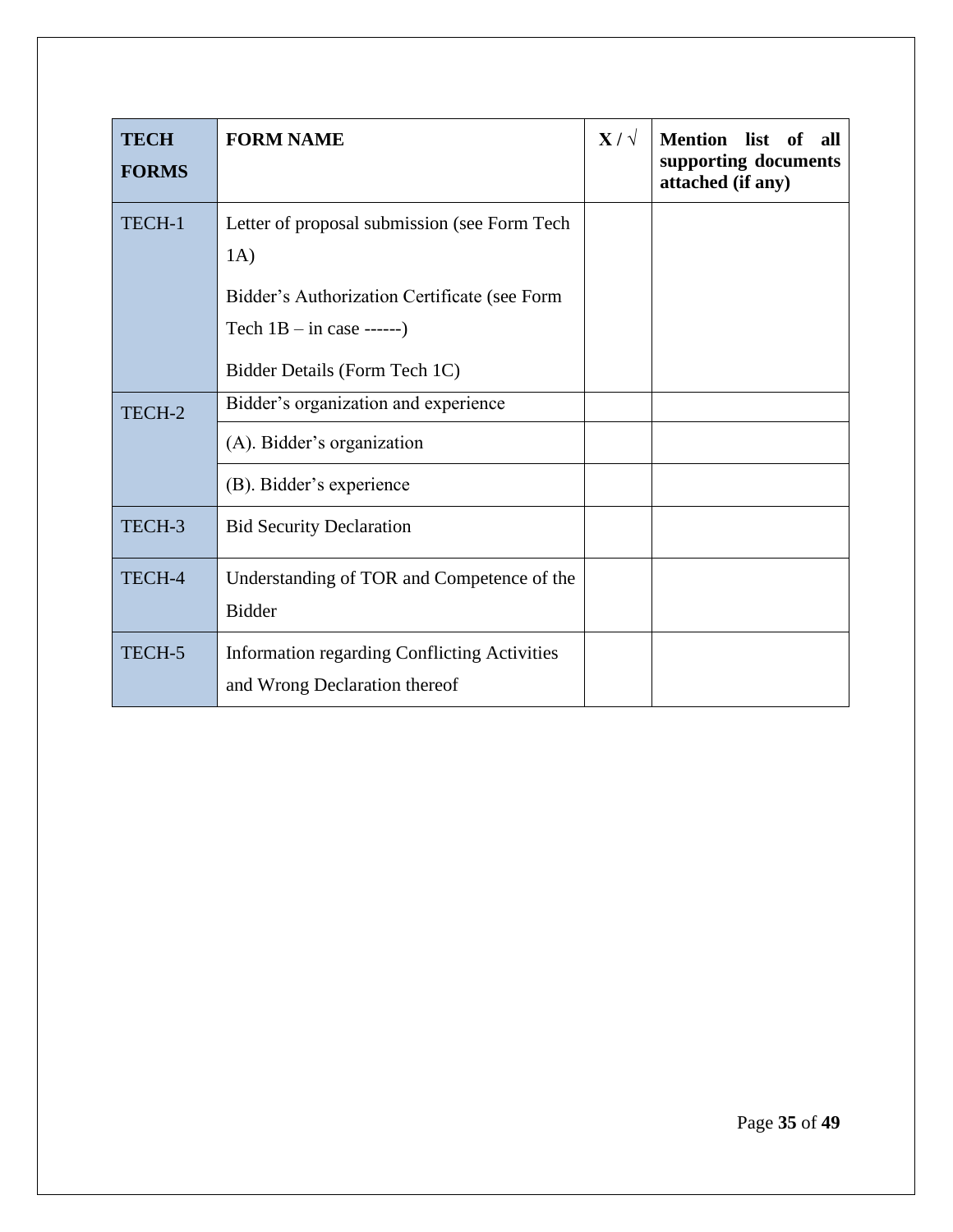## (On Bidder's Letterhead)

#### <span id="page-35-0"></span>**Form Tech 1A: Letter of Proposal Submission**

[*Location, Date*]

To

Ministry of Culture, Room NO. 502, C-Wing, Shastri Bhawan, Dr. Rajendra Prasad Road, New Delhi – 110 001

Dear Sir

We, the undersigned, offer to provide the solutions for Empanelment of Creative Agency for Event Management, in accordance with your Request for Empanelment dated XX October 2021.We are hereby submitting our proposal, which includes this Technical Proposal as indicated in clause 2.1.43 of Section 2.

We undertake the total responsibility for performance of the duties under the empanelment, if awarded to us.

We hereby declare that all the information and statements made in this proposal are true and accept that any misrepresentation contained in it may lead to our disqualification.

We understand that **Ministry of Culture** is not bound to accept any proposal it receives.

Yours faithfully, \*Authorized Signatory [*In full and Designation*]: Name and Title of Signatory: Name of Bidder: Address: \* **NB:** *Authorization in form of power of Attorney is required on a non-judicial Stamp Paper.*

Page **36** of **49**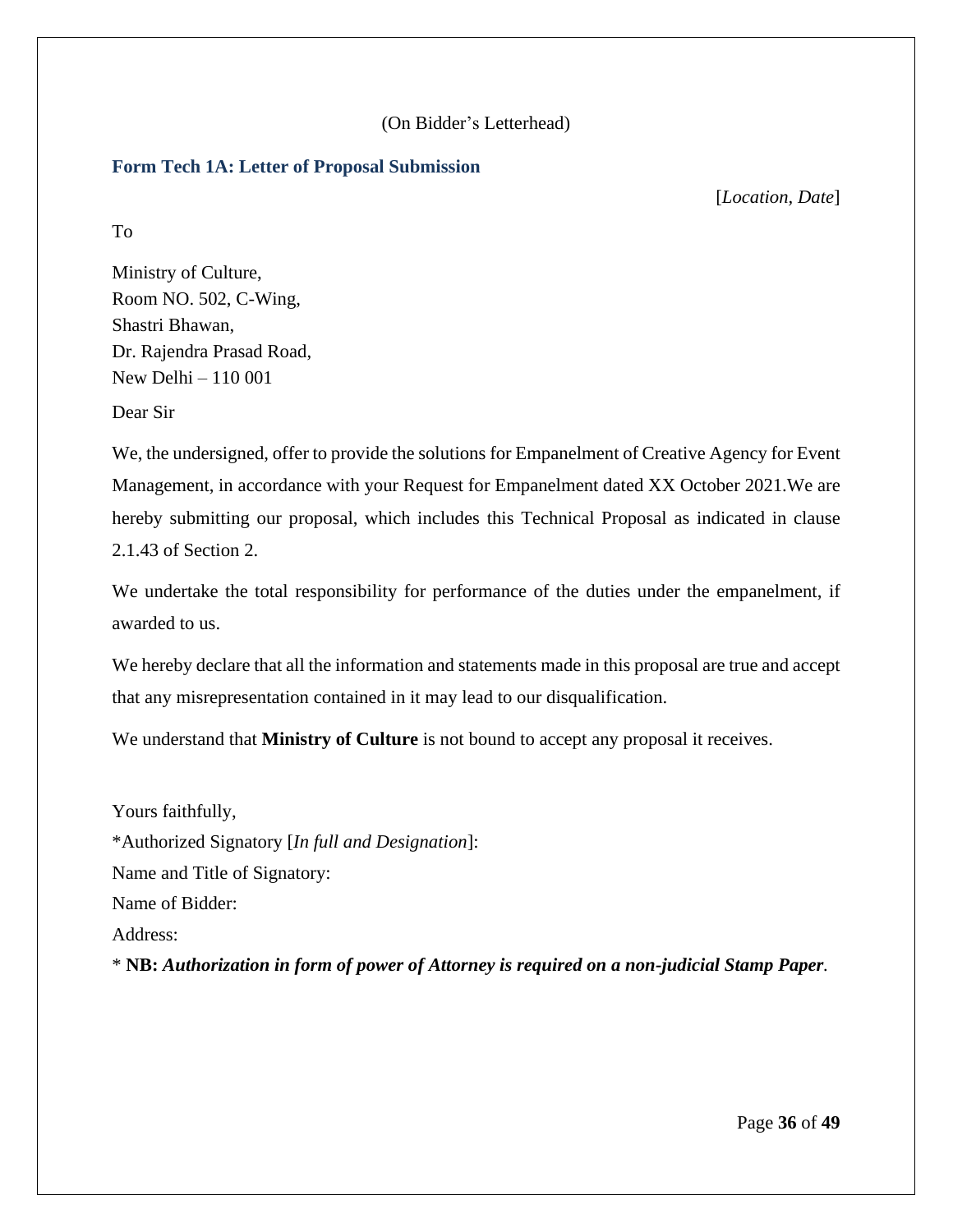# <span id="page-36-0"></span>**Form Tech 1B: Bidder's Authorization Certificate**

To,

Ministry of Culture, Room NO. 502, C-Wing, Shastri Bhawan, Dr. Rajendra Prasad Road, New Delhi – 110 001

|                                                       | $\Box$ , <designation> <math>\Box</math></designation>                                           | 1S |
|-------------------------------------------------------|--------------------------------------------------------------------------------------------------|----|
|                                                       | hereby authorized to sign relevant documents on behalf of the Agency in dealing with proposal of |    |
| reference <reference &="" date="" no.=""></reference> | . < <i>Bidder's Name</i> > is also authorized                                                    |    |
|                                                       | to attend meetings and submit technical information as may be required by you in the course of   |    |
| processing above said proposal.                       |                                                                                                  |    |

Thanking you,

Authorized Signatory.

\_\_\_\_\_\_\_\_\_\_\_\_\_\_\_\_\_\_\_\_\_\_\_\_\_

<*Agency Name*>

Seal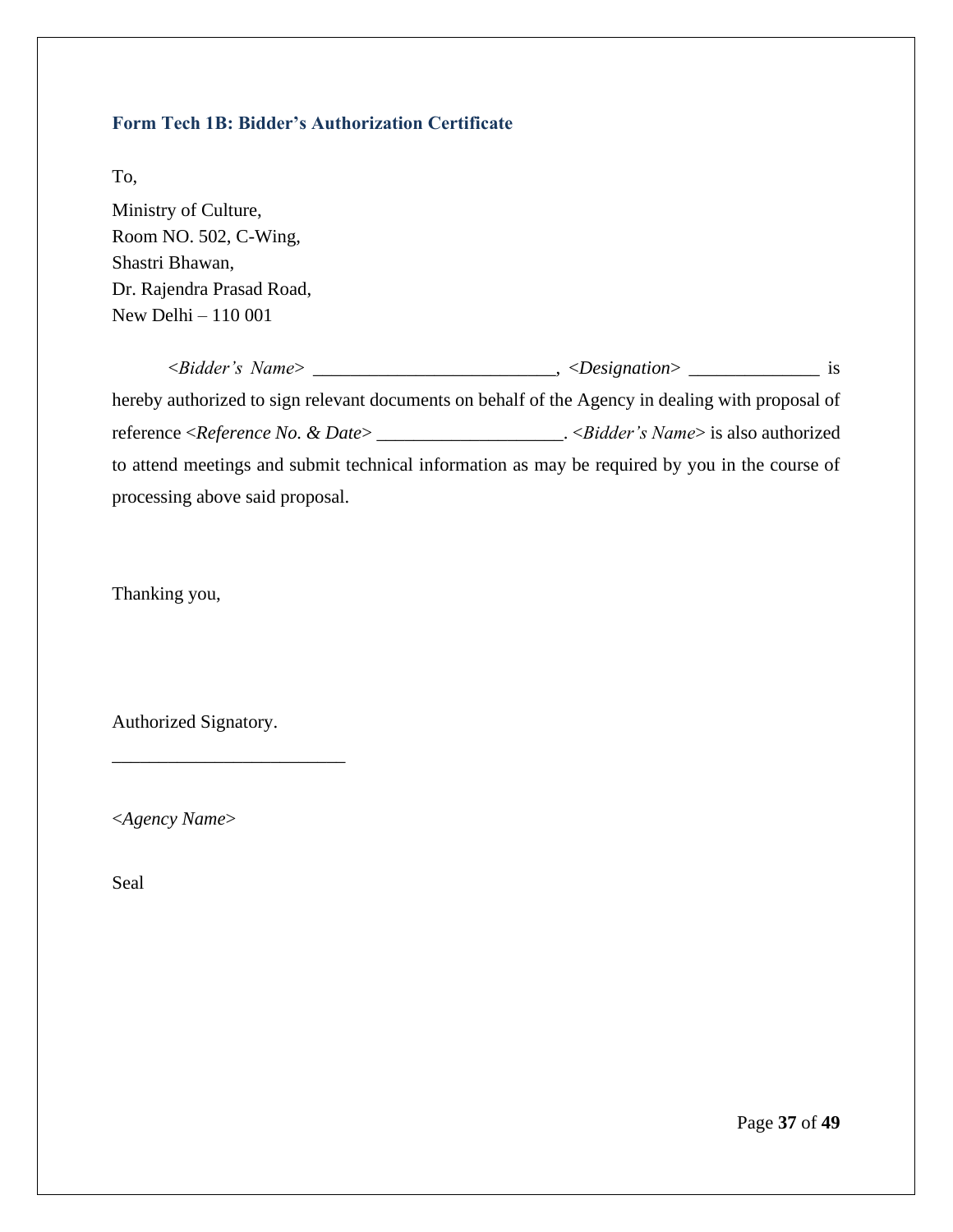# <span id="page-37-0"></span>**Form Tech 1C: Bidder Details**

| $\mathbf{1}$ | <b>Agency Information</b>                                                                                                | <b>Details</b> |
|--------------|--------------------------------------------------------------------------------------------------------------------------|----------------|
| 1.1          | <b>Agency Name</b>                                                                                                       |                |
| 1.2          | Details                                                                                                                  |                |
|              | Address                                                                                                                  |                |
|              | Phone number                                                                                                             |                |
|              | Email                                                                                                                    |                |
|              | Fax                                                                                                                      |                |
|              | Website                                                                                                                  |                |
| 1.3          | Contact Person: Chief Executive/                                                                                         |                |
|              | <b>Head of Operations</b>                                                                                                |                |
|              | Name                                                                                                                     |                |
|              | Designation                                                                                                              |                |
|              | Mobile Number                                                                                                            |                |
|              | Email                                                                                                                    |                |
|              | Fax                                                                                                                      |                |
| 1.4          | Contact Person: Project Leader                                                                                           |                |
|              | Name                                                                                                                     |                |
|              | Designation                                                                                                              |                |
|              | Mobile Number                                                                                                            |                |
|              | Email                                                                                                                    |                |
|              | $\operatorname*{Fax}% \nolimits_{\mathbb{Z}}\left( X\right) =\operatorname*{Fax}% \nolimits_{\mathbb{Z}}\left( X\right)$ |                |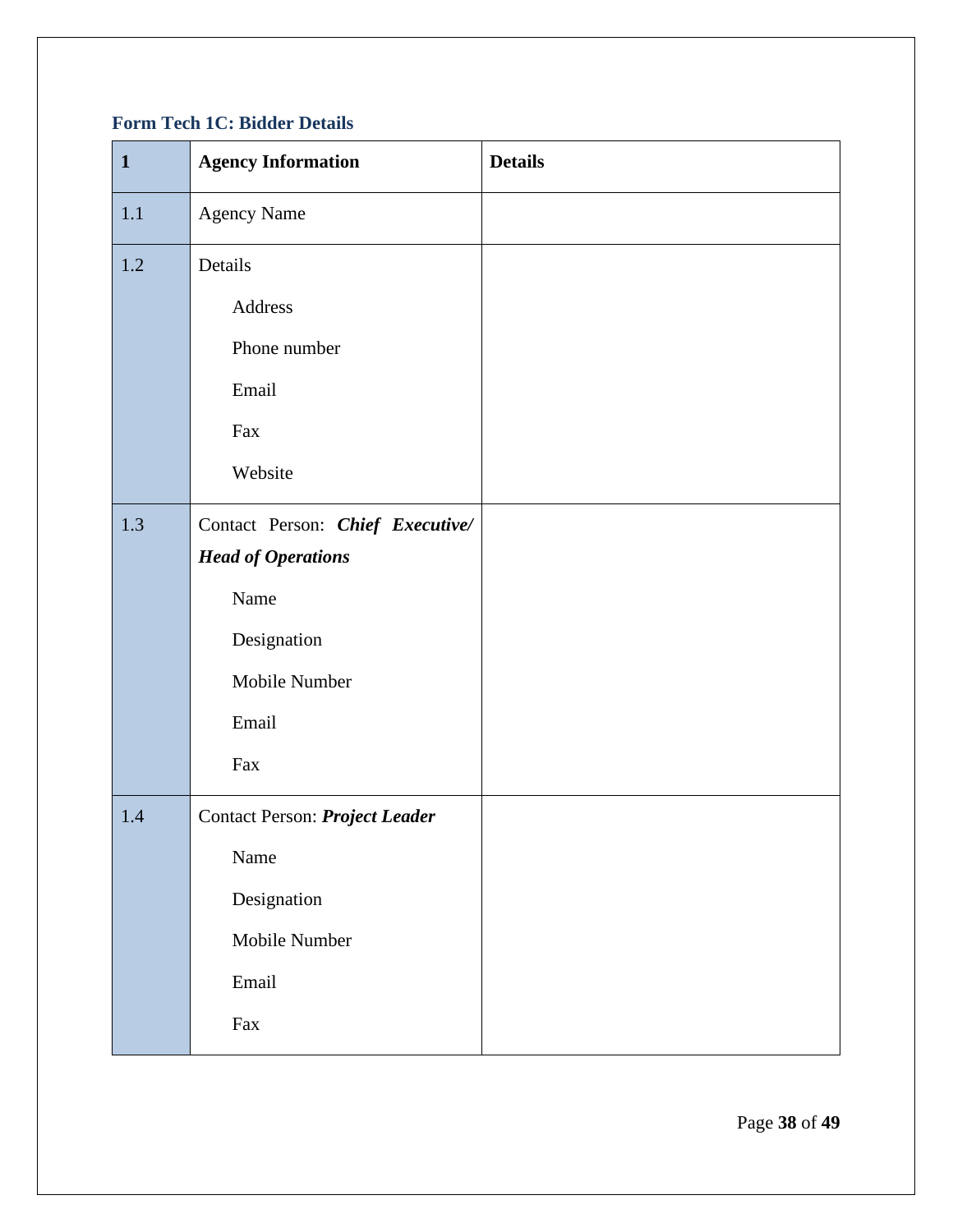# <span id="page-38-0"></span>**Form Tech 2: Bidder's Organization and Experience**

## **(A) - Bidder's Organization**

[Provide here a brief description of the background and organization of your Agency/entity and each associate for this assignment. The brief description should include ownership details, date and place of incorporation/ registration of the agency, objectives of the agency etc.

| Years          | 2017-18 | 2018-19 | 2019-20 | Average |
|----------------|---------|---------|---------|---------|
| Turnover (INR) |         |         |         |         |

*Attach Incorporation/ Registration Certificate, Audited Account Sheets/ P&L Sheets.*

## **(B) - Bidder's Experience**

Using the format below, provide information on each assignment/job for which your agency, had legally contracted either individually as a corporate entity or as one of the major partners within an association, for carrying out assignment/job similar to the ones requested under this assignment/job (exact assignment / job details may be submitted).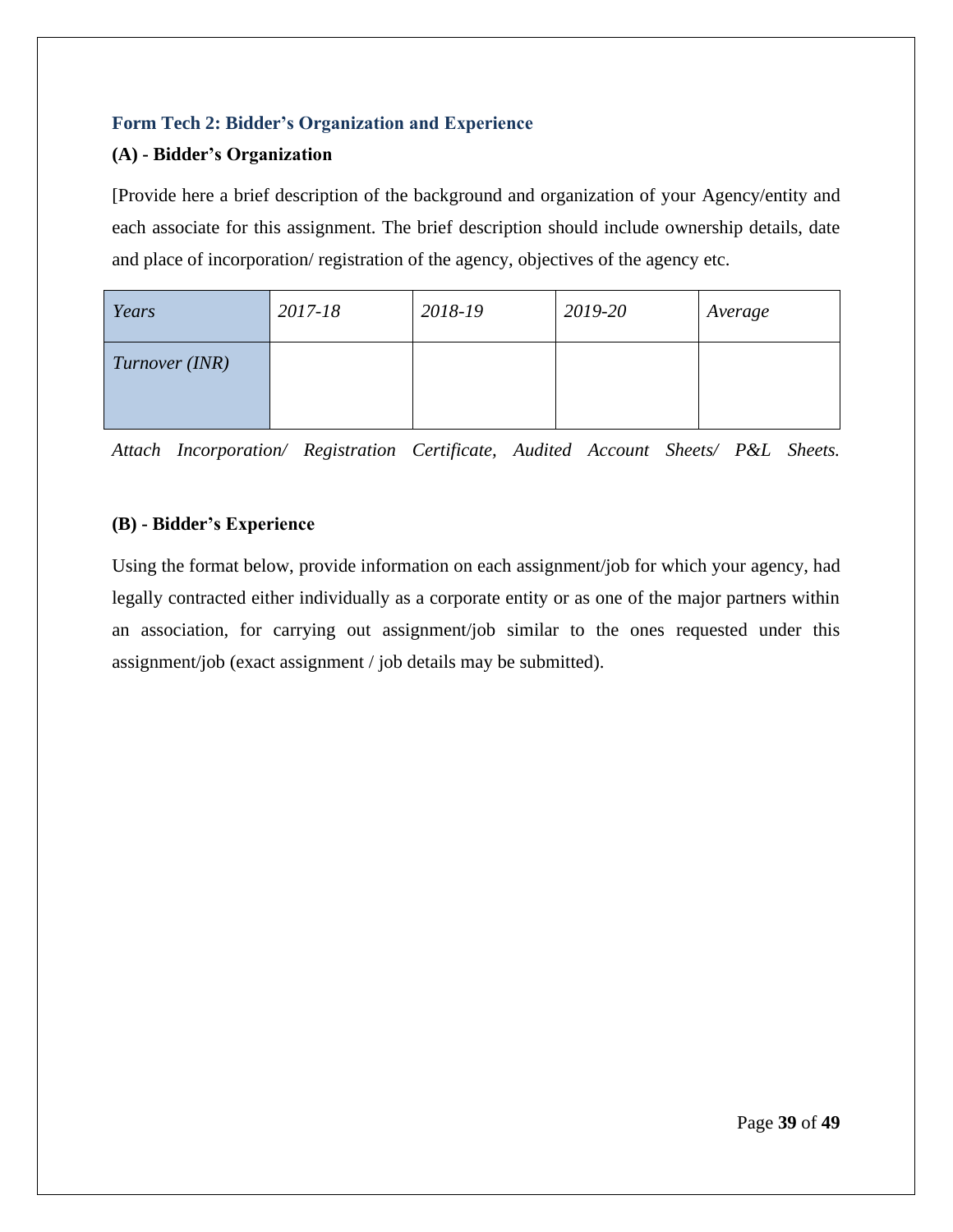Agency's name: \_\_\_\_\_\_\_\_\_\_\_\_\_\_\_\_\_\_\_\_\_\_\_\_\_\_\_\_\_\_\_\_\_\_\_\_

| <b>Assignment Name:</b>                                                                             |                                         | Country:                                                                        |  |  |
|-----------------------------------------------------------------------------------------------------|-----------------------------------------|---------------------------------------------------------------------------------|--|--|
| Location within Country:                                                                            |                                         | Key professional staff Provided by Your Firm /<br>entity(profiles):             |  |  |
| Name of Client:                                                                                     |                                         | No. of Staff:                                                                   |  |  |
| Address:                                                                                            |                                         | No. of Staff-Months; duration of assignment:                                    |  |  |
| <b>Start Date</b><br>(Month/Year):                                                                  | <b>Completion Date</b><br>(Month/Year): | Approx. Value of Services (in INR):                                             |  |  |
| Name of Associated Consultants, if any:                                                             |                                         | No. of Months of Key professional staff, provided<br>by Associated Consultants: |  |  |
| Name of Senior Staff (Project Director/Coordinator, Team Leader) involved, and functions performed: |                                         |                                                                                 |  |  |
| Narrative Description of Project:                                                                   |                                         |                                                                                 |  |  |
| Description of Actual Services Provided by Your Staff:                                              |                                         |                                                                                 |  |  |

Note: *Please provide documentary evidence i.e., copy of work order, Contract for each of abovementioned assignment. The experience shall not be considered for evaluation if such requisite support documents are not provided with the Proposal.*

Page **40** of **49**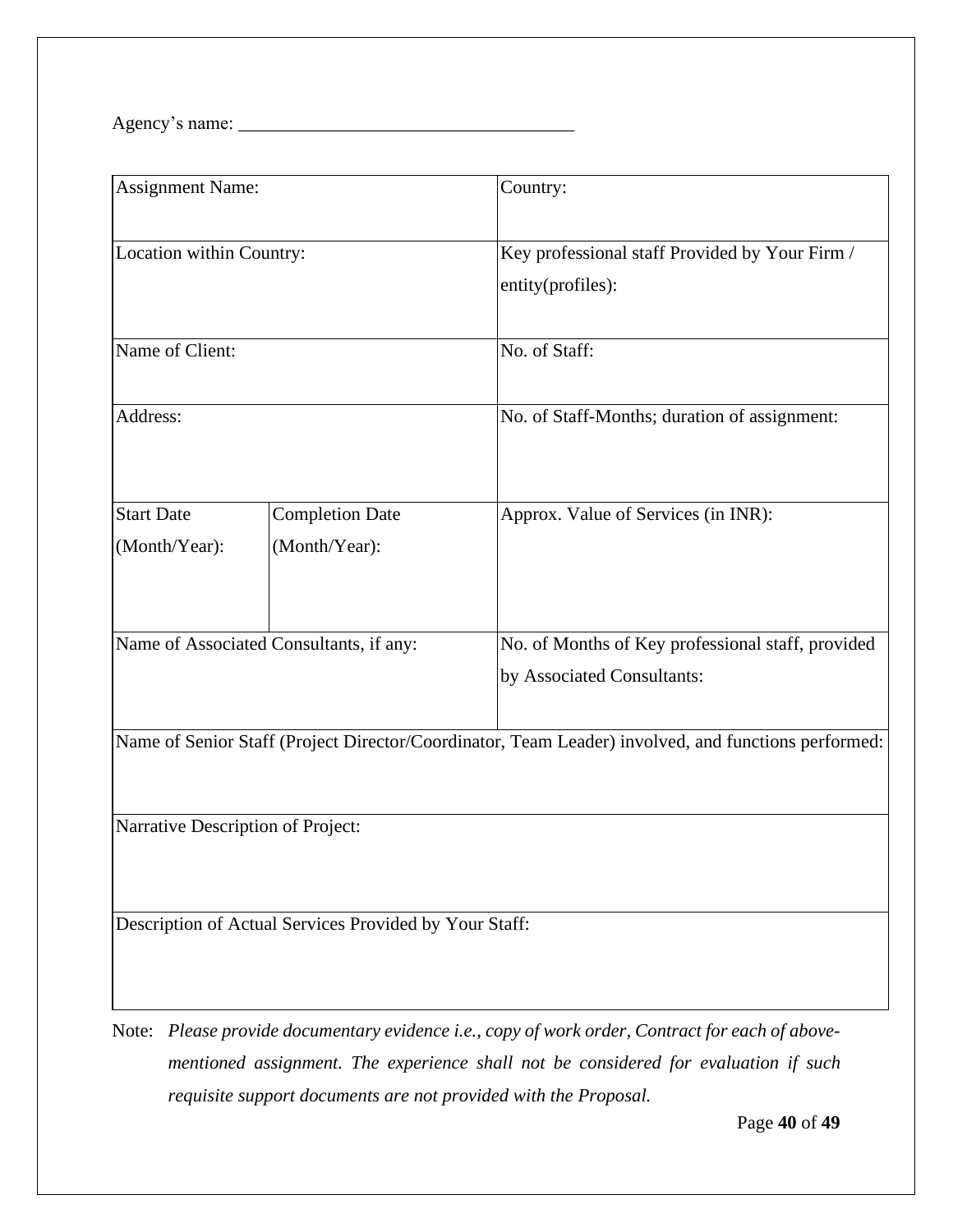#### <span id="page-40-0"></span>**Form Tech 3: Bid Security Declaration**

To,

Ministry of Culture, Room NO. 502, C-Wing, Shastri Bhawan, Dr. Rajendra Prasad Road, New Delhi – 110 001

<*Bidder's Name*> \_\_\_\_\_\_\_\_\_\_\_\_\_\_\_\_\_\_\_\_\_\_\_\_\_\_, <*Designation*> \_\_\_\_\_\_\_\_\_\_\_\_\_\_ is hereby authorized on behalf of the Agency in dealing with proposal of reference <*Reference No. & Date*> \_\_\_\_\_\_\_\_\_\_\_\_\_\_\_\_\_\_\_\_. <*Bidder's Name*>. In accordance with the terms and conditions of the RFE we are hereby submitting the Bid Security Declaration to Ministry of Culture in lieu of EMD. We acknowledge that in the event of our organization failing to comply with the terms and conditions of the RFE, Ministry of Culture can debar us for a period of 3 years from all future tenders released by Ministry of Culture.

Authorized Signature [In full and initials]:

Name and Title of Signatory: Name of Agency: Address: Seal:

Page **41** of **49**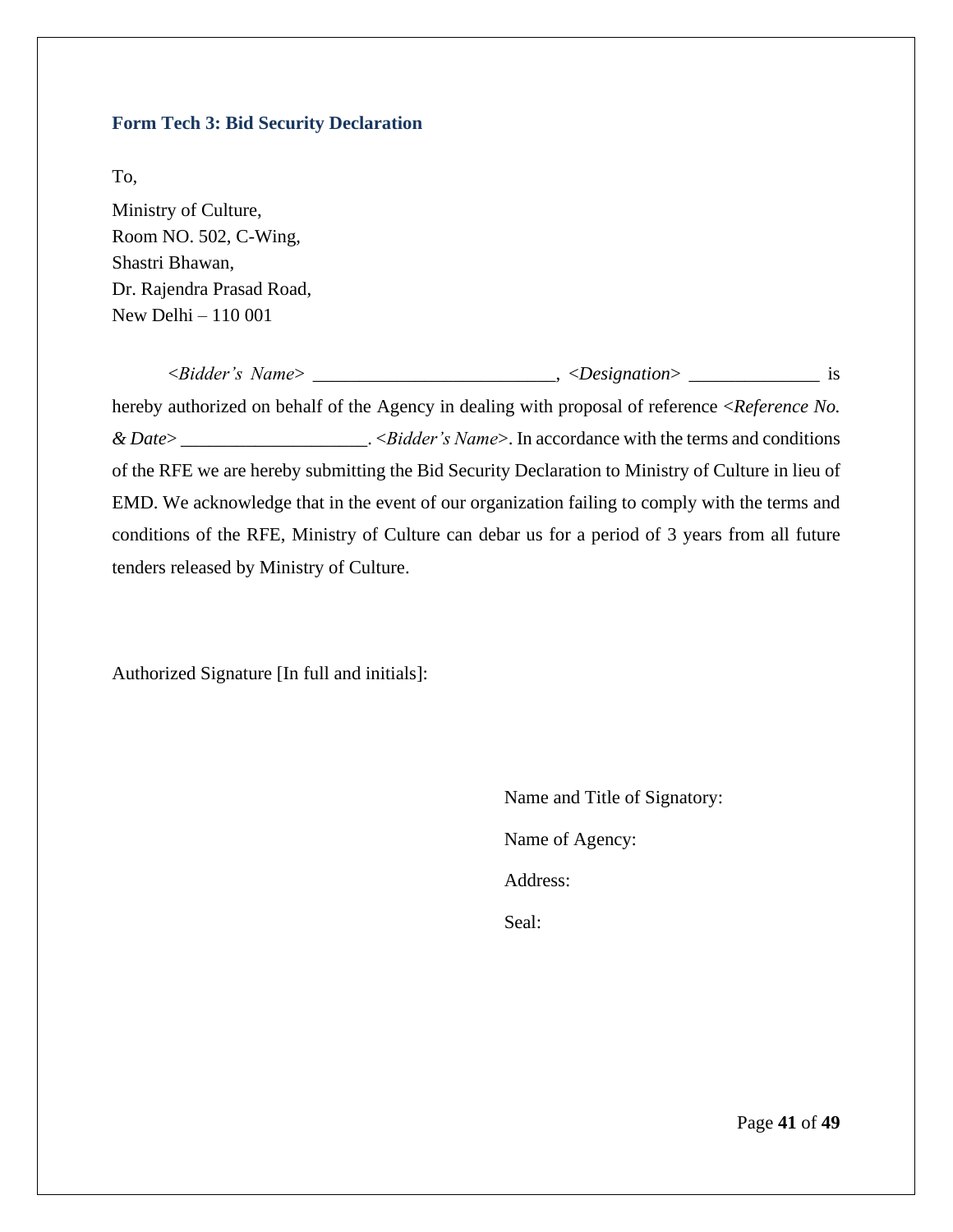## <span id="page-41-0"></span>**Form Tech 4: Understanding of TOR and Capabilities Offered**

You are suggested to present your Technical Proposal divided into the following sections based on the technical evaluation criteria:

- a. **Understanding of TOR:** In this section, the bidder should illustrate a detailed understanding of the organizational structure and scope of implementation and related services required at Ministry of Culture.
- b. **Approach and Methodology:** In this section, the bidder should explain the project management methodology and approach towards implementation to be followed.
- c. **Tools & Service Escalation Mechanism:** This section must highlight the various tools/methods being used to provide the services and overall capabilities of the Bidder in the area of travel and hospitality industry. The escalation mechanism must be defined hereunder.
- d. **Casestudy Presentations:** The Bidder must highlight any past projects through ways of case studies to explain how there services have been used by the concerned departments, ministries. The various services provided under the project including implementation and scope of work.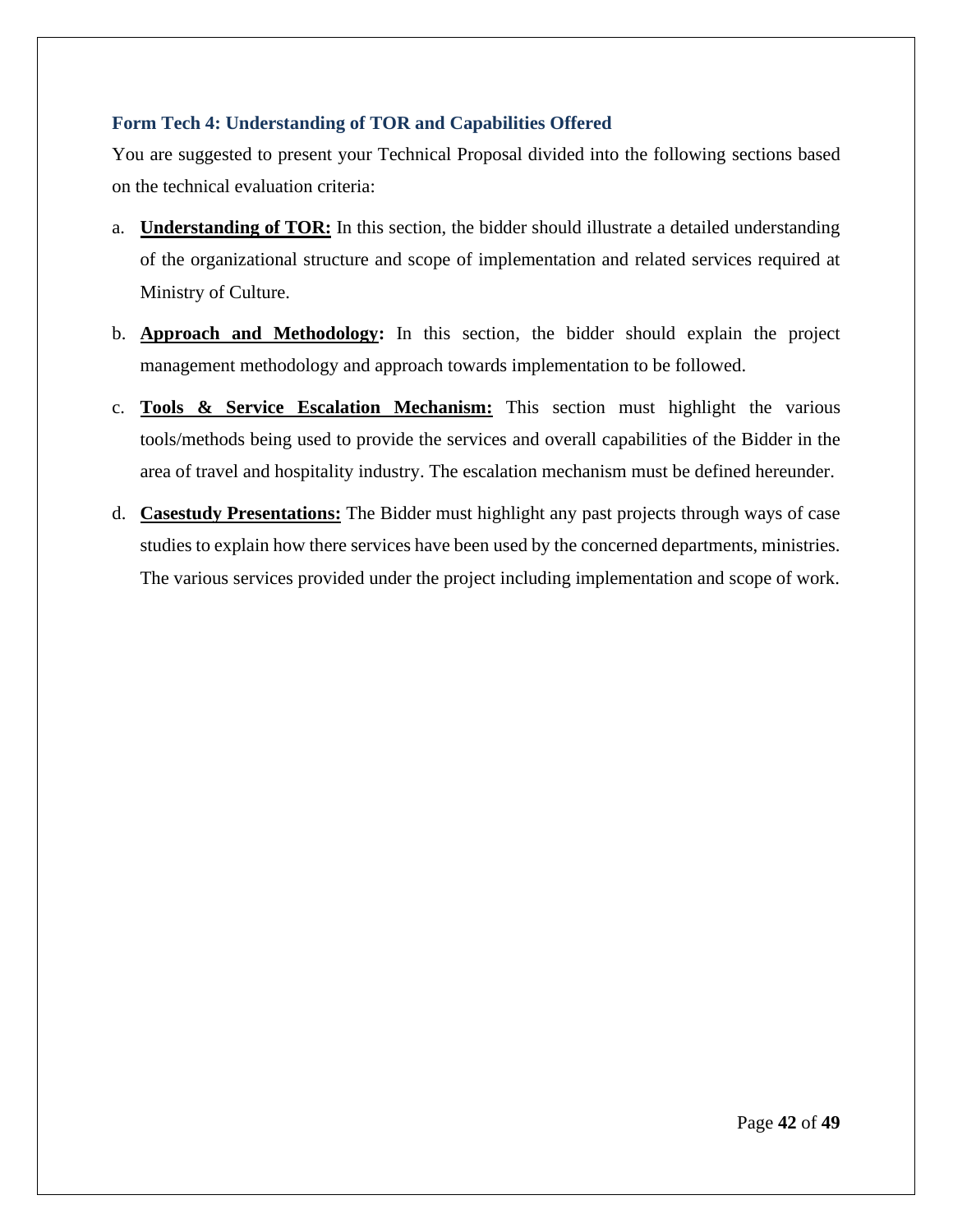#### <span id="page-42-0"></span>**Form Tech 5: Information regarding Conflicting Activities and Wrong Declaration thereof**

Are there any activities carried out by your Agency which are of conflicting nature? If yes, please furnish details of any such activities. If no, please certify as under:

We hereby declare that our Agency, our associate / group Agency are not indulged in any such activities which can be termed as the conflicting activities. We also acknowledge that in case of misrepresentation of the information, our proposals / Empanelment / Contract shall be rejected / terminated by **Ministry of Culture** without any compensation which decision shall be binding on us.

Authorized Signature [In full and initials]:

Name and Title of Signatory: Name of Agency: Address:

Page **43** of **49**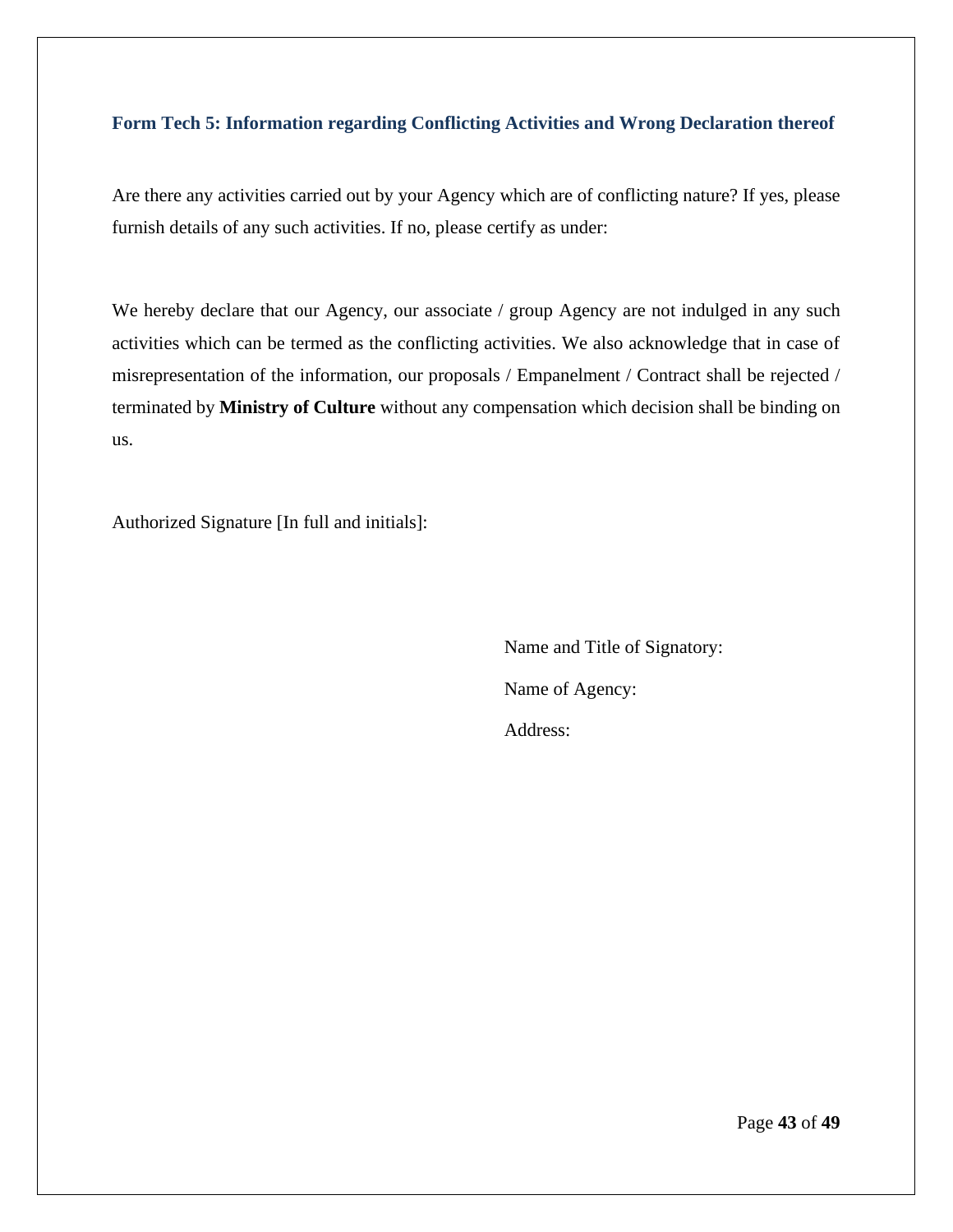# <span id="page-43-0"></span>**SECTION 4: TERMS OF REFERENCE**

**4.1 Introduction**

- **4.2 Scope of Work**
- **4.3 Issuance of Work**
- **4.4 Payment Terms**
- **4.5 Empanelment Monitoring Committee**

Page **44** of **49**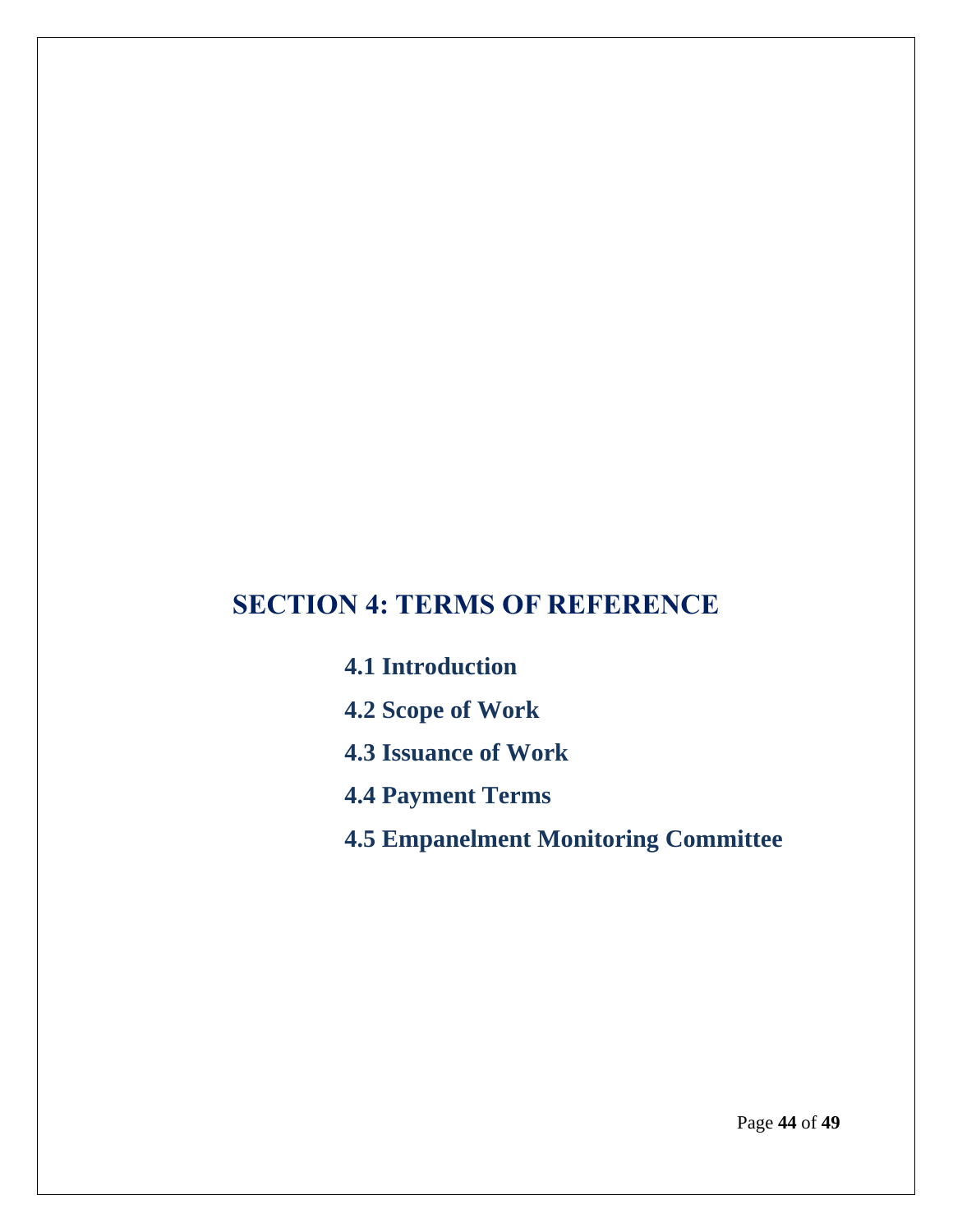#### <span id="page-44-0"></span>**4.1 Introduction**

**Ministry of Culture**, Government of India is tasked with preservation and conservation of our cultural heritage and promotion of all forms of art and culture, both tangible and intangible. The Ministry's mission is to develop and sustain ways and means through which the creative and aesthetic sensibilities of the people remain active and dynamic. The functional spectrum of this Ministry is wide, ranging from generating cultural awareness at grassroots level to promoting cultural exchanges at international level.

The purpose of **MoC** behind this request for Empanelment (RFE) is to seek a detailed technical proposal from the creative agencies to organize and host events both national and international events.

#### <span id="page-44-1"></span>**4.2 Scope of Work**

The scope of work shall be divided into 3 parts –

#### **Pre-event:**

- Planning and conceptualizing of ideas of event
- Budgeting and preparation of detailed blueprint with cost and other charges and outgoings of the proposed event and submit the same to concerned ministries. Incorporate clarifications/ modification as may be suggested by concerned ministries in that regard. The Agency shall proceed with organizing the event on receipt of approval from concerned ministries in terms of the approved blueprint.
- Preparation of a Contingency plan for events
- Development and management of Website and registration path with payment gateway (Data Protection and privacy compliant), facility of E-voting, live streaming in the website with firewall protection including facility to provide audit trail and dashboard for the event monitoring.
- Identify potential mediums/methods for outreach (Offline Media & Online Media)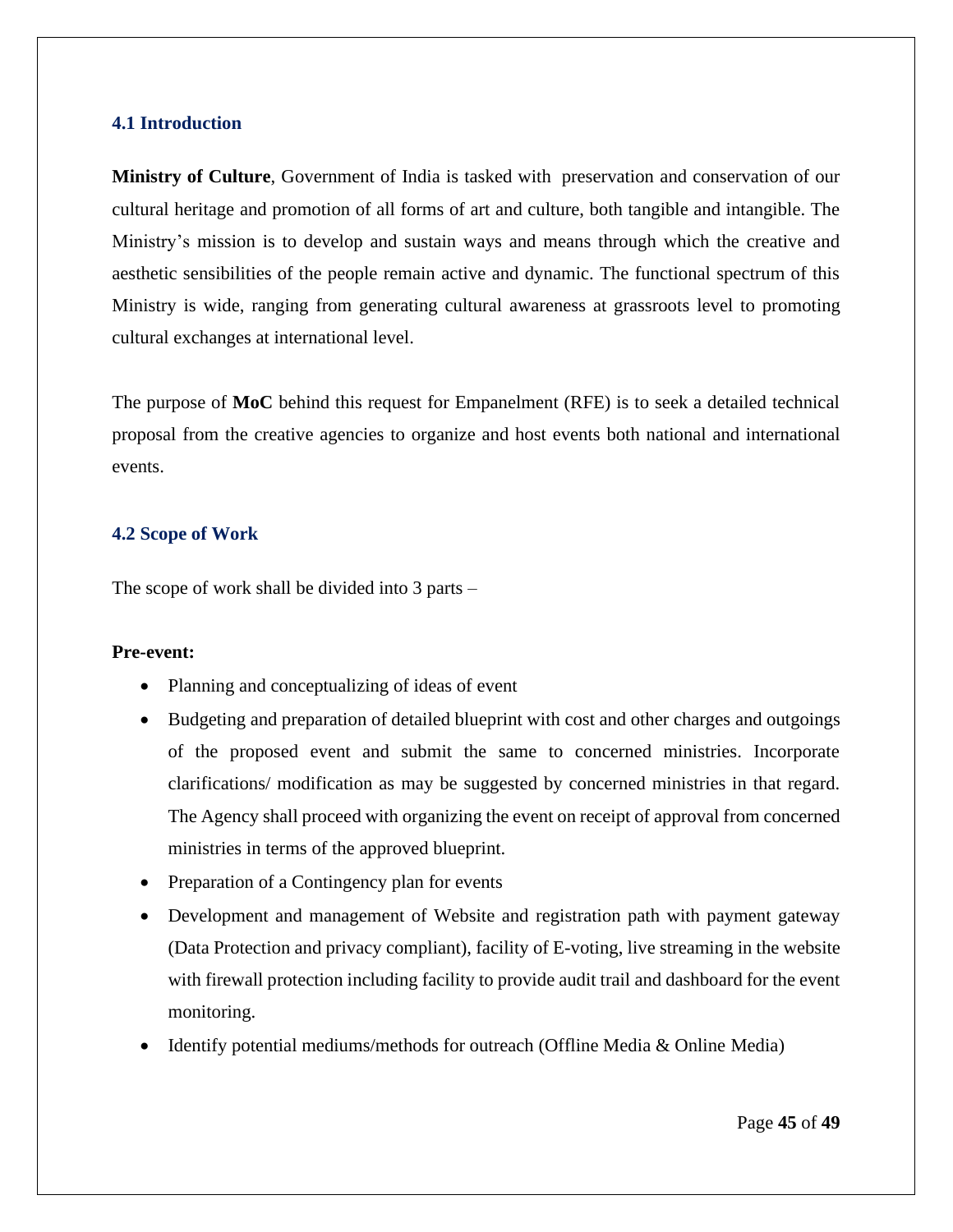- Identification of Venue and conduct a detailed analysis (for virtual/ physical/ hybrid mode of events)
- Development of evaluation methodology for shortlisting process of candidates for virtual and hybrid modes.
- Creation of Social Media posts and offline media via various social media platforms. Agency shall also devise the ways to create wide publicity for events across various geographical territories with provision of regional languages.
- HTML Mailing- Bulk mailing and messaging
- Press release (Launch), media cover in renowned newspapers, magazines, journals etc.
- Identifying, Coordinating, and liaising with judges of the event-provide Complete logistics which includes boarding, lodging, foods, Air ticketing local conveyance etc. as per the directions received
- Guest coordination for virtual, physical  $&$  hybrid events
- Preparation of Backdrop (Digital/Physical/ Hybrid)
- Preparation of Audio Video content for event including anthem, anecdotes, video bites.
- Development of Event related program application with OTP feature
- Online event platform with live interaction and Q&A features
- Arranging Language Translators for program support as per directions
- Raising Sponsorship from MNCs, PSUs, Statutory bodies, autonomous bodies, govt organizations etc.
- Celebrity outreach including social media influencers, famous persons of repute, renowned personalities etc., for promotion of events,
- Coordinating and liaising with various Ministries/departments for successful execution of event.

# **During event:**

- Press Release of events by inviting newspaper editors, news anchors, magazine coverage etc.
- Online Publicity of live events, creation of social media page and uploading of contents in social media platforms such as Facebook, Instagram, you tube etc.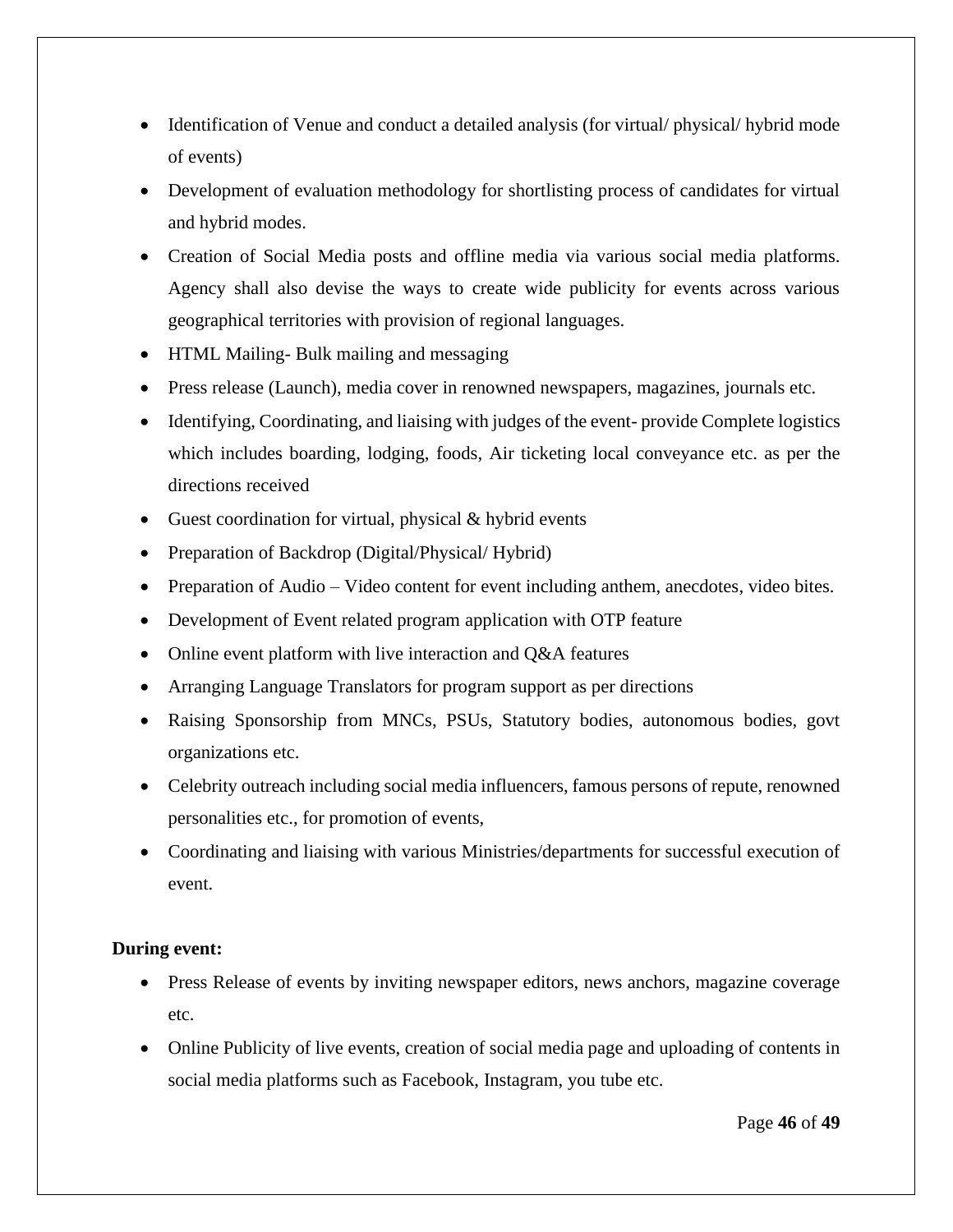- Live streaming of content in website along with inter-voice connectivity among connected audiences and contestants
- Setting up of physical desk/stalls/pavilions to cater audience, contestants etc.
- Print and digital media outreach
- Registration Management (Online & Onsite)
- Website maintenance and upkeep during the event
- Online & On-site technical support
- Dedicated 24/7 call center support for event related queries.
- Publicity through banners, unipoles, pamphlets across the country
- Arrangement of virtual and physical rallies, road shows, press conferences for event promotion.
- Virtual event platform management including license to online platforms, backend technical support, breakout rooms
- Create, design and maintain physical meeting rooms, VVIP lounge, participants lounge.
- F&B services for guest, dignitaries, judges and liaise for special F&B requirements for VVIPs/VIPs
- Media Management including creation of designated Media zone, media passes, media coverage
- Onsite Security including liaising with local security agencies, hiring of security agency for venue security, protocol management
- Power backup and lighting onsite and offsite during the event with technical and generator support in case of power failure
- Coordinating and liaising with local administration authorities for statutory approvals and permissions
- Sanitization of venue, social distancing norms and adequate arrangement of facemask and sanitizers for on-site events
- Photography & Videography of events, special moments, glimpses etc.

# **Post-Event:**

Post-event report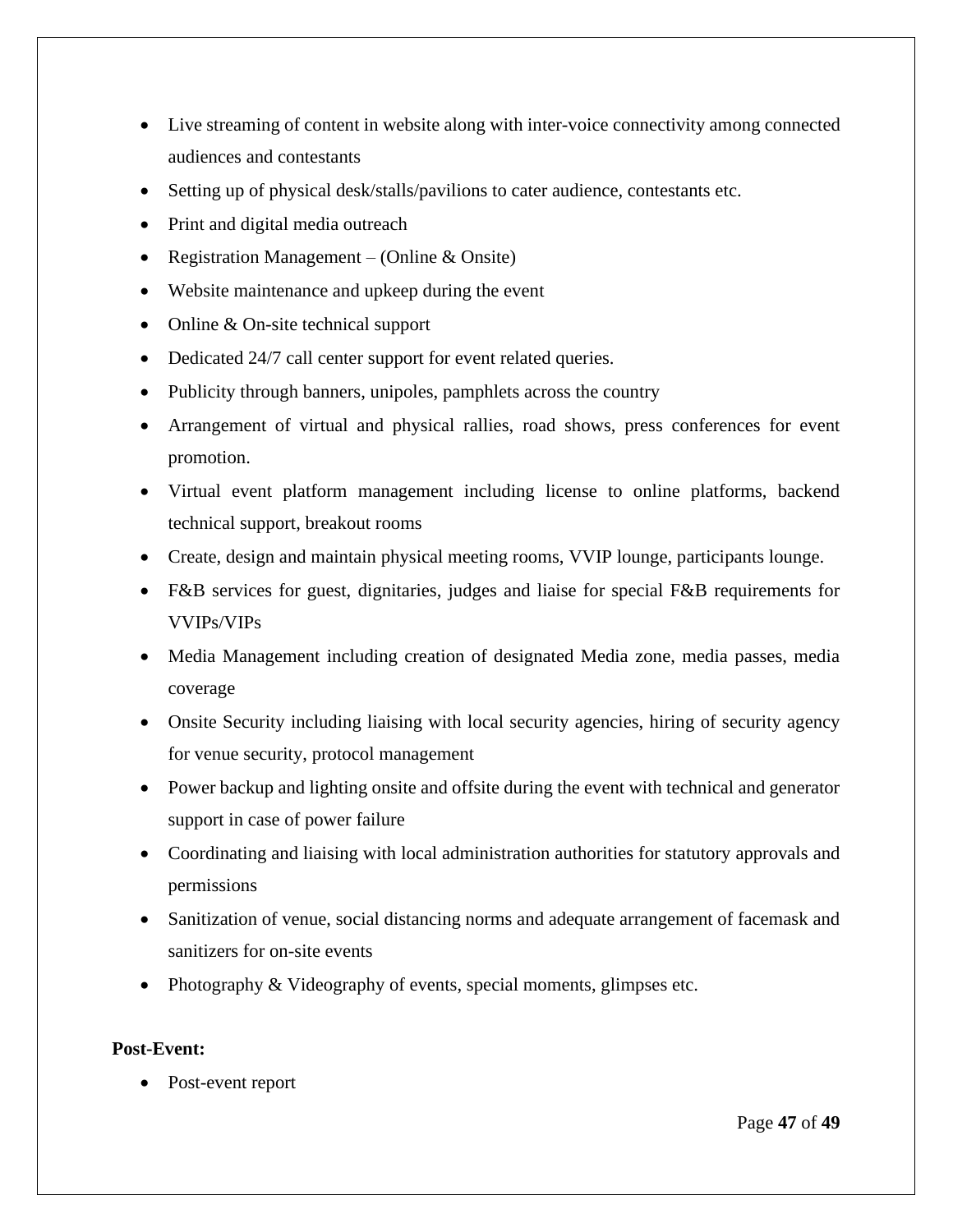- Press Release
- Coordinating with media houses and newspaper for publication of success stories
- Preparation of event analytics
- Packaging and shipping of left-over promotional material, if any
- Arrangement of award distribution ceremony and guest invite for commencement of events The above-mentioned scope of work is not exhaustive by any means and will depend on basis the requirements of the project and mode of event – Physical, Virtual or Hybrid.

# <span id="page-47-0"></span>**4.3 Issuance of Work**

- Post completion of empanelment process and award of empanelment letter to the empanelled Bidder, the list of empanelled Bidders under each tier will be shared by Ministry of Culture with the respective User Ministries/Departments/Agencies.
- User Ministries/ Departments may place the work orders on the empanelled Bidders as per its own requirements from time to time pursuant to the empanelment letter. The work order may encompass the complete scope of work or may require few Services. Depending on the requirement, (i) the work orders may be placed to any 1 (one) of the empanelled Bidders; or (ii) the work orders may be placed to more than 1 (one) of the empanelled Bidders depending on the project requirement; or (iii) the specific Terms of Reference (TOR) may be given to more than 1(one) empanelled Bidders for their proposals for the specific scope of work in accordance with the terms of the commercial bid and the Contract.
- User Ministries/ Departments will place the work order to the empanelled Bidders directly and **Ministry of Culture/Invest India** will not be involved in the placement of work orders to the relevant empanelled Bidders.
- The respective Ministries/Department will enter into a Contract with the empanelled Bidders directly and all the payment for the services acquired through the empanelled Bidder shall be paid/settled by the concerned User Ministries/ Departments directly to the empanelled Bidder as per agreed Contract/work order.
- Ministry of Culture may directly place work orders on the empanelled Bidder as per its requirement from time to time pursuant to award of empanelment letter to the empaneled Bidder.